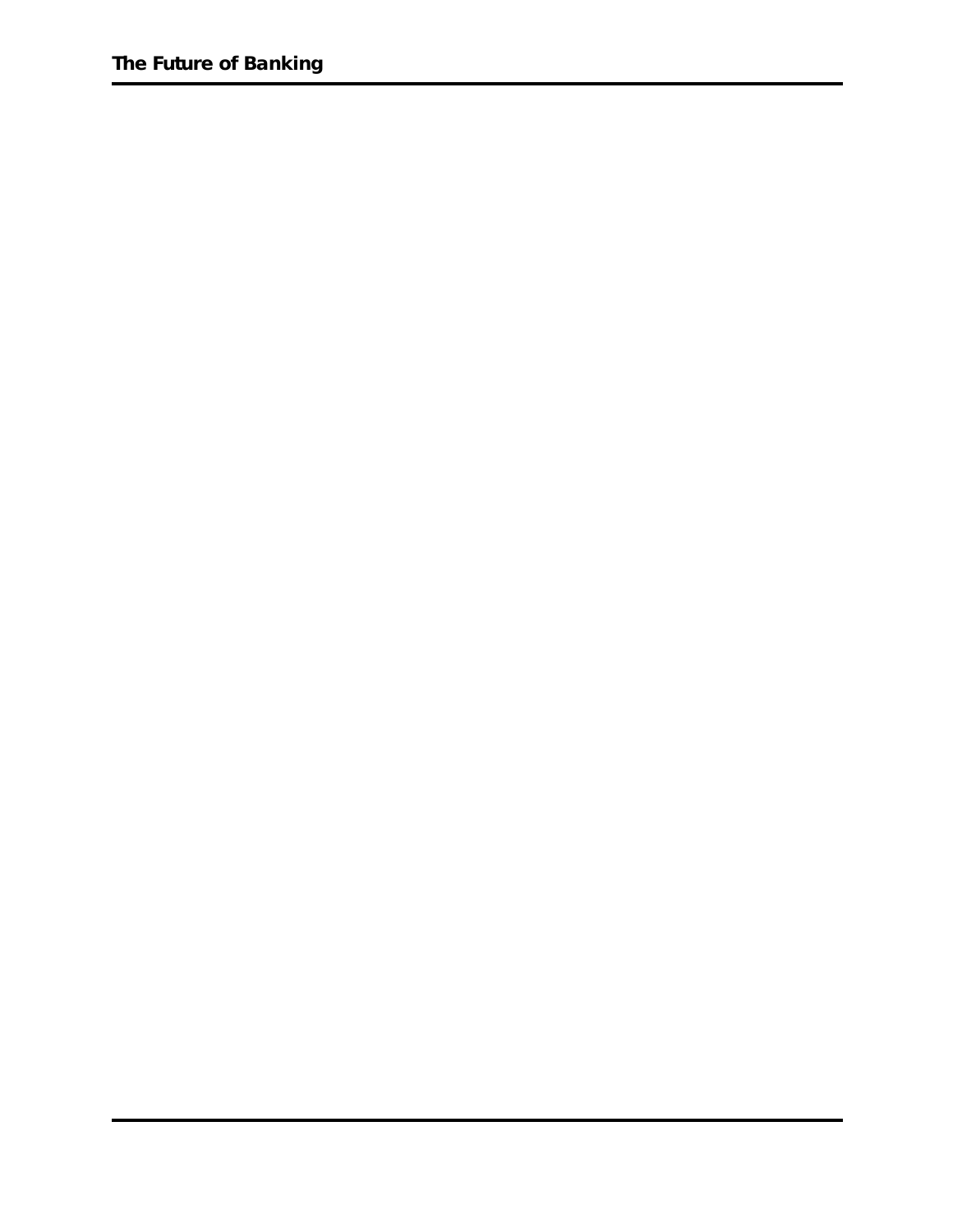entry of new banks is encouraged by the existence of deposit insurance and would be further encouraged if the reporting and other regulatory requirements that currently place heavy burdens on small banks were reduced.

Taking all these factors into account, we foresee that competitive forces are likely to continue dominating banking markets for the foreseeable future.

*Effect of consolidation on small business credit*. Concern has been expressed about the effect of banking consolidation on the availability of credit for small businesses and small farms.34 This concern arises because community banks devote proportionally more of their resources to lending to these borrowers than large banks do. Lending to small business has often been "reputational" in nature, requiring the local expertise that is both characteristic of community banks and more favorable to some small business borrowers, such as new or young firms with limited credit histories. Large banks, on the other hand, are likely to focus more on large borrowers and use credit-scoring and other standardized lending methods in underwriting loans.

On the basis of the available evidence, the effect of consolidation on small business credit appears to be complex and dependent on numerous factors. For example, it has been argued that as banks get larger, they are better able to diversify their portfolios and therefore increase their lending to all borrowers, including small businesses. New credit-scoring models used by large banks may identify borrowers who were previously not able to obtain credit from small banks. Moreover, whether small business lending increases or decreases may depend on whether the acquiring bank already regards small business lending as an important business line. The effect of consolidation on small business credit availability also depends on whether there are other lenders in the market that can offset a merger-related reduction in lending. These effects seem to differ between rural and urban markets and between already concentrated and more competitive markets.

The effect of consolidation on small business lending will continue to be the subject of research. Although the outcome of such research cannot be predicted in detail, one important consideration is the possibility that consolidation may create opportunities for the remaining community banks. Any reduction in small business lending by large banks should invite increased lending by community banks, while also encouraging the formation of new banks to serve the needs of these borrowers. The presence of a substantial community bank sector and the prospect of new market entrants are potentially important safeguards against the possibility that bank consolidation will make small business credit less available.

#### *Combinations of Banking and Commerce*

As is well known, banking consolidation has been accompanied by affiliations of banks and other financial service firms. GLB permitted combinations of commercial banks, securities firms, and insurance companies. Looking ahead, one can expect market forces to push in the direction of more mixing of banking and commerce. The underlying policy issues are whether permitting affiliations among banks and commercial entities serves the public interest and, if such combinations are to occur, what is the appropriate regulatory framework for them.35

With respect to the first question, there are two dominant views as to the desirability of maintaining a separation between banking and commerce. Proponents of one view argue that the failure to maintain a line of separation—especially in terms of ownership and control of banking organizations—would have potentially serious consequences, ranging from conflicts of interest to an unwarranted expansion of the financial safety net.

<sup>&</sup>lt;sup>34</sup> Evidence on the effect of consolidation on small business credit is discussed in Avery and Samolyk (2003).

<sup>35</sup> The section on combinations of banking and commerce is based on the FOB paper by Blair.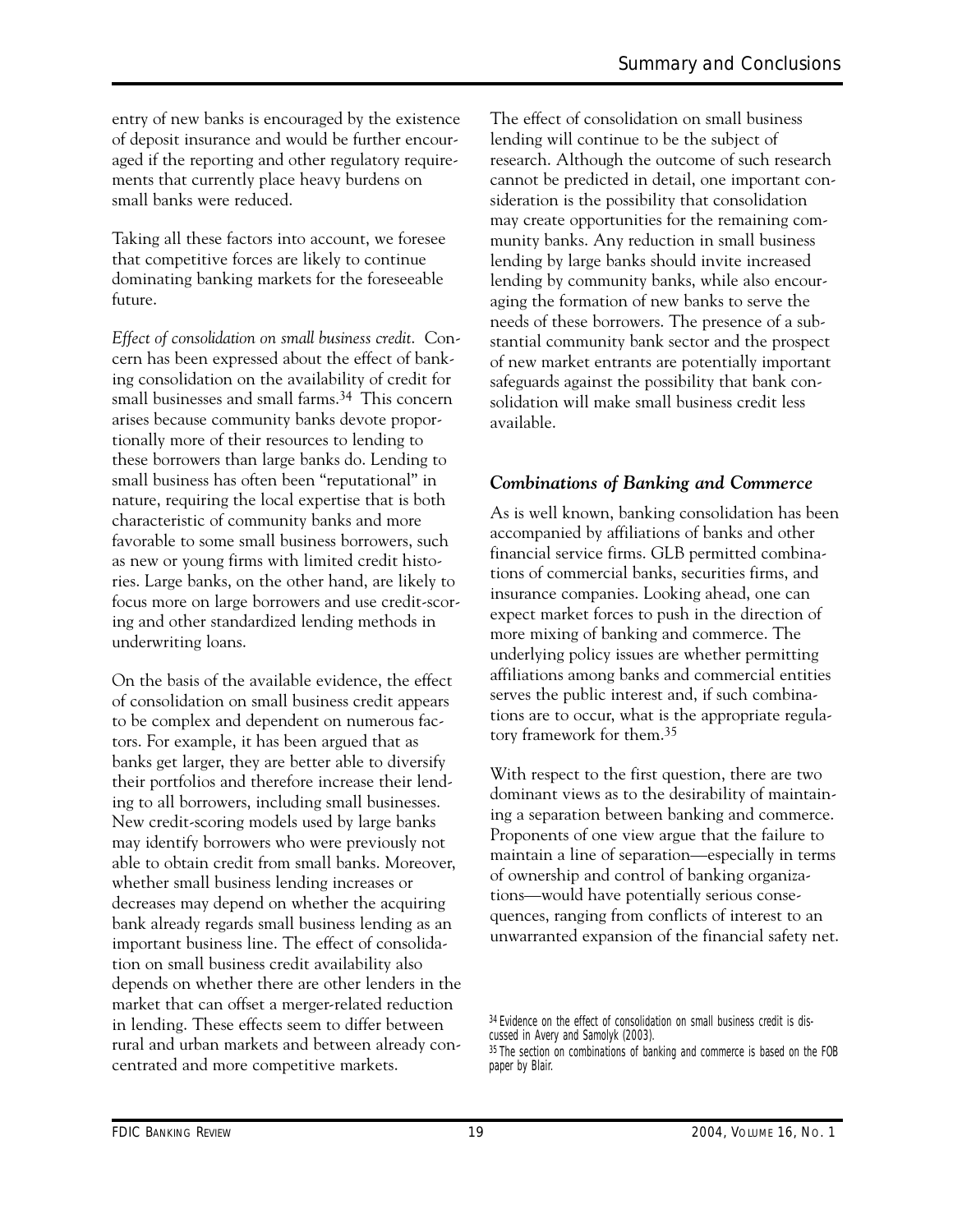Proponents of the other view argue that, if adequate safeguards are in place, the benefits from affiliations between banking and commerce can be realized without jeopardy to the federal safety net. Among these safeguards are requirements affecting bank capital and the enforcement of firewalls to protect the corporate separateness of the bank.

With respect to the appropriate regulatory framework, the Federal Reserve Board maintains that supervision of the insured bank's parent and affiliated companies is necessary if the associated risks are to be understood and controlled. The FDIC has long argued that national and state-chartered banks, regardless of size or holding company affiliation, should be able to choose the ownership structure that best suits their business needs if adequate protections are present. Thus, at the heart of the debate is the question of whether the public interest requires federal regulatory oversight of the entire banking organization or just of the bank.

Although the current prohibitions on corporate ownership of banks are sometimes defended on the grounds that banking and commerce have always been separate, the history of U.S. banking reveals no evidence of a long-term separation. Certainly the activities permitted to banks have always been subject to prohibitions, but the prohibitions on affiliations with commercial firms that are currently in effect stem from the Bank Holding Company Act of 1956 and its amendments. Despite these regulations and prohibitions, however, extensive links between banking and commerce have existed and still exist. And the market pressure for more business combinations between banks and commercial firms can be expected to continue. Moreover, the potential risks of allowing banking and commerce to mix conflicts of interest, concentration of economic power, and expansion of the safety net—can be contained through the use of adequate safeguards and firewalls. Thus, these risks do not appear to justify a separation of banking and commerce.

Does the mixing of banking and commerce constitute good public policy? The evidence suggests that the answer is a qualified yes: with adequate safeguards in place, the careful mixing of banking and commerce can yield benefits without excessive risk. The issue facing policy makers is how these combinations of banking and commerce will be regulated. Specifically, will increasing amounts of commercial activity be subject to umbrella supervision, or will the insured entity be the focus of supervision? Regulators and policy makers should consider what additional powers, if any, are needed for regulators to be able to effectively ensure the corporate separateness of the insured entity, while also ensuring that banks can choose the corporate structure that meets their business needs.

#### *Large-Bank Supervisory Issues*

Large, complex banking organizations pose unique challenges to regulators.36 Traditional methods of examining banks were suited for smaller institutions, and as financial institutions became larger and increasingly complex, bank regulation and supervision had to adapt. The regulatory and supervisory issues raised by the growth of these banking organizations may be considered in the context of the New Basel Capital Accord, or Basel II. As is well known, the new accord rests on three pillars:

- Pillar 1: Minimum Capital Requirements
- Pillar 2: Supervisory Review Process
- Pillar 3: Market Discipline.

*Pillar 1 (capital requirements)*. On June 26 2004, the Basel Committee on Banking Supervision released the framework for the new Basel capital accord. It outlines the minimum requirements for credit, market, and operational risk. The target for implementation of the new accord was yearend 2006, with the most advanced approach available for implementation by year-end 2007. The proposed accord includes two primary changes to the current capital standards. First, it modifies the approach to credit risk; second, it includes explicit capital requirements for opera-

36 This section is based on the FOB paper by Bennett and Nuxoll.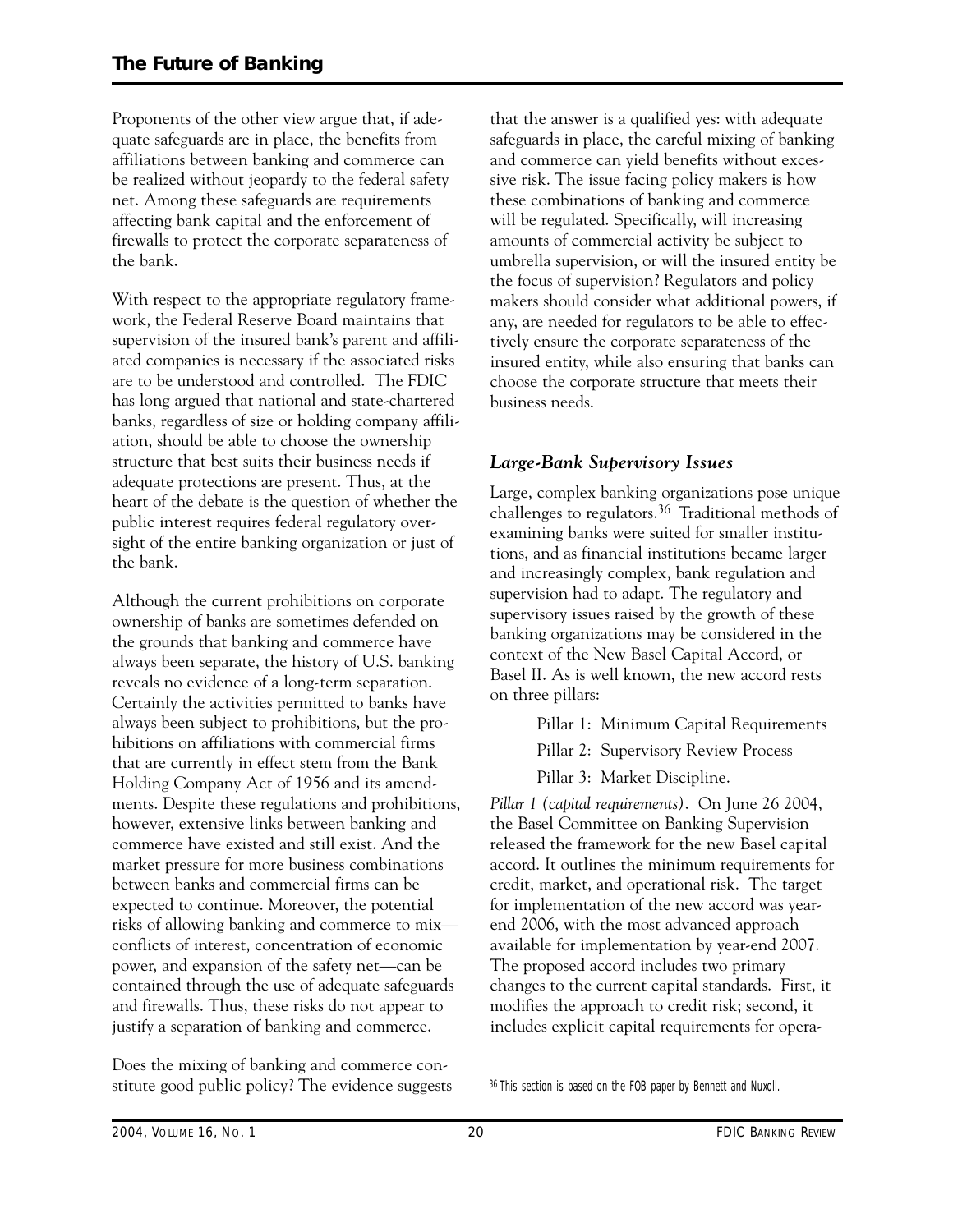tional risk. Most U.S. banks will continue to use the existing risk-based capital rules, but all very large, internationally active banks will be required to adopt the new capital standards and to use the Advanced Internal Ratings-Based (AIRB) approach to credit risk. Under the AIRB approach, the probability of default, loss given default, and exposure at default will be estimated internally by the banks. With respect to operational risk, the new accord proposes that banks using the AIRB approach will also estimate operational risk internally.

As a member of the Basel Committee, the FDIC has three basic goals for Basel II: (1) capital regulations should preserve and maintain minimum capital requirements; (2) the standards should be designed so that they may be implemented and supervised effectively in the real world; and (3) any new standards should not produce substantial adverse unintended consequences. Among such unintended consequences is the possibility that smaller banks will be adversely affected compared with large banks. As noted above, the FDIC also believes that a minimum regulatory capital requirement should be adopted in addition to the requirements based on the banks' internal estimates as contemplated by Basel II. This belief is consistent with the FDIC's principle that a strong capital base not only is necessary for a safe and sound banking industry but also can equip the industry to weather downturns in the economy or the onset of unanticipated events.

*Pillar 2 (supervisory review)*. The supervision of large banks is challenging because of the complexity of these institutions. Four sources of complexity are size, geographic span, business mix, and nontraditional activities. Given the sheer volume of transactions and types of assets, it is difficult to gather, aggregate, and summarize information in a manner that is meaningful for risk management. The wide geographic span of these institutions, including both domestic and foreign operations, may obscure correlations among exposures. More sophisticated products and a wider range of business activities also complicate supervision. As major business units are acquired or

sold, the risk profile of the organizations may change considerably. Supervisors will be strongly challenged to develop the expertise necessary for monitoring the activities of large, complex banking organizations, as well as to avoid extending the safety net to nondeposit products.

*Pillar 3 (market discipline)*. Investors in the various securities issued by banks have interests similar to those of supervisors. This similarity of incentives has led to a number of suggestions that supervisors rely on market discipline for information about and control of the riskiness of banks. As also discussed in a later section, there are two critical questions about market discipline. First, do investors know what the bank is doing? Second, can investors control what the bank is doing? Various views have been expressed about whether banks are opaque to the investor, and recent corporate scandals provide grounds for skepticism as to shareholders' ability to control management. The effectiveness of market discipline is likely to remain a subject of further research.

#### *Governance Issues*

Failures of corporate governance can cause enormous financial losses, not only to individual corporations and their stockholders but also to society as a whole.<sup>37</sup> One widely quoted estimate of the cost of U.S. corporate governance failures is \$40 billion a year, or the equivalent of a \$10 a barrel increase in the price of oil.38 Enron shareholders alone lost \$63 billion in Enron's failure. Recent corporate governance scandals have resulted in new legislative, regulatory, and judicial initiatives to counteract perceived corporate governance failings.

Because of their special and important role in society, banks need to be particularly careful about conflicts of interest, or the appearance of

<sup>&</sup>lt;sup>37</sup> The section on governance issues is based on the FOB paper by Craig. 38 Litan (2002).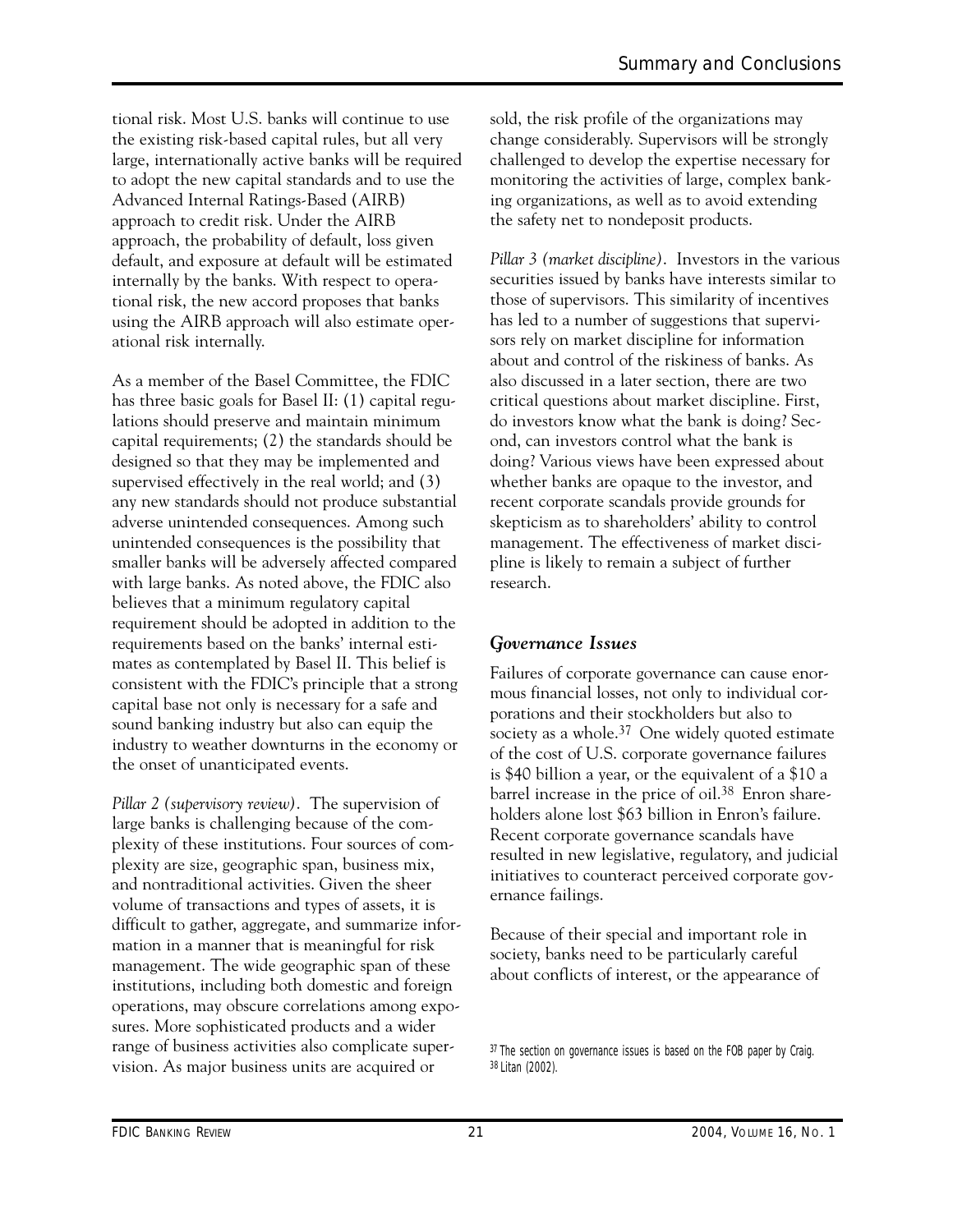them, so as to maintain public confidence. As a result of earlier banking legislation, current bank corporate governance standards are higher than the standards for nonbank enterprises, and most banks to which the Sarbanes-Oxley Act of 2002 applies have little trouble meeting that act's requirements.39 In fact, many of the provisions of this legislation are derived from bank governance standards; this law introduces nonbanking businesses to standards that banks have been observing for years.

However, the combination of the Sarbanes-Oxley legislation and new stock exchange rules, recent SEC actions and recent court decisions, a new activism on the part of blockholders, and heightened public scrutiny of business behavior has produced a changed corporate governance environment, one that continues to evolve. The major changes in this environment that will affect banks are changing norms of board independence, increased shareholder involvement, and changing and uncertain standards of board accountability. In particular, bank interlocking directorships may run up against the changing norms for board independence. In addition, public dismay over excessive executive compensation is likely to stimulate shareholder scrutiny of boards' compensation policies—and likely to increase the pressure on some boards.

Banks, like other businesses, must be prepared to meet these evolving standards of corporate governance. The most effective way to avoid corporate governance problems is to select a knowledgeable, engaged, and independent board of directors. However, increased commitments of time by board members, increased liability issues, an emphasis on financial expertise, and the trend toward more independent boards are likely to make it more difficult for banks, and other businesses, to recruit board members. Some observers suggest that banks and other businesses will need to focus on recruiting people who have traditionally not been members of boards in large numbers—women and both younger and older members: for example, more division directors rather than sitting CEOs, and more retired people who have the time and expertise to devote to board membership. In this demanding and changing corporate governance environment, banks and other businesses may need to expand their vision of what constitutes a qualified board member.

#### *Financial Services Regulatory Issues*

In the 20 years since the last major study of the federal financial regulatory system, $40$  the financial system has continued to evolve and become more complex. Yet, its regulatory system remains rooted in the reforms of the 1930s. Regulation and supervision of large, mutli-product, internationally active financial organizations that span numerous federal financial regulatory agencies pose challenges for a system designed largely to regulate smaller, distinct, locally based organizations Although changes have been made—especially over the past decade—to improve the regulation and supervision of these new financial conglomerates, it is time to take a hard look at the current federal financial regulatory structure.41

As the financial services industry grows larger and more complex, the question is increasingly raised as to whether our fragmented, piecemeal system of regulation is up to the task. Since the mid-1980s a number of countries have examined their financial regulatory structures and concluded that changes needed to be made. Internationally, the trend has been to consolidate all—or most financial services regulation within one agency and to move that function outside the central bank.

41 This section is based on the FOB paper by Kushmeider.

<sup>39</sup> The Sarbanes-Oxley Act applies to publicly held institutions—institutions that issue securities registered with the SEC or with a federal financial regulatory agency. In addition, nonpublic banking institutions with more than \$500 million in assets are required to comply with the SEC's definition of auditor independence.

<sup>40</sup> See *The Report of the Task Group on Regulation of Financial Services* (1984).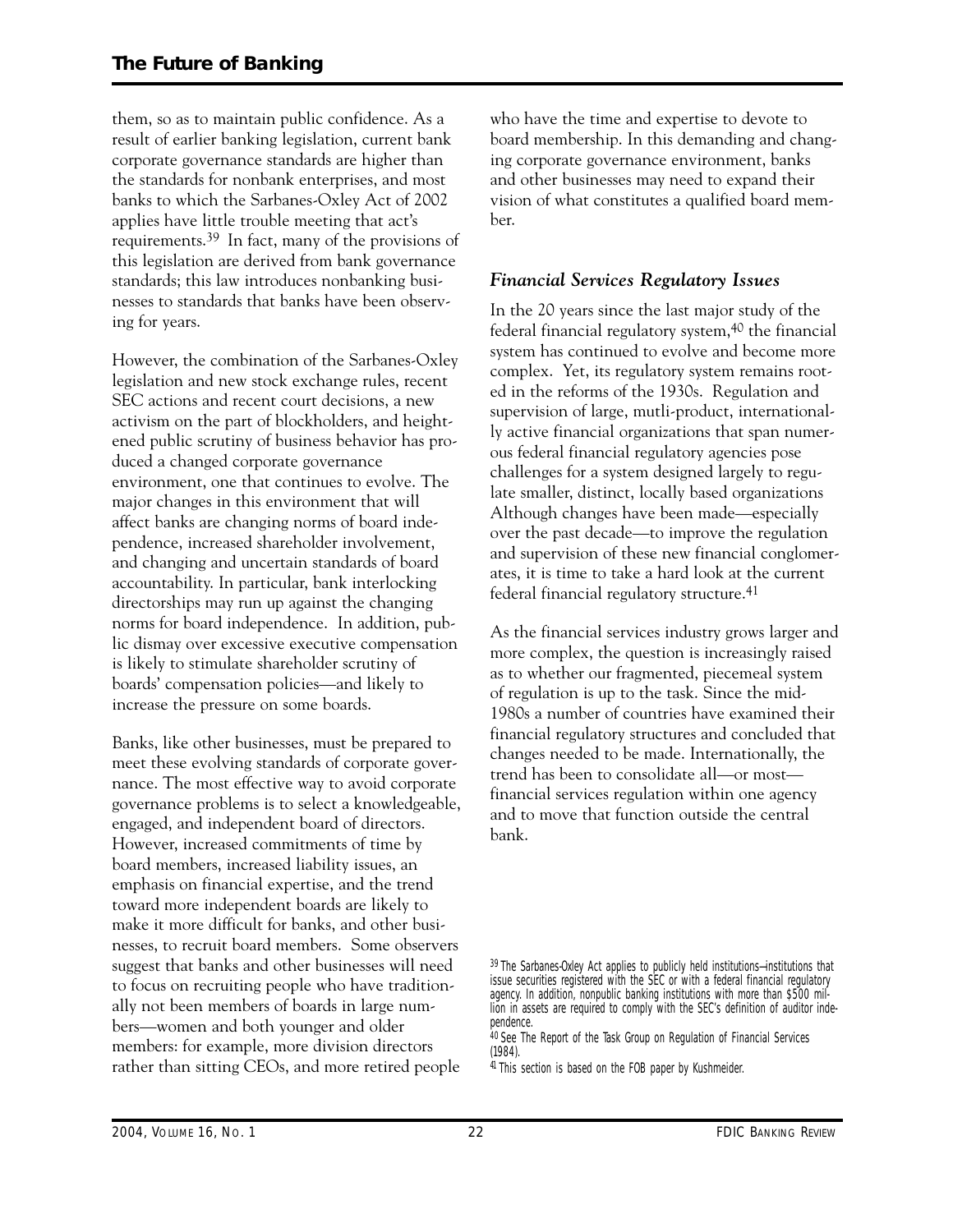Reform of the U.S. financial regulatory structure raises complex issues regarding deposit insurance, the role of the central bank, and the dual banking system. Although many observers would argue that in the absence of a crisis, regulatory restructuring is not a topic that will generate much political interest in the United States, there are issues that will affect how the financial regulatory system is organized and operates regardless of whether full-scale restructuring is desired. Among these issues are funding for the Office of the Comptroller of the Currency and the Office of Thrift Supervision, federal preemption, the resolution of issues that cross functional regulators, and umbrella supervision for all financial conglomerates that own an insured depository institu $t$ ion.  $42$ 

The options outlined in the paper on which this section is based represent possible ways in which reform or restructuring of the federal financial regulatory system could occur. They focus on the least-intrusive, most easily accomplished reforms (those that regulators could undertake themselves or that require little legislative change) to a fullscale restructuring of the federal financial regulatory system. There are valid arguments for taking either approach or even for finding some middle ground, such as a thorough restructuring of the bank regulatory system. Within each option there is room for debate over how regulation might be structured—for example, what entities might be included. The paper is designed to provide background regarding issues that will influence the debate over regulatory restructuring and to provoke thought and discussion about the design of the U.S. federal financial regulatory system.

#### *Bank Liability Structure*

Growth in core deposits (total deposits less time deposits in denominations of more than \$100,000) has failed to keep pace with the corresponding growth in bank assets.<sup>43</sup> There may be many reasons, either singly or in some combination, for this phenomenon. The supply of core

deposits may be growing at a slower rate than bank assets, banks may be increasingly using alternative funding sources that have lower costs, and some alternative sources may offer risk reducing features. As all of these explanations are likely to be true, the mix between core deposits and alternative funding sources will continue to change. This prospect suggests continued reliance on wholesale funding sources (such as Federal Home Loan Bank advances and brokered deposits) and efforts to expand other nondeposit sources of funds.

These changes in liability structure raise several issues for banking regulators. The one that has received most attention recently is market discipline—particularly for large, complex banking organizations. The research to date shows that unprotected investors monitor bank performance and respond to changes in risk exposure. Supervisors play an important role in ensuring that markets have accurate data on banks, since troubled banks otherwise may overstate capital. The evidence is weaker on the ability of markets to encourage banks to reduce their risk exposure when trouble arises. And for the very largest banks, market discipline may be diminished by the perceptions of market participants that such banks are too big to fail—that is, the perception that uninsured depositors and other creditors would be protected if the institution failed. In the future, more emphasis should be put on disclosing information to the markets as well as on increasing the use of market data to inform and enhance the supervisory process.

Another issue raised by banks' heavier reliance on wholesale funding sources and rate-sensitive deposits for funding is liquidity risk exposure, which has increased. Regulators have responded by updating their examiner guidance on liquidity risk. It may also be worthwhile to seek better ways

<sup>&</sup>lt;sup>42</sup> The last issue has implications for the operation of U.S. financial conglomerates in Europe, where they must meet a requirement for consolidated supervision.

<sup>43</sup> This section is based on the FOB paper by Bradley and Shibut.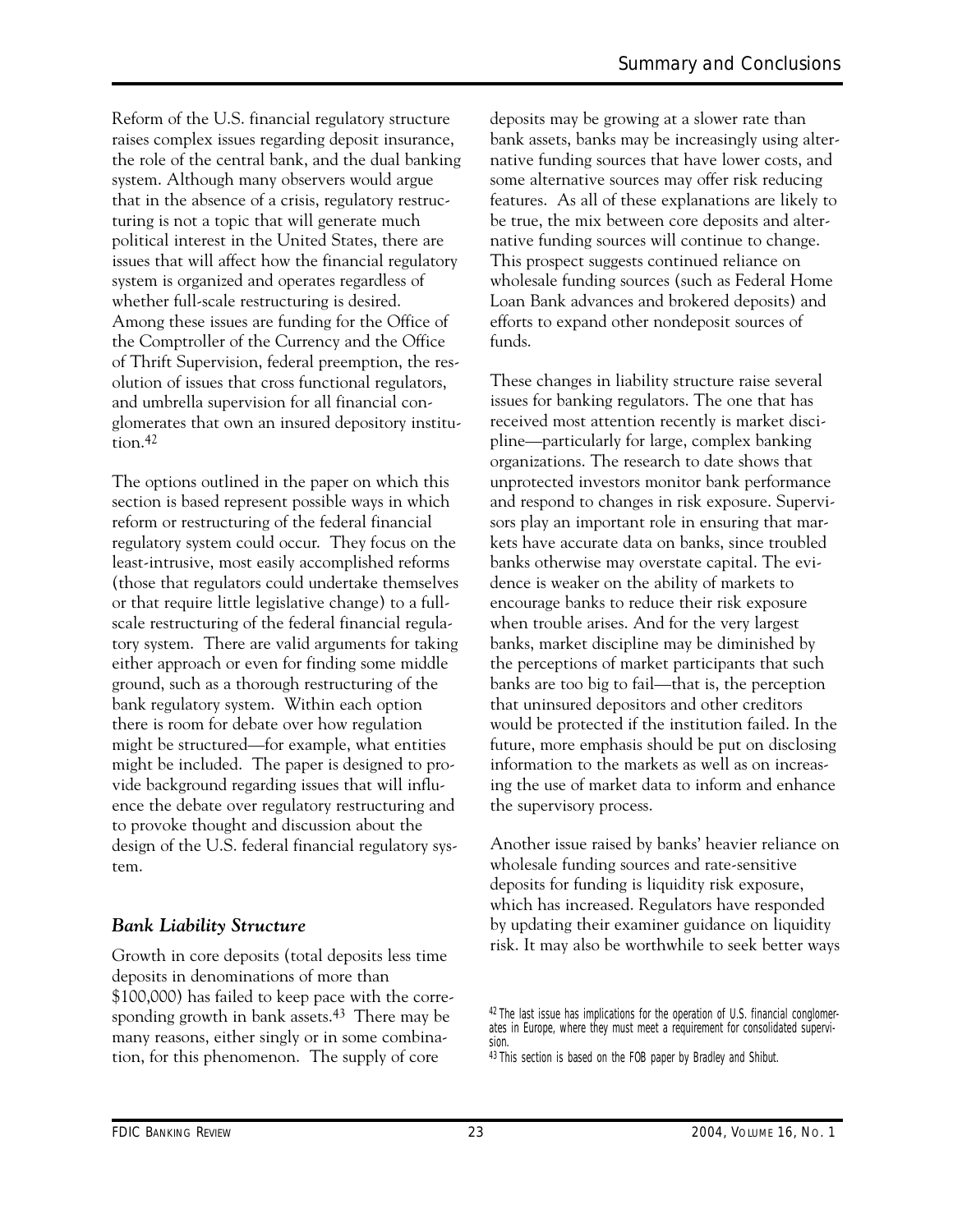to measure liquidity risk and better ways to handle the operational challenges associated with liquidity failures.

A third issue concerns the assessment base, and a fourth concerns depositor preference. To the extent that asset growth is funded by nondeposit liabilities, the exposure of the FDIC tends to increase without any increase in the assessment base on which premiums are calculated. (The assessment base is essentially the amount of domestic deposits after certain adjustments.) In the past, various proposals were advanced to expand the assessment base. And changes in the liability structure have highlighted the importance of domestic depositor preference when banks fail. Some observers have questioned the cost savings attributed to the present priority provision and have pointed to the provision's potential effects if a multinational banking organization were to fail. In light of changes in the structure of bank liabilities, it may be useful to consider the advisability of revising the assessment base to ensure that premiums are properly aligned with the risks to which the FDIC is exposed, and the advisability of reviewing the effects of the present system of domestic depositor preference.

### *The Economic Role of Banks*

Historically, banks have been regarded as a special class of intermediary because they perform four unique functions: (1) they issue transaction accounts that have universal acceptability and are available at par on demand, (2) they fund idiosyncratic (and illiquid) loans with liquid liabilities, (3) they serve as backup sources of liquidity, and (4) they play a key role in the transmission of monetary policy.<sup>44</sup> Consequently, policy makers have maintained a government safety net that protects and regulates the banking industry to ensure that it operates with minimal disruption. Yet, over the past quarter of a century, revolutionary advances in IT and telecommunications have combined with the economic and political forces of globalization and deregulation to fundamentally alter the operations of financial intermediaries (both bank and nonbank) and the markets in

which they operate. One result of these changes is that financial markets are much more complete, efficient, and competitive today than they were 25 years ago. This development has led some observers to argue that banks are no longer unique among financial institutions and therefore do not merit the current level of government protection or regulation.

This study concludes, however, that banks have not lost their importance as financial intermediaries and that they have in fact evolved to meet the challenges and demands of the new world of finance. Banks, for example, are still at the center of the payments system. Indeed, virtually every financial transaction that involves a net transfer of wealth is still eventually settled through the banking system. Banks also continue to play an important role in the transmission of monetary policy. And despite signs of disintermediation and what some see as a decline in the relative importance of banks, banks continue to serve as the primary sources of credit to important segments of the economy (such as small businesses and small farms).

Moreover, as the capital markets have become more developed, banks have evolved to provide important behind-the-scenes support to much of the intermediation activity that occurs elsewhere. For example, almost all commercial paper issues are backed by bank-issued stand-by letters of credit that enhance the paper's credit rating and increase its liquidity. In securitizations, banks are involved in originations, servicing, and monitoring and in the provision of credit enhancements. In this respect, banks remain an important player in the intermediation process even though they are no longer the primary lender or the direct source of the loaned funds. Finally and perhaps most importantly, as has been demonstrated repeatedly during a number of financial panics and crises in the United States over the last three decades, banks play an essential role as emergency sources of liquidity to the rest of the financial sys-

44 This section is based on the FOB paper by Jones.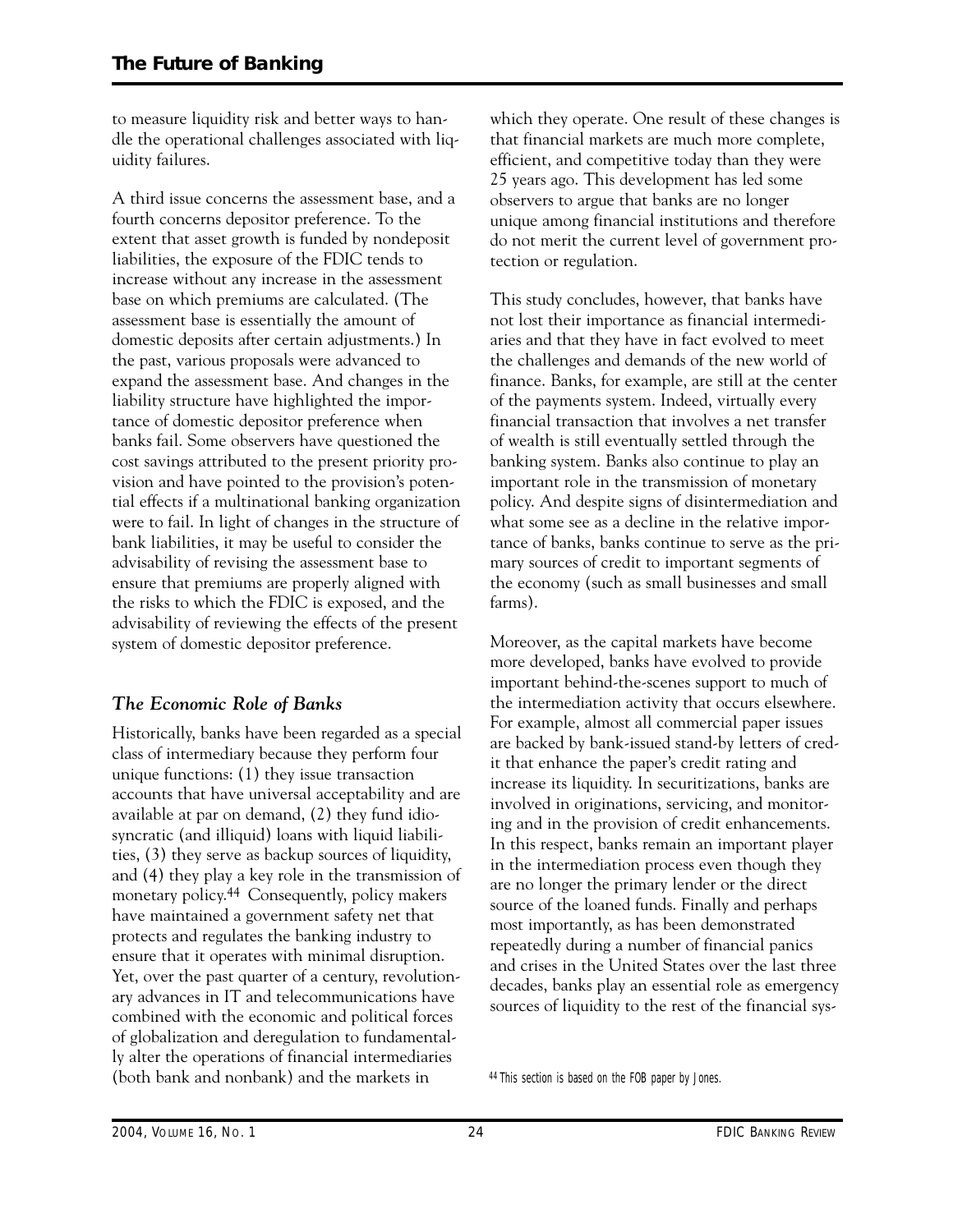tem and to the broader economy as well. Indeed, several studies have shown that banks may in fact have a comparative advantage in providing liquidity on demand.

In conclusion, ample evidence is available to support the position that banks (and the business of banking) are not fading away. Rather, in the more complex, sophisticated, and volatile financial world of the twenty-first century, banks' importance may actually be growing.

## **Concluding Comments**

This study views banking as a strong, competitive industry that continues to serve useful economic purposes. Within the banking industry, we conclude that each of the three main sectors—community banks, regional and other midsize banks, and the largest banking organizations—has favorable prospects for the years immediately ahead, even though the number of institutions is likely to decline further. What could materially diminish these relatively favorable prospects?

With respect to community banks, a number of competitive and regulatory developments could diminish their market role and viability. One possibility is that credit-scoring and other financial technology used by large banks and nonbank financial companies could advance to the point that it would supplant the relationship lending practiced by community banks in financing local credit needs, including those of small businesses and small farms. And large banks might adopt organizational structures more conducive to reputational lending—for example, by giving branch managers more authority. The consequences might be analogous to the results in home mortgage lending, where a nationwide market has much diminished the role once played by local portfolio lenders. Given the heterogeneous nature of small business loans and the organizational problems of controlling the activities of far-flung branch systems, this result does not seem likely in the time frame of this study—five to ten years but it cannot be ruled out completely or indefinitely.

The burden of reporting and other regulatory requirements could also threaten the prospects for community banks. Although the banking industry as a whole is a politically attractive vehicle for implementing various nonbanking political and social programs, the fixed costs of such requirements fall particularly heavily on smaller banks. The resulting regulatory burden could have effects analogous to those of earlier regulations that weakened the ability of banks to compete with credit unions and other nonbank institutions not subject to similar burdens.

Community banks that lack adequate IT staffs are also exposed to the possibility of attacks on the software products they use. In addition to the direct losses they might suffer, the inconvenience to their customers and the damage to their reputations could be a serious competitive disadvantage.

For large banks, the principal issues are the risks associated with size and diversity—the very features that are these banks' main strengths. Problems identifying and mitigating correlated risks, reputational risks arising from potential conflicts of interest and lapses in governance, and operational risks associated with IT systems are among the most prominent of the risks faced by large banks.

For all banks, the possibility of economic bubbles in markets where banks participate, like the bubbles in energy, agriculture, and real estate markets during the 1980s, cannot be entirely discounted. This is particularly so as economic and financial decision making related to banking is increasingly in the hands of those who have experienced nothing but profits.

We consider these and similar possibilities to be low-probability, high-impact events within the five- to ten-year horizon of this study. In many cases these possibilities are being addressed by bank management and bank supervisory agencies. Nevertheless, it is important to keep them in mind as a cautionary accompaniment to the relatively favorable picture of banking painted in this study.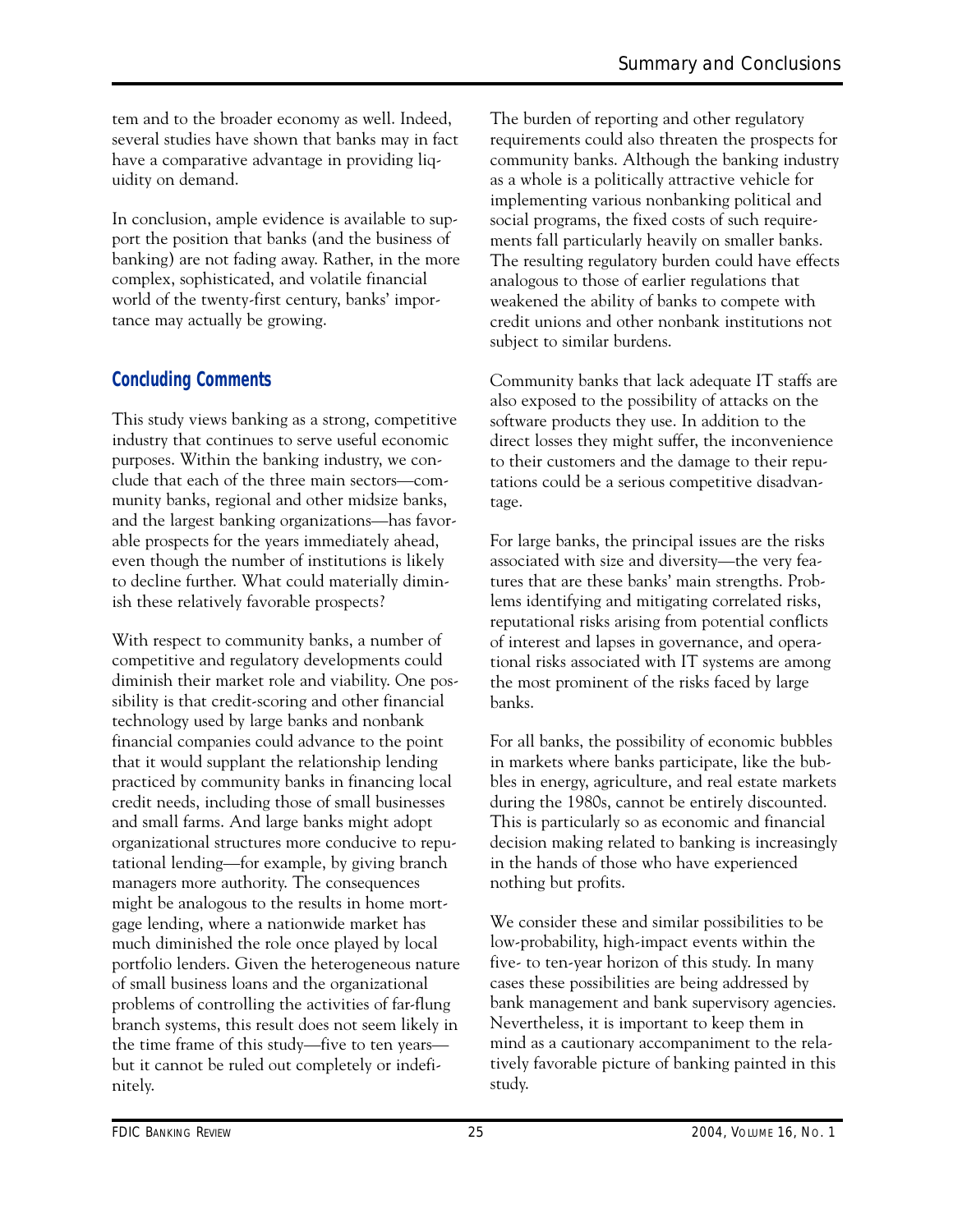At the same time, important policy issues will continue to command the attention of bankers and bank regulators. The consolidation of the banking industry highlights the challenges of supervising large, complex banking organizations. The possibility of large-bank failures poses risks not only to the deposit insurance funds but also to the banking system itself. Market forces are likely to push for more business combinations of banks and commercial firms, raising again the issue of how best to regulate such combinations.

The existing regulatory structure appears to be increasingly out of alignment with the rapidly changing financial products and markets. The nature of the safety net itself may need to be reexamined to ensure that it effectively accommodates an industry characterized by a few megabanks alongside thousands of community banks. These difficult issues are likely to be prominent in discussions of the future of banking in the years ahead.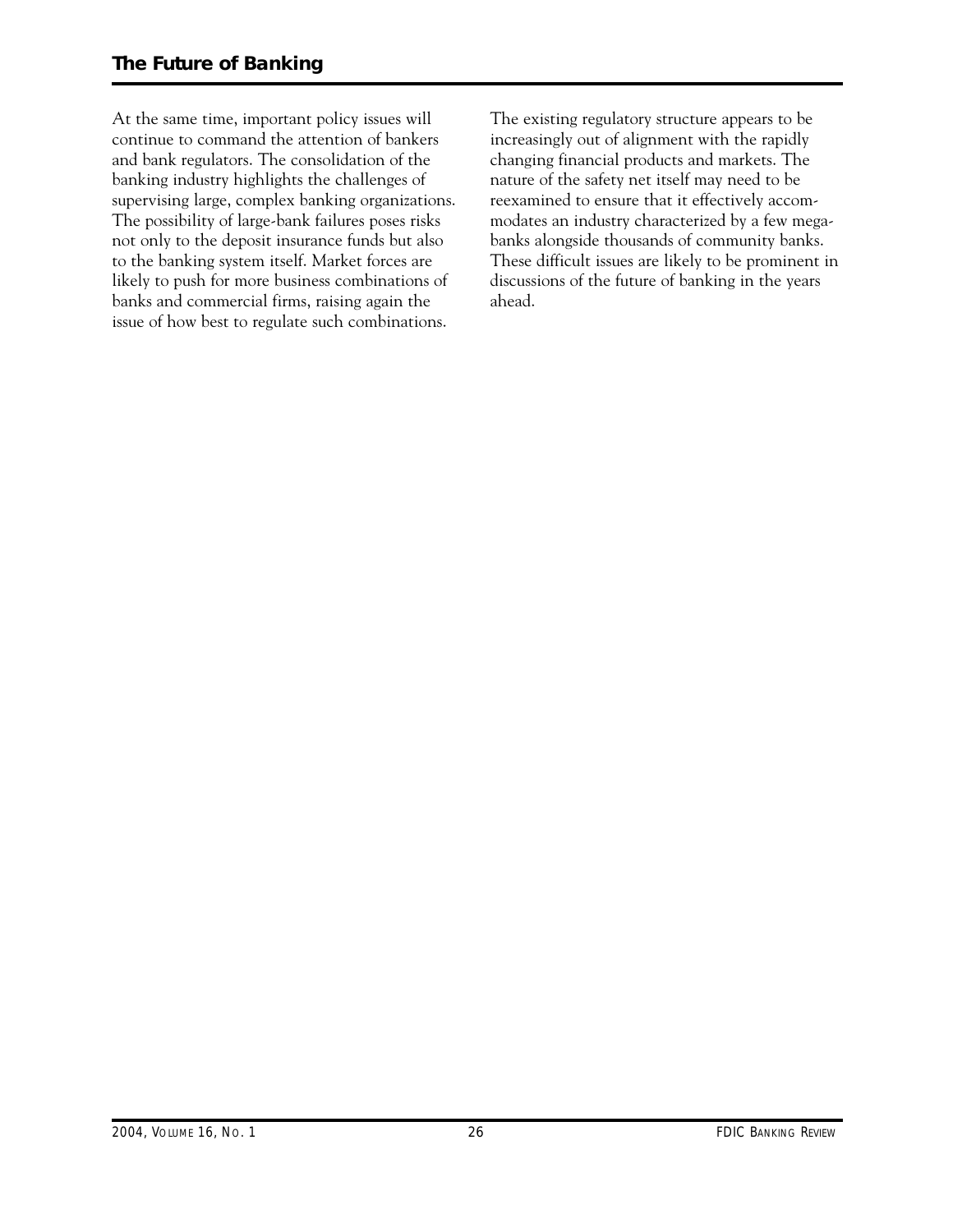#### **REFERENCES**

#### *Future of Banking Papers*

- Anderlik, John, and Jeffrey Walser. 2004. Rural Depopulation: What Does It Mean for the Future of Economic Health of Rural Areas and the Community Banks That Support Them?
- Bennett, Rosalind L., and Daniel A. Nuxoll. 2004. Large-Bank Regulatory Issues: Examination, Market Discipline, and Capital Standards.
- Blair, Christine E. 2004. The Mixing of Banking and Commerce: Current Policy Issues.
- Bradley, Christine, and Lynn Shibut. 2004. The Liability Structure of FDIC-Insured Institutions: Changes and Implications.
- Craig, Valentine V. 2004. The Changing Corporate Governance Environment: Implications for the Banking Industry.
- Samolyk. 2004. Community Banks: Their Recent Past, Current Performance, and Critchfield, Tim, Tyler Davis, Lee Davison, Heather Gratton, George Hanc, and Katherine Future Prospects.
- Golter, Jay, and Martha Solt. 2004. Bank Technology: Past Forces, Current Conditions, Future Trends.
- Gratton, Heather. 2004. Prospects for Regional and Other Midsize Banks: Recent Trends and Short-Term Prospects.
- Jiangli, Wenying. 2004. The Effect of Baby Boomers and Immigrants on Banks.
- Jones, Kenneth D., and Tim Critchfield. 2004. The Declining Number of U.S. Banking Organizations: Will the Trend Continue?
- Jones, Kenneth D. 2004. The Special Nature of Banks: A Reexamination.
- Kushmeider, Rose M. 2004. The U.S. Federal Financial Regulatory System: Restructuring Federal Bank Regulation.
- Murphy, Neil B. 2004. The Effect on U.S. Banking of Payment System Changes.
- Reidhill, Jack, Brian Lamm, and Steven McGinnis. 2004. The Future of Large, Complex Banking Organizations.
- Samolyk, Katherine. 2004. The Evolving Role of Commercial Banks in U.S. Credit Markets.
- Yom, Chiwon. 2004. Prospects for Limited-Purpose Banks: Their Specialities, Performance, and Prospects.

#### *Other References*

 Avery, Robert B., and Katherine A. Samolyk. 2004. Bank Consolidation and Small Business Lending: The Role of Community Banks. *Journal of Financial Services Research* 25, nos. 2–3:291–325.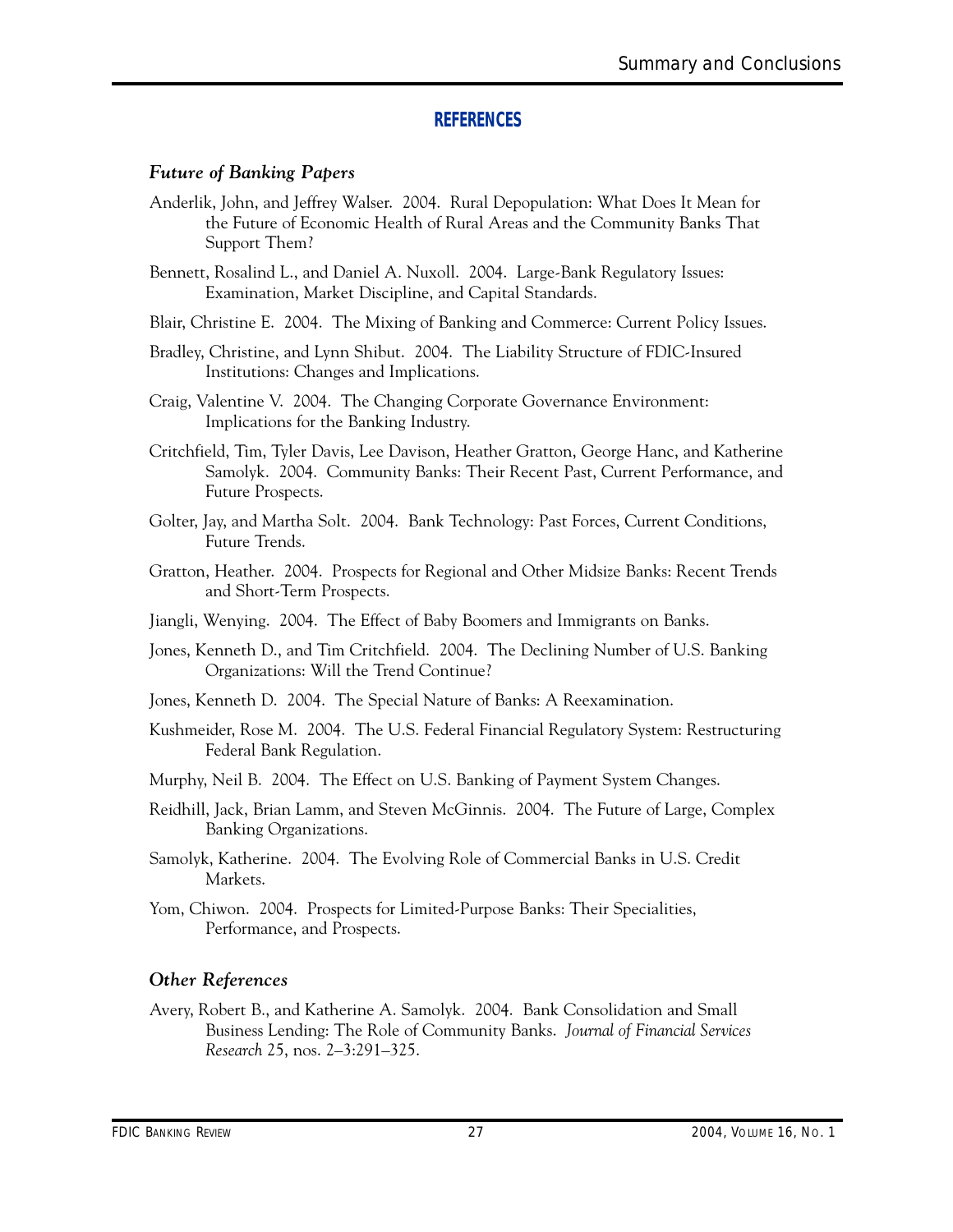- Bassett, William F., and Thomas F. Brady. 2001. The Economic Performance of Small Banks, 1985–2000. *Federal Reserve Bulletin* (November): 719–28.
- Boyd, John H., and Mark Gertler. 1994. Are Banks Dead? Or Are the Reports Greatly Exaggerated? Federal Reserve Bank of Minneapolis *Quarterly Review* 18, no. 3:2–23.
- Conference of State Bank Supervisors. 1978. *A Profile of State-Chartered Banking*. Conference of State Bank Supervisors.

Federal Deposit Insurance Corporation (FDIC). 1987. *Mandate for Change*. FDIC.

 ———. 1997. *History of the Eighties—Lessons for the Future*. Vol. 1, *An Examination of the Banking Crises of the 1980s and Early 1990s*. FDIC.

- Litan, Robert. 2003. Remarks delivered at AEI/Brookings Joint Center for Regulatory Studies, Conference on the Future of Corporate Governance. March 5.
- Myers, Forest, and Kenneth Spong. 2003. Community Bank Performance in Slower Growing Markets: Finding Sound Strategies for Success. Federal Reserve Bank of Kansas City *Financial Industry Perspectives:* 15–30.
- Rajan, Raghuram G., and Luigi Zingales. 2003. Banks and Markets: The Changing Character of European Finance. NBER Working Papers 9595. National Bureau of Economic Research,
- Reich, John M. 2004. Testimony on the Impact of Regulatory Burden on America's Community-Based Banks before the Subcommittee on Financial Institutions and Consumer Credit of the Committee on Financial Services, U.S. House of Representatives, May 12.

Standard and Poor's Compustat.

 U.S. Task Group on Regulation of Financial Services. 1984. *Blueprint for Reform: The Report of the Task Group on Regulation of Financial Services*.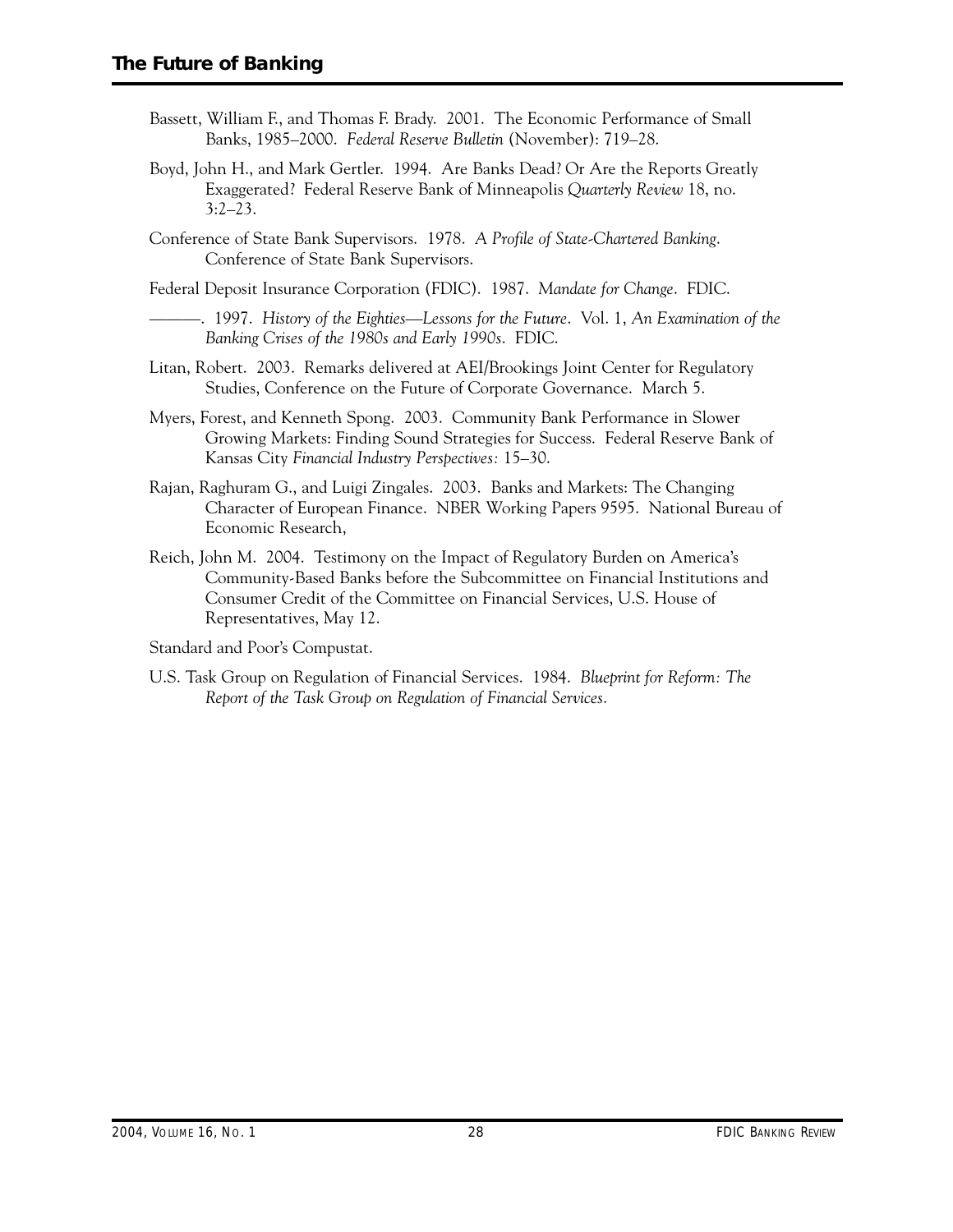# **The Future of Banking in America**

*The Evolving Role of Commercial Banks in U.S. Credit Markets* 

*by Katherine Samolyk\** 

#### **SUMMARY**

How important a role do commercial banks play in funding nonfinancial borrowing? Ten years after the end of the industry's most significant crisis since the Great Depression, does banking remain a major player in financing the nation's economic activity? This paper examines the evolving role that commercial banks play in U.S. credit markets.

The available data reveal several consistent patterns over the past two decades. First, there has been a permanent increase in the overall borrowing capacity in credit markets—in other words, an increase in the credit market pie associated with the functioning of the economy. This increase was associated with a decline in the share of domestic nonfinancial borrowing that is directly funded by commercial banks. When debt growth leveled off in the early 1990s, so did commercial banks' share of this credit-market pie. Banks' smaller share of the credit-market pie reflects a dramatic shift in the way loans to households and businesses are being financed. Specifically, asset

\* Katherine Samolyk is a senior financial economist in the FDIC's Division of Insurance and Research.

securitization (the pooling of loans and their funding by the issue of securities) has allowed loans that used to be funded by traditional intermediaries, including banks, to be funded in securities markets.

The data also reveal, however, that commercial banks still play a significant role in funding business borrowers: we estimate that the share of nonfinancial business borrowing that commercial banks fund on their balance sheets has not declined notably in five decades. Nevertheless, there has been a clear shift in how banks lend—a shift from shorter-term lending not secured by real estate to loans collateralized by business real estate. This shift may reflect banks' continuing comparative advantage in real estate lending, a form of lending less well suited to the standardization necessary for asset securitization.

With respect to borrowing by households, in contrast, we find that the securitization of home mortgages and—more recently—of consumer credit has reduced the extent to which these types of loans are directly funded by commercial banks (and savings institutions). This finding is consistent with the broadening of household-sector credit markets over time; longer-term increas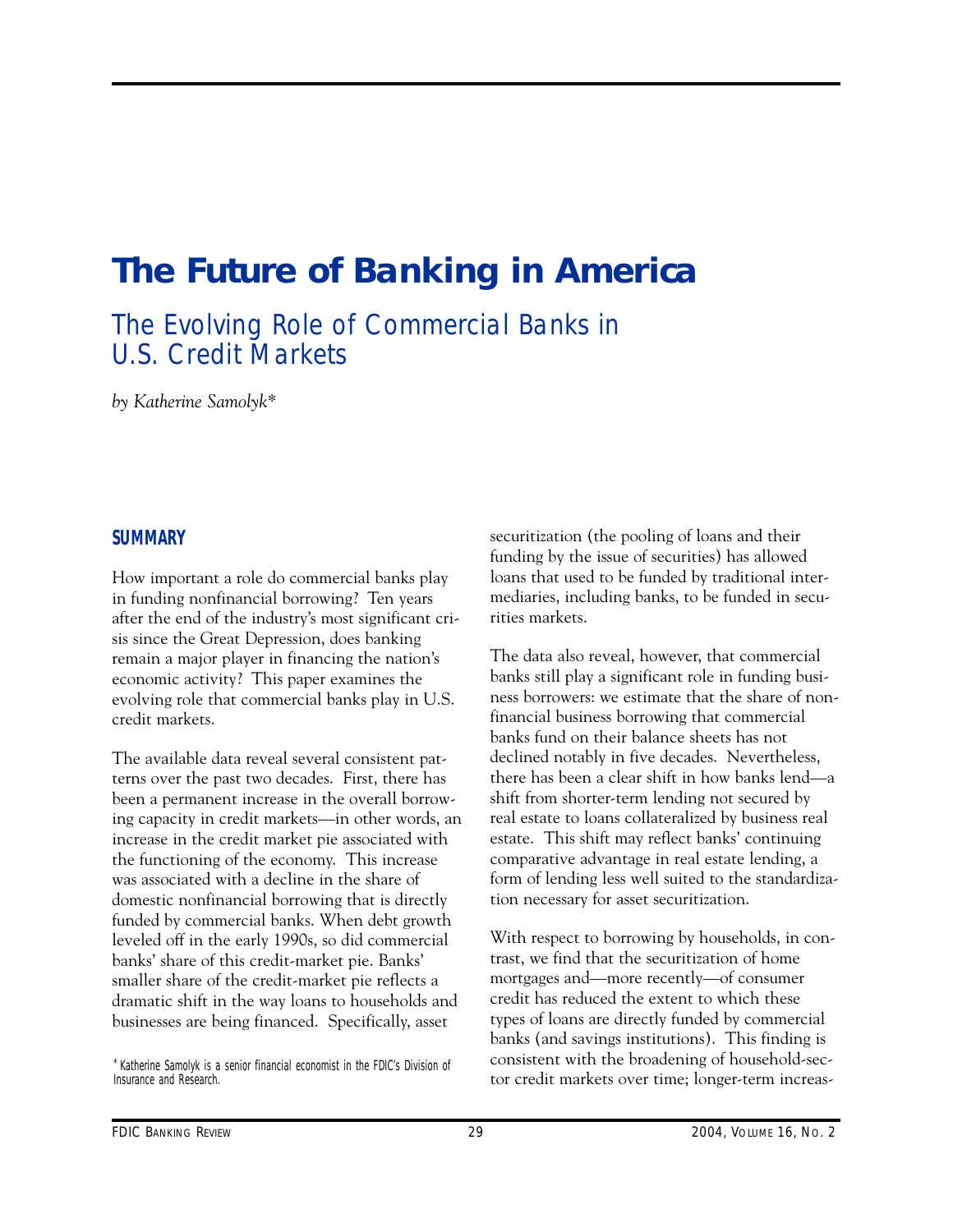es in borrowing by households have generally not been associated with greater intermediation through banks. The securitization trend, however, has had a more severe effect on savings institutions than on commercial banks.

At the same time, the commoditization of credit markets—that is, the standardization, unbundling, and repackaging of payments and risks associated with credit flows—makes it harder to measure the importance of banks as well as other intermediaries in providing credit-related services. Balance-sheet data on who is funding loans can be a poor proxy for who is providing the financial services associated with the credit flows. Commercial banks, particularly larger institutions, provide significant services in originating, servicing, and enhancing the liquidity and quality of credit that is ultimately funded elsewhere. Hence, market-share measures based on balance-sheet data are likely to understate the importance of banks to a greater extent than even a decade ago. The provision of financial services is, however, reflected in bank earnings. And indeed, when one looks at income-based measures of market share, one does not see any evidence of a secular decline in the importance of commercial banking.

Thus, the conclusion of this study is that although the role of commercial banks in U.S. credit markets has certainly evolved, banks remain a critical part of the modern flow of funds that has broadened the availability of credit in the U.S. economy.

#### **Introduction**

Banks have historically been viewed as playing a special role in financial markets for two reasons. One is that they perform a critical role in facilitating payments.<sup>1</sup> The other is that they have long played an important, although arguably less exclusive, role in channeling credit to households and businesses. Commercial banks, as well as other intermediaries, provide services in screening and monitoring borrowers; and by developing expertise as well as diversifying across many borrowers, banks reduce the costs of supplying credit.

Thus, in their role as lenders, banks are often not merely buying someone's debt; rather, they are providing significant financial services associated with extending credit to their customers.2 And to the extent that investors want to hold bank liabilities, banks can fund borrowers directly.

In the early 1990s, as the U.S. banking industry emerged from its most significant crisis since the Great Depression, policy makers were asking whether the importance of banks in financing economic activity had become permanently diminished.3 Now, ten years later, the share of domestic debt funded on commercial-bank balance sheets stands at just over 20 percent, down from 30 percent three decades ago. Commercial bank loans now account for only 60 percent of short-term borrowing by nonfinancial businesses, compared with 75 percent in the mid-1970s.4

Even now, therefore, when profitability and other measures of performance indicate that banking has rebounded from the crisis, the role of banks in U.S. credit markets remains under scrutiny. Other types of financial intermediaries and financial instruments appear to have become more important in channeling funds to businesses and households. Stories about competition from other segments of the financial-services industry continue to be reported in the popular press. For

<sup>1</sup> Banks issue liquid deposit accounts that can be easily used to make payments; banks also make the payments. The special liquidity of bank liabilities and the extent to which they serve as a means of payment are reflected in the fact that deposit liabilities are included in various measures of the money supply. Seminal works discussing the special role of money and banks include Gurley and Shaw (1960), Tobin (1963), Fama (1980), and Diamond and Dybvig (1983).

<sup>2</sup> Two frequently cited papers that analyze the importance of banks as lenders are Diamond (1984) and Fama (1985). Of course, banks can and do hold credit-market instruments issued by others—including securities issued by the U.S. government and government agencies—although in some sense this involves less of a provision of banking services per se. When a bank invests depositors' funds in corporate or government securities, it is not providing the same banking services as when it originates a loan. Rather, the bank is simply buying securities that were issued in (and could easily be resold in) direct capital markets. Mutual funds, as well as individual investors, can do the very same thing.

<sup>3</sup> Indeed, one decade ago, the title of the May 1994 Federal Reserve Bank of Chicago Conference on Bank Structure and Competition was "The Declining [?] Role of Banking."

<sup>4</sup> These market-share measures are the author's estimates based on Federal Reserve Flow of Funds Account data and are described in more detail below.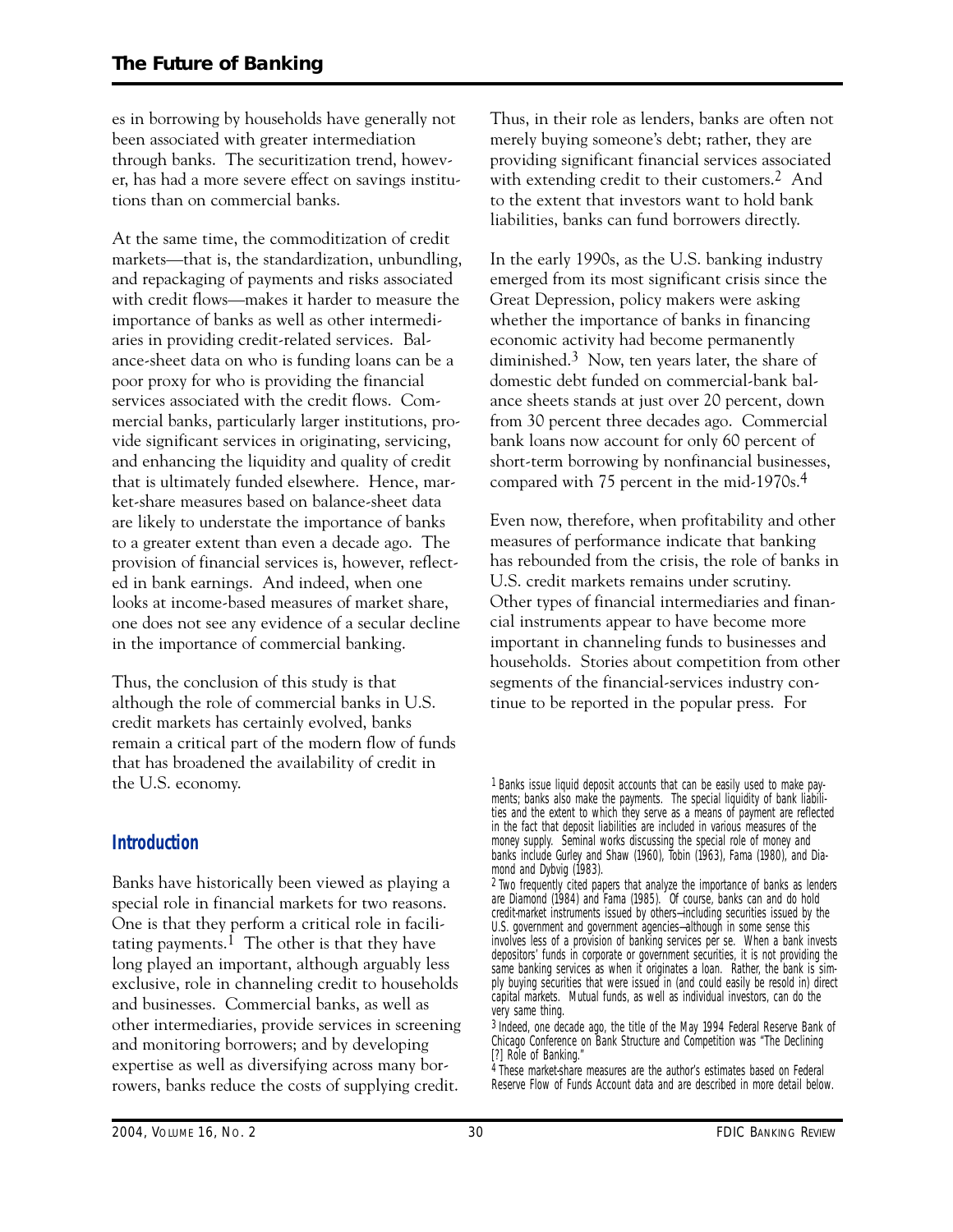example, according to a fairly recent report in the *Wall Street Journal*,

The financial services arm of General Electric Co. [GE Capital] illustrates how nontraditional lenders are taking over from banks as suppliers of credit to big slices of the U.S. economy. . . . Twenty years ago, banks and thrifts supplied 40% of the economy's credit. . . . Today it is down to 19%. Housing financiers Fannie Mae and Freddie Mac own about as many residential mortgages as all commercial banks combined.5

 economic activity in the United States. In other This paper assesses the evolving role of commercial banks in U.S. credit markets during the past decade. We use available data to quantify the importance of banks as credit providers—that is, their "market share"—taking a historical perspective in assessing credit-market trends. Not surprisingly, we find that the importance of banks depends on the markets one chooses to consider and on how one measures banking services. However, some consistent patterns emerge. From a historical perspective, we now see that the debt buildup of the 1980s was actually a permanent increase in the volume of debt associated with words, the credit-market pie to be divided up among financial-service providers is now substantially larger than it was 20 years ago. And although overall the provision of credit by banks has kept pace with the growth of the economy, the capacity of the broader financial sector has grown by much more. Accordingly, the share of our economy's debt that commercial banks fund directly has fallen relative to the growth of the credit-market pie, reaching its low point in 1993 and then stabilizing.

An important dimension of these trends that is not always emphasized is the dramatic change in the way credit flows in our economy are being funded. Traditionally, intermediaries funded portfolios of loans (and bonds) by issuing very different types of liabilities (mainly deposits and insurance and pension liabilities) to investors. But the growth of credit-market activity in our

5 Ip (2002).

economy during the past two decades has been associated with the rise of intermediation in the form of asset securitization, referring to the pooling of loans and their funding by the issue of securities. Asset securitization reflects a fundamental transformation of loan markets, particularly those where households borrow. Home-mortgage and consumer-credit markets have become commoditized, in the sense that these loan products have become more standardized commodities, allowing the attendant creditrelated services to be unbundled, repackaged, and provided by a variety of financial-service providers. Moreover, standardization extends beyond the terms of the loan contracts to the underwriting and pricing process, in which characteristics of the borrower are increasingly linked to the use of statistical models in extending and pricing credit.

The commoditization of credit often generates more layers of intermediation between investors and the borrowers who ultimately receive the funds. Intermediation funded by issues of securities is often "re-intermediated" (for example, through mutual funds, insurance companies, or pension funds). The layering makes it harder to quantify the importance of banks (as well as other intermediaries) in channeling credit from savers to borrowers because it makes it more difficult to identify who is ultimately funding certain types of loans. And quantifying the value-added of the additional layers of intermediation is difficult as well.

Nonetheless, according to some fairly standard measures, we find that commercial banks still play a significant role in channeling credit. With respect to business lending, we find that not only are banks important for small business borrowers, but they also remain remarkably important for all business borrowers: we estimate that the share of nonfinancial-sector business borrowing that commercial banks fund directly has not declined notably in five decades. There has, however, been a dramatic shift in how banks lend, a shift from shorter-term lending not secured by real estate to loans collateralized by business real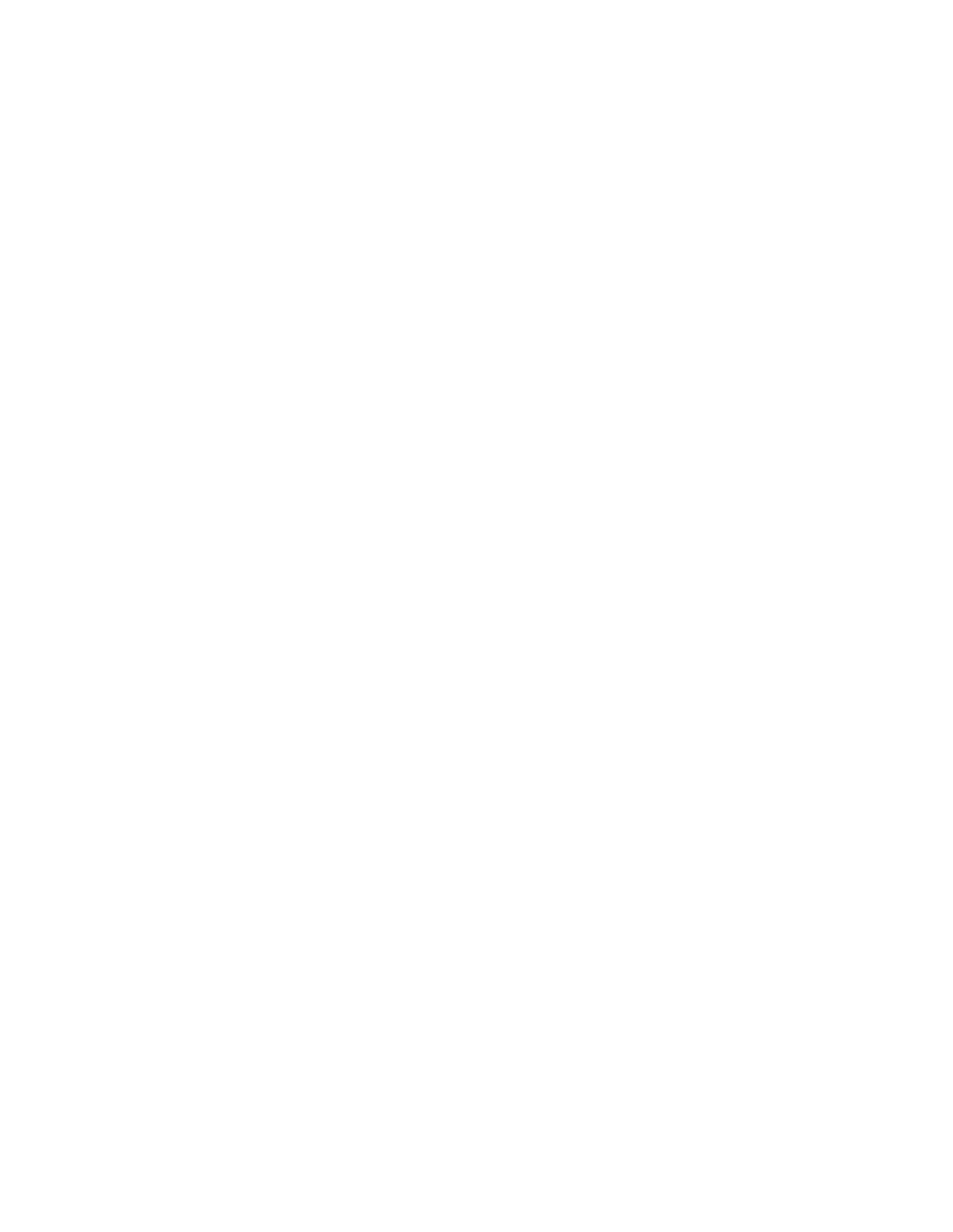banks, mutual funds, and other holders of corporate debt, we estimate the shares that are nonfinancial issues.10

#### **Post-War U.S. Credit-Market Trends through the Early 1990s**

To understand the dramatic transformation of U.S. credit markets, it is necessary to look at historical trends leading up to the banking-sector problems of the 1980s and early 1990s and the apparent decline in the importance of commercial banks as credit providers.

From the 1950s through the early 1980s, domestic nonfinancial borrowing (by households, nonfinancial businesses, and governments) grew roughly at the same rate as economic activity (measured in terms of economic output—Gross Domestic Product, or GDP). Indeed, the ratio of debt owed by domestic nonfinancial sectors to GDP was remarkably stable—so stable that it became a "stylized fact" used by economists in analyzing macroeconomic issues such as the effects of federal deficits (Friedman [1978], Friedman [1980]).<sup>11</sup> But although total nonfinancial debt grew roughly at the same pace as overall economic activity, borrowing by particular nonfinancial sectors did not grow at the same rate: the share of borrowing by households and nonfinancial businesses grew faster as the share of debt owed by the federal government (accumulated during WWII) declined.

During this time, the number of commercial banks in the United States was growing; thus, the industry continued to be made up of a large number of banks that tended to be very geographically localized (partly because of branching restric-

 scale and scope of banking. A larger banking tions). Banks also faced public policies that restricted entry, oversaw mergers, and regulated permissible activities.12 On the liability side, commercial banks were limited in terms of the types of liabilities they could issue and the rates they could pay depositors. They were generally relegated to the business of making (primarily) business loans and providing transaction accounts (or close substitutes) in fairly localized areas. They were also an important funding source for the federal government. Thus, for investment banking and insurance services, individuals and corporations had to go to other financial-service providers. The phenomenon of the bank holding company was a response to restrictions on the organization could be formed if banks were held as affiliates, and if nonbank financial firms were held as affiliates, the holding company could expand the scope of its activities to encompass certain permissible lines of financial services. Of course, as holding companies evolved, they too fell under regulatory scrutiny.13

The interplay that always exists among policy, regulation, and financial-market trends was evident during this three-decade period, particularly with respect to interest rates on deposit accounts. Rates on these accounts were regulated, but in 1962 the marketable large certificate of deposit (CD) was created to circumvent interest-rate ceilings and enable banks to pay market rates to attract funds. On the asset side of the balance

<sup>10</sup> So, for example, when looking at the commercial banking sector to measure the share of nonfinancial-sector debt that it is funding on the balance sheet, we estimate the share of the banking sector's holdings of commercial paper that are nonfinancial issues. Specifically, we use the share of outstanding commercial paper issued by domestic nonfinancial corporations as an estimate of the share of commercial banking's holdings that consist of nonfinancial issues. The same method is used to estimate holdings of nonfinancial corporate bonds.

<sup>11</sup> For an analysis of debt and money growth in the U.S. prior to 1950, see Gurley and Shaw (1957).

<sup>&</sup>lt;sup>12</sup> Permissible activities were severely curtailed because of the bank failures of the 1930s, but the decentralization of the industry stems more broadly from a historical distrust of both centralized political control and concentrated market power. The dual banking system allowed banks to choose whether to be chartered by state agencies or by the Comptroller of the Currency (the choice of charter determined who would regulate a bank). Interstate banking was prohibited by the McFadden Act, and states themselves regulated intrastate branching. The Glass-Steagall Act prohibited banks from engaging in investment banking activities. For a discussion see Wheelock (1993). 13 The Bank Holding Company Act of 1956 made all multibank holding companies subject to regulation by the Federal Reserve Board and prohibited further interstate holding company acquisitions. In 1970, amendments to this act reined in the permissible activities of one-bank holding companies, which had proliferated as a means of circumventing regulations imposed by the 1956 act. One effect of these amendments was to remove any disincentives for organizations to acquire multiple bank affiliates (albeit within the home state), which they did. For a provocative assessment of the 1970 holding company amendments as well as a lively overview of post-war U.S. banking history, see Chase (1994).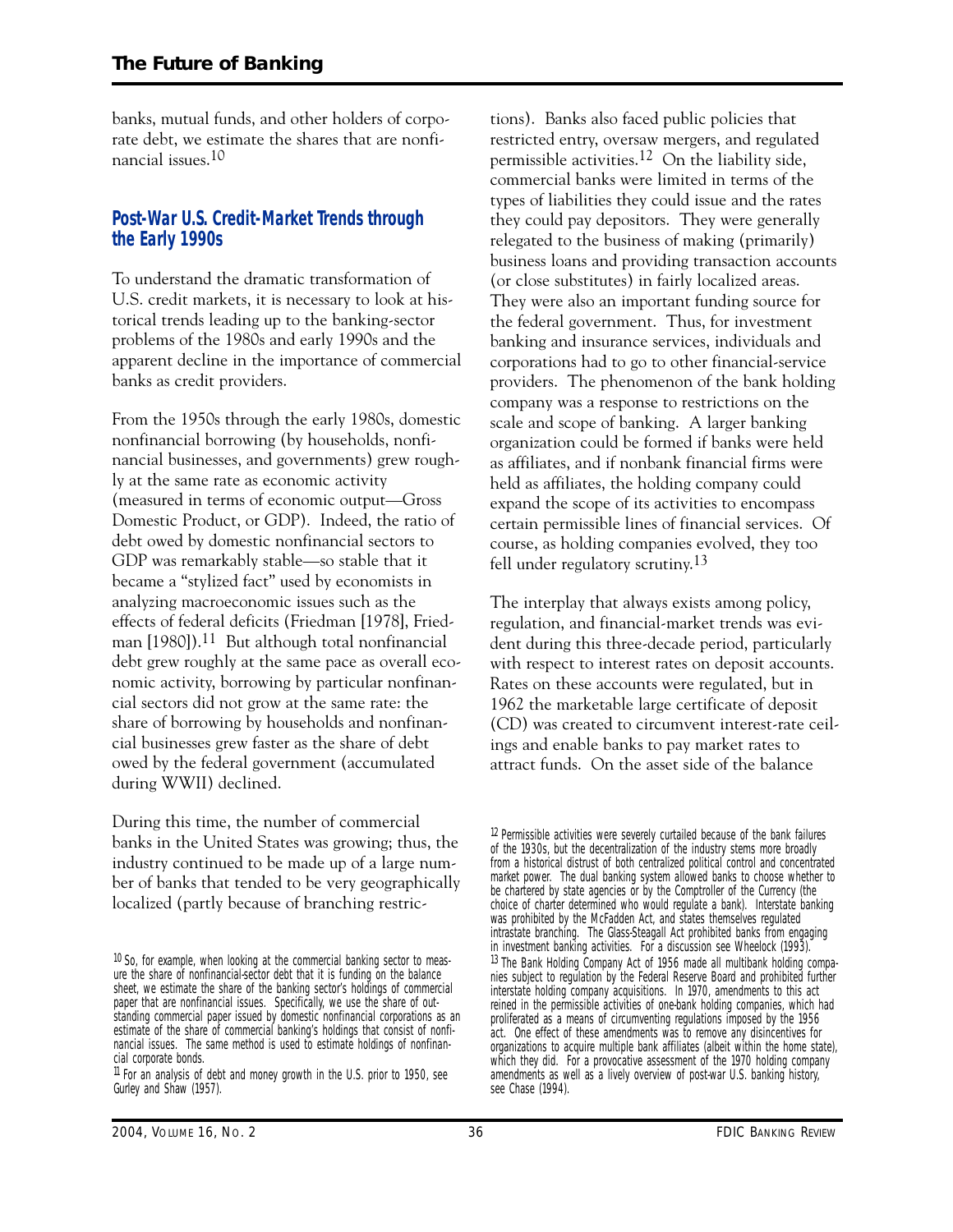sheet, after credit crunches in the late 1960s threatened the availability of bank credit to commercial firms, the commercial-paper market became considerably more active (Judd [1979]); in effect, banks were making fewer loans to prime corporate clients.14

Through the mid-1970s, commercial banks continued to be special both in their role as lenders and as a transmission mechanism for the implementation of monetary policy (Friedman [1981], Fama [1980], Wojnilower [1980]). Of all the financial intermediaries issuing claims to raise funds from investors, commercial banks were the only ones allowed to issue demand deposits that could be used as a direct means of payment, although demand deposits could pay no explicit interest.15 Meanwhile, for most businesses, the costs of direct finance—that is, the raising of money by issuing and placing bonds or commercial paper—were prohibitive enough that their most attractive source of funds remained commercial banks. And of course commercial banks, as well as savings institutions, were afforded federal deposit insurance. Hence, despite regulatory restrictions, periodic credit crunches, and economic downturns, the U.S. commercial banking industry performed quite well in the three decades following WWII. And although commercial banks' share of nonfinancial-sector debt dipped slightly as the war-related federal debt was drawn down,16 it rebounded as borrowing by households and businesses increased during the 1960s and early 1970s (see figure 3).

With the mid-1970s came a severe recession paired with high inflation; however, relatively few banks failed. The number of commercial banks (and banking organizations) was still increasing, although at a slower pace than banking assets. Thus, although there were more banks, banks were also, on average, getting larger as the industry established more branches (Savage [1982], Rhoades [1985], Amel and Jacowski [1989]). Banks were also becoming increasingly "complex" in terms of their off-balance-sheet activities (such as issuing standby letters of credit that promise to pay in the event of nonpayment of a third party), which caught the attention of policy makers and researchers at the time because of their implications for bank safety and soundness (Lloyd-Davies [1979]; Wolkowitz et al. [1979]; Goldberg and Lloyd-Davies [1985]; Benveniste and Berger [1986]).

At the end of the 1970s, the pace of financialmarket change escalated significantly (Simpson [1988]; Berger, Kashyap, and Scalise [1995]). High nominal interest rates, ceilings on the interest that could be paid on deposits, and better information processing made the formation of money-market mutual funds a cost-effective proposition (Mack [1993]).17 These funds added to the competition associated with the creation of NOW (Negotiable Order of Withdrawal) accounts by savings institutions in the mid-1970s.

Ultimately, deregulation was implemented in the 1980s to allow banks to compete more effectively: interest-rate ceilings were raised (and were later eliminated), and commercial banks (and thrifts) were allowed to offer a wider range of deposit accounts to attract depositors. But in the meantime, evolving financial technologies were permanently altering the way financial markets channeled capital to investment opportunities in the U.S. economy. Technical innovations in information processing reduced the costs associat-

<sup>14</sup> In the mid-1960s the term *credit crunch* was coined to refer to periods when nominal interest rates rose above regulatory ceilings and banks faced disintermediation as depositors withdrew funds to earn higher returns available in direct credit markets. For discussions, see Burger (1969) and Wojnilower (1980).

<sup>&</sup>lt;sup>15</sup> The other direct means of payment was cash held by the public. Savings institutions issued passbook savings accounts, which paid interest but the rates they could pay were subject to ceilings (and after 1962, savings institutions also issued CDs). Commercial banks, too, could issue passbook savings accounts, which were subject to Regulation Q interest-rate ceilings. Although savings institutions could issue close substitutes for money (passbook savings accounts with liberal withdrawal terms), these institutions had to maintain a high ratio of residential mortgage lending to total lending in order to qualify as a thrift institution. Meeting the qualified-thrift-lender test allowed a savings institution to borrow at Federal Home Loan Banks, which were an important source of funding during credit crunches.

<sup>16</sup> Commercial banks held large amounts of government debt in their portfolios in the post-WWII years.

<sup>17</sup> These funds—which held very safe, liquid, money-market assets; maintained par value for their shares; and allowed some transaction privileges—became a popular alternative to bank deposits. They lack deposit insurance but also carry fewer regulatory costs.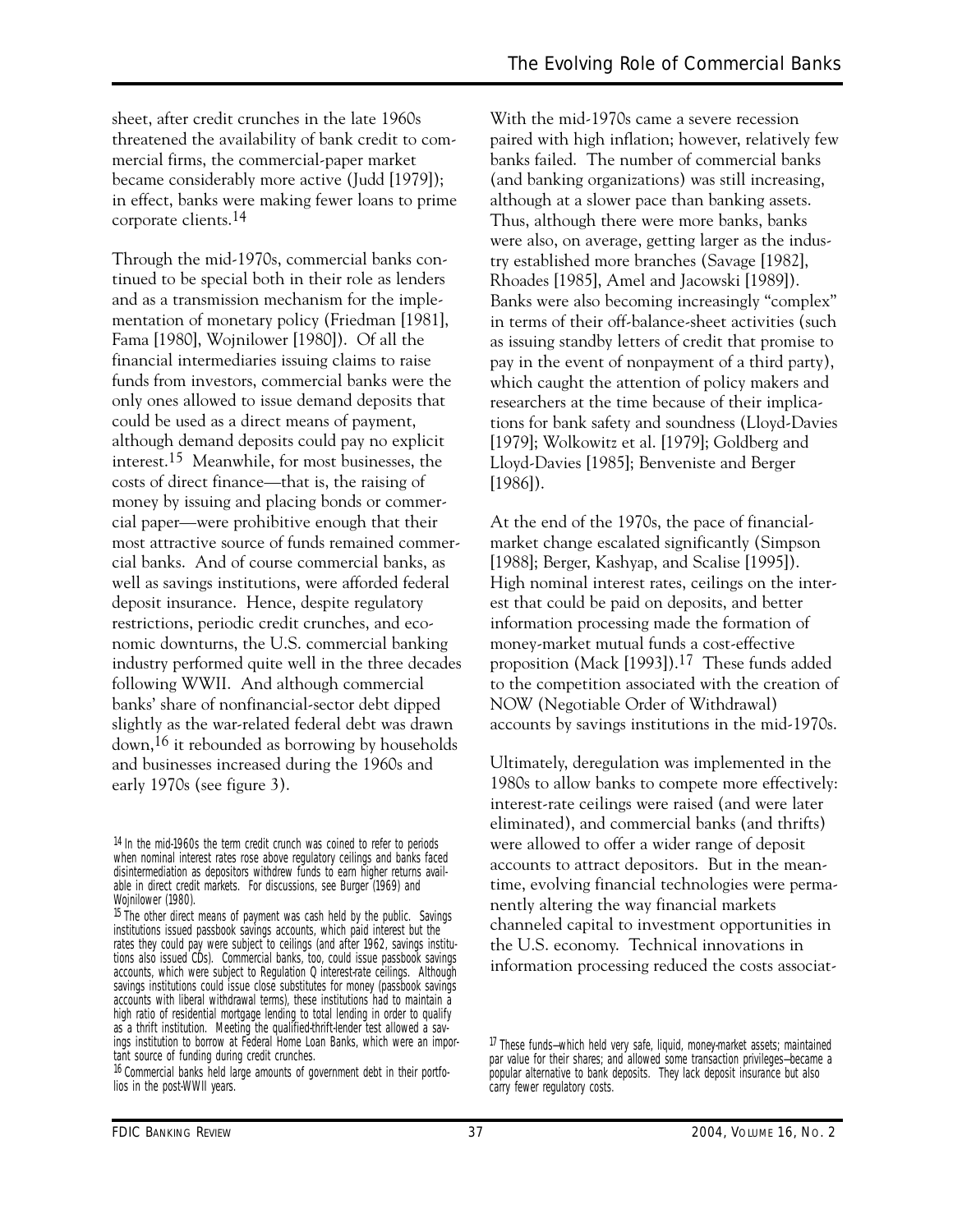ed with financial transactions, and the result was a proliferation of new products and new providers of financial services, as well as the growth of existing ones. In particular, asset securitization became an increasingly important means of funding loans that had been traditionally funded by banks.18

As noted above, the origins of asset securitization can be traced to the pooling and funding of mortgages by the government-sponsored agencies involved in the secondary mortgage market. But by the late 1980s, securitizations of loans by private asset-backed-securities (ABS) issuers had become a viable means of funding other types of loans, such as consumer loans.

On the liability side, financial-sector development in the 1980s also increased the competition that banks faced (Simpson [1988]). Depositoryinstitution deregulation allowed savings institutions to issue the same types of deposits as banks. But more significantly, a growing mutual-fund industry in tandem with the regulatory shift

18 Early articles assessing this phenomenon include Pavel (1986), Cummings (1987), and Carlstrom and Samolyk (1993).





toward defined-contribution pension plans served to channel the funds of smaller investors into direct debt (and equity) markets. Not surprisingly, it has been argued that the mutual-fund industry helped to reduce the role of depositories in credit markets (see Mack [1993] and Fortune [1997], for example).

The evolution of financial-market technologies on both sides of the balance sheet contributed to a dramatic increase in credit flows to nonfinancial businesses and households, even while the federal government was running large deficits (figure 4). After three decades of relative stability, nonfinancial-sector borrowing increased sharply as a ratio to GDP, from about 1.3 in 1981 to more than 1.8 by 1989. Financial intermediation—including a growing volume of securitized assets—increased in tandem with the economy's appetite for debt. From the perspective of researchers and policy makers at the time, the debt buildup was of great concern, particularly the question of whether it was a debt bubble that was going to burst in an economically detrimental fashion (Federal Reserve Bank of Kansas City [1986]).19 In addition, the transformation of the asset menu available to investors through banks and other intermediaries disrupted the historical relationships between monetary aggregates and nominal output that the Federal Reserve Board used in conducting monetary policy.20

Commercial banks, once the dominant type of financial intermediary, did not appear to share in the proliferation of financial-sector activity during the 1980s. The national expansion was accompanied by regional economic downturns (related to troubled industries, including oil and farming) severe enough to take down local banks (FDIC [1997]). By the early 1990s the condition of the industry was marked by crisis, failures, and consolidation; this was an industry under siege by

<sup>19</sup> In 1986, the annual symposium sponsored by the Federal Reserve Bank of Kansas City was entitled "Debt, Financial Stability, and Public Policy." Policy research at this time also focused on the growth of borrowing by both nonfinancial businesses and households. For example see Pearce (1985), Faust (1990), Altig, Byrne, and Samolyk (1992), and Carlson (1993). 20 For discussions, see Carlson and Samolyk (1992); Duca (1992); Orphanides, Reid, and Small (1994); and Friedman (1993).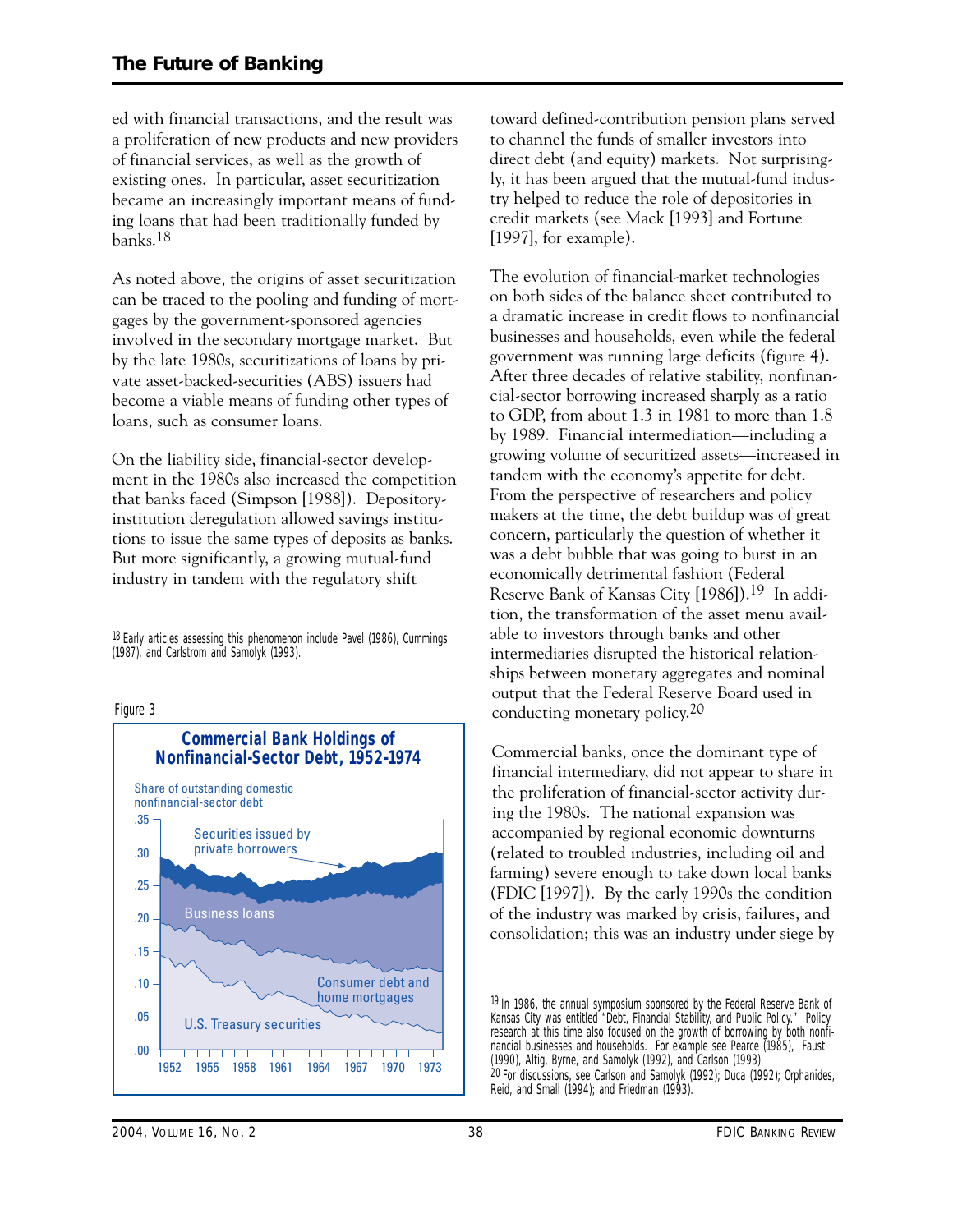competitors. Banking-sector problems continued as real-estate markets collapsed on both coasts, taking their toll on exposed institutions. And even as the industry returned to a healthier state, the consolidation trend did not appear to be abat $ine<sup>21</sup>$ 

In addition, the importance of commercial banks measured in terms of credit flows seemed to be declining. Between 1974 and 1994, the share of domestic nonfinancial-sector debt that was advanced by U.S. commercial banks declined from 30 percent to just over 20 percent (see figure 5). Savings institutions—most like banks in terms of their funding (deposits), regulations, and decentralized industry structure—faced similar issues and appeared to be faring even worse.

<sup>21</sup> By year-end 1994, the number of commercial banks had declined from a 1984 post-war high of over 15,100 to roughly 10,500, and average bank size had risen from roughly \$250 million to \$360 million in inflation-adjusted 1996 dollars. (The number of savings institutions—savings banks and savings & loan associations—was also declining, from more than 3,600 in 1985 to just over 2,100 in 1994.) In addition to merging charters, more institutions were becoming affiliates of bank holding companies. Thus, if the bank holding company is considered the relevant measure of an individual banking organization, the number of firms in the industry declined even more. By year-end 1992, 71.7 percent of domestic commercial banks were affiliates of bank holding companies. For discussions, see Savage (1993), Samolyk (1994a), Holland et al. (1996), and Rhoades (1996).





# **The Declining Role of Banks?**

A host of studies assessing the evolving role of banking were published in the wake of the banking crisis of the 1980s and early 1990s. These papers were written in the context of what had become a decade-long consolidation trend, an even longer-term decline in bank market-share measures, and concerns about a credit or capital crunch.22 Not surprisingly, opinions about the "declining" role of commercial banking differed.

One view was that changes in the financial sector—evidenced by the increasing competition from nonbank financial-service firms—reflected a decreasing need for banks. From this perspective, consolidation could be viewed a response to excess capacity in the banking industry.23 Others argued that the evidence did not support either the popular claims that large banking firms were more efficient than smaller firms or the notion that the industry was consolidating to eliminate excess capacity. Rather it was suggested that pub-

22 As noted in above, concerns about disruptions to the traditional linkages between standard monetary aggregates and output also led to much research focusing on the implication for monetary policy. Also see Higgens (1992). 23 For examples, see Kaufman (1993) and Gorton and Rosen (1995).

#### Figure 5

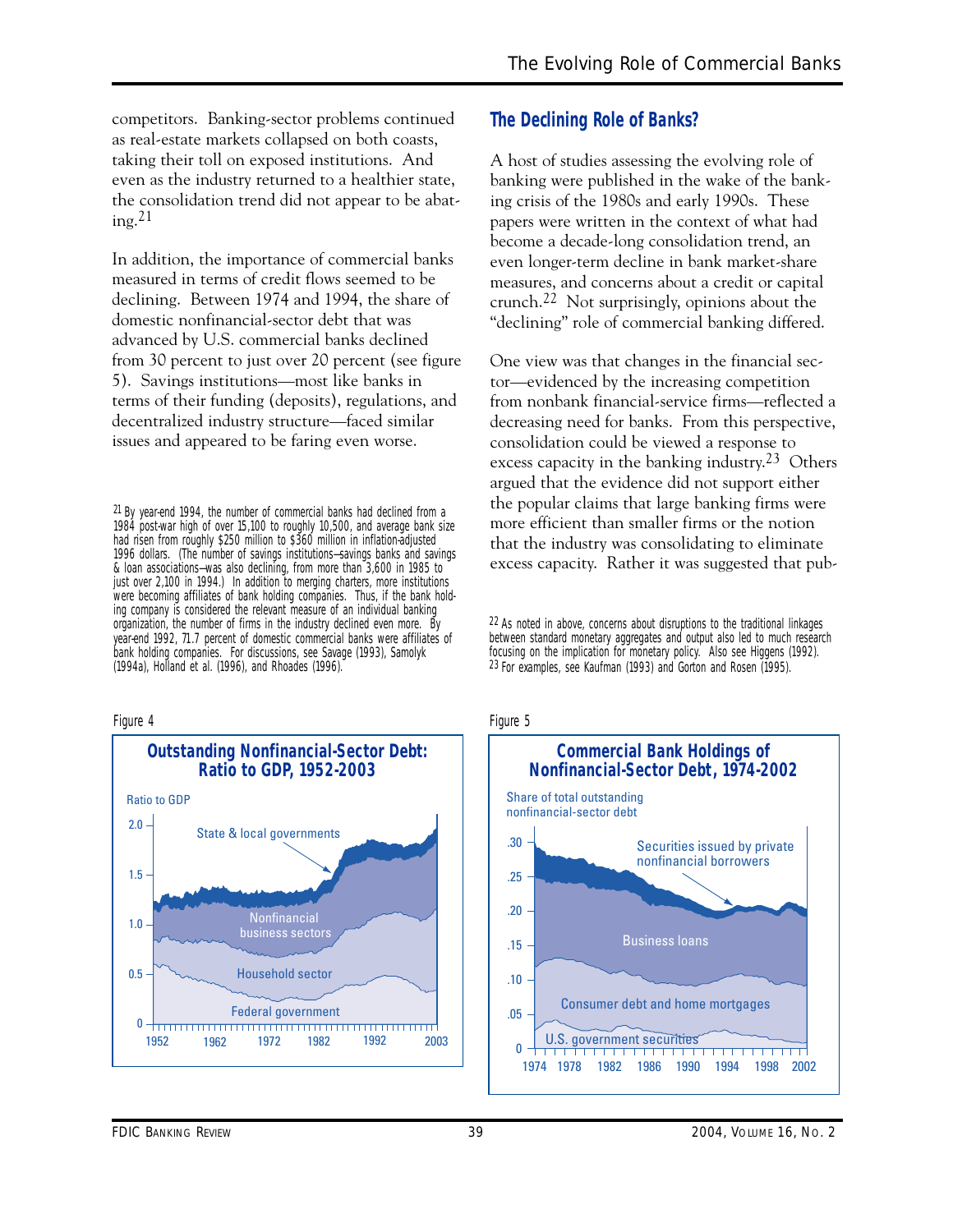lic policies rather than performance gains were encouraging banks to merge.24 More sanguine observers argued that banking was a battered but viable industry that needed industry consolidation and regulatory reform if it was to adapt to the evolving financial environment. In this environment, such observers argued, larger banks with broader banking powers would be able to compete by providing more services at lower costs and by spreading the costs of new banking technologies over more customers. In addition, as banks became larger and expanded geographically, the geographic scope of their activities would make them less vulnerable to the localized economic problems that had plagued banks during the 1980s and early 1990s.25

 the entire economy. The term "activity" is pur-Others research argued that when bank balancesheet data were looked at in isolation, they understated the share of financial services provided by banks in the broader financial sector. Boyd and Gertler (1994b) conducted perhaps the most extensive examination in this regard, documenting a host of alternatives to standard measures of balance-sheet market share. These alternatives quantified activity in the banking sector relative to activity in the broader financial sector or in posely general because Boyd and Gertler quantified banking-sector activity (and the activity of other financial-service providers) in numerous ways; they used measures that adjusted credit flows to reflect off-balance-sheet activities as well as measures of profitability, employment, and compensation.

Boyd and Gertler argued that a careful reading of the evidence did not support the view that banking was in decline. Although on-balance-sheet assets held by commercial banks had declined as a

 market share lately. But this loss is a temporary share of total assets held by intermediaries, they noted that this measure ignored the substantial growth in banks' off-balance-sheet activities, in offshore lending by foreign banks, and in the size of the financial-intermediation sector. They found that when measures of bank assets were adjusted for these considerations, the measures showed no clear evidence of long-term decline. Neither did an alternative "value-added" measure, constructed with data from the national income accounts. As Boyd and Gertler concluded, "At most, banking may have suffered a slight loss of response to a series of adverse shocks rather than the start of a permanent decline." Thus, by defining banking more broadly to include financial services that do not appear on bank balance sheets, the data did not indicate an industry in decline.

Finally, others argued that banks were still important to certain borrowers—particularly households and businesses that continued to rely on banks for credit.26 Samolyk (1994b) analyzed bank market share from this perspective, distinguishing between bank lending and other asset holdings (such as securities holdings) and arguing that lending involves more intermediation services than holding securities does. Using FFA data to look at the markets where households and businesses borrow, that study found shifts in how banks were funding private borrowers, but the overall decline in market share was less than might have been expected. As business lenders, banks were facing increased competition from finance companies and direct credit markets; $^{27}$ the broadening of the commercial-paper market

<sup>24</sup> For examples, see Boyd and Graham (1991) and Boyd and Gertler (1994a). These studies suggest that the formation of very large institutions reflected regulatory incentives rather than attempts to become more efficient.  $25$  For example, see Wheelock (1993). Generally, more sanguine analysts argued that institutions had to be larger to meet the competition for traditional bank services, to develop new products, and to diversify geographically. Samolyk (1994a) presented evidence that regional disparities in economic conditions did indeed explain much of the poor performance of banks (including large banks) during the 1980s and early 1990s.

<sup>26</sup> Small businesses and households have traditionally relied on financial intermediaries (particularly banks) for credit because of these borrowers' small financial size and the information-intensive nature of the task of assessing their creditworthiness.

 $27$  Finance companies, which faced less regulation of the geographic scale and scope of their activities, had gained significant ground during the 1980s and early 1990s. Some finance companies are captive funding vehicles for large conglomerates (e.g., GMAC Finance), whereas others are independent firms that extend credit to a particular sector. Some are subsidiaries of bank holding companies and, as such, allow the holding companies to broaden the scale or scope of their activities and avoid banking regulations. Within their respective specialized lending areas, finance companies diversify across many borrowers and develop expertise in transforming the risks associated with their particular types of loans. By so doing, they reduce overall portfolio risks and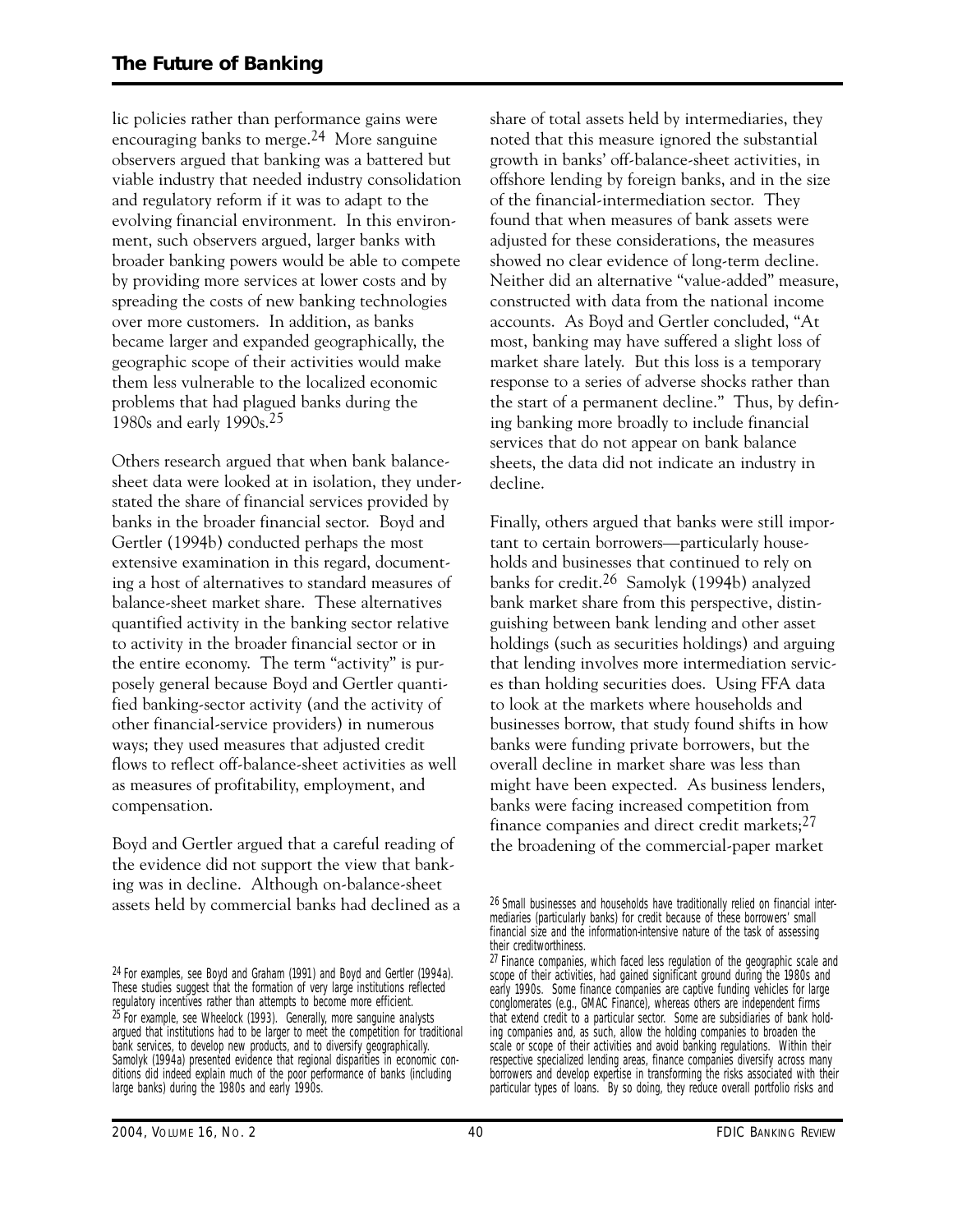provided an alternative to banks as a funding source. However, as of the early 1990s, the securitization of business loans had not really taken hold yet, and the share of business mortgages funded by banks was actually increasing. Meanwhile, the share of home mortgages and consumer credit that banks were funding was similar to the share they had funded in the early 1960s. Moreover, although asset securitization was becoming a more dominant way to fund household-sector borrowing, during the 1980s asset-backed lending grew more at the expense of savings institutions and finance companies than of commercial banks.

During the 1990s, survey data obtained from households and businesses also became important sources of information about the markets in which banks competed as lenders. These data were particularly useful because they yielded disaggregated pictures of the financial services used by households and by businesses. For example, data from the triennial Survey of Consumer Finances (SCF) were used to study the nature of rising household-sector debt ratios during the 1980s and early 1990s.28 Kennickell, Starr-McCluer, and Sunden (1997) found little evidence of a serious rise in debt payment problems even though more families had debt, and more of it.29 On the other side of the household balance sheet, the share of families who owned equities, and the amount of their holdings, were also rising. The FFA data, too, indicated rising debt burdens and equity holdings in the household sector, but the SCF data were important because they

indicated that aggregate increases were associated with the use of these financial instruments by a broader range of households (as opposed to increased usage by previously active house $holds$ ).<sup>30</sup>

Another interesting vein of research during the 1990s examined whether the services provided by banks—such as lending—are different from those provided by other financial-service firms in ways that do not appear on a balance sheet. Using data on individual loans, Carey, Post, and Sharpe (1996) compared corporate lending by banks with corporate lending by finance companies.31 Although their evidence suggested that both of these intermediaries were special in solving informational problems, the two types of institutions did not make the same types of loans. Although banks and finance companies competed across the spectrum of borrower risk, finance companies tended to serve observably riskier borrowers, especially highly leveraged ones.

Passmore and Laderman (1998) investigated whether there were differences between savings associations and commercial banks that would result in reduced lending to traditional mortgage borrowers if the savings-association charter were eliminated. Their empirical tests did not indicate significant differences between savings associations and commercial banks, suggesting that elimination of the savings-association charter would not impair home mortgage credit availability.

A final vein of research that gained prominence in the 1990s examined whether the consolidation of the banking industry into large organizations adversely affected the availability of credit to

the risk-adjusted costs of funding their activities. In addition, the evolution of the commercial-paper market has been viewed as contributing to the success of those finance companies that shifted to commercial paper as a dominant funding source rather than borrowing from banks (D'Arista and Schlesinger  $[1994]$ .

<sup>&</sup>lt;sup>28</sup> The SCF has been gathering data on balance sheets and the use of financial institutions by U.S. households since 1983. For example, see Avery and Kennickell (1993) and Kennickell and Starr-McCluer (1996). The most direct precursors of the SCF were the 1962 Survey of Financial Characteristics of Consumers and the 1963 Survey of Changes in Family Finances. For a discussion of survey evidence regarding small business financing trends from the early National Survey of Small Business Finances see Cole and Wolken (1993). 29 This paper uses data from the 1995, 1992, and 1989 SCFs to examine changes in the balance sheets and income of U.S. families and in the kinds of institutions where households obtained their financial services. Also see Avery and Keninckell (1993) for trends in the SCF data between 1983 and 1986.

<sup>30</sup> The FFA and the SCF do not always paint the same picture of householdsector balance sheets. Avery and Kennickell (1991) and Antoniewicz (1996) show that although some asset and liability categories in the SCF and the FFA are quite close, measures of liabilities tend to match up better than asset categories.

<sup>31</sup> Although commercial banks have long been viewed as competing with savings institutions and credit unions for deposit funding, finance companies represent competition on the asset side of the balance sheet, for they have a long history of lending to businesses and households (although they do not fund their portfolios by issuing deposits).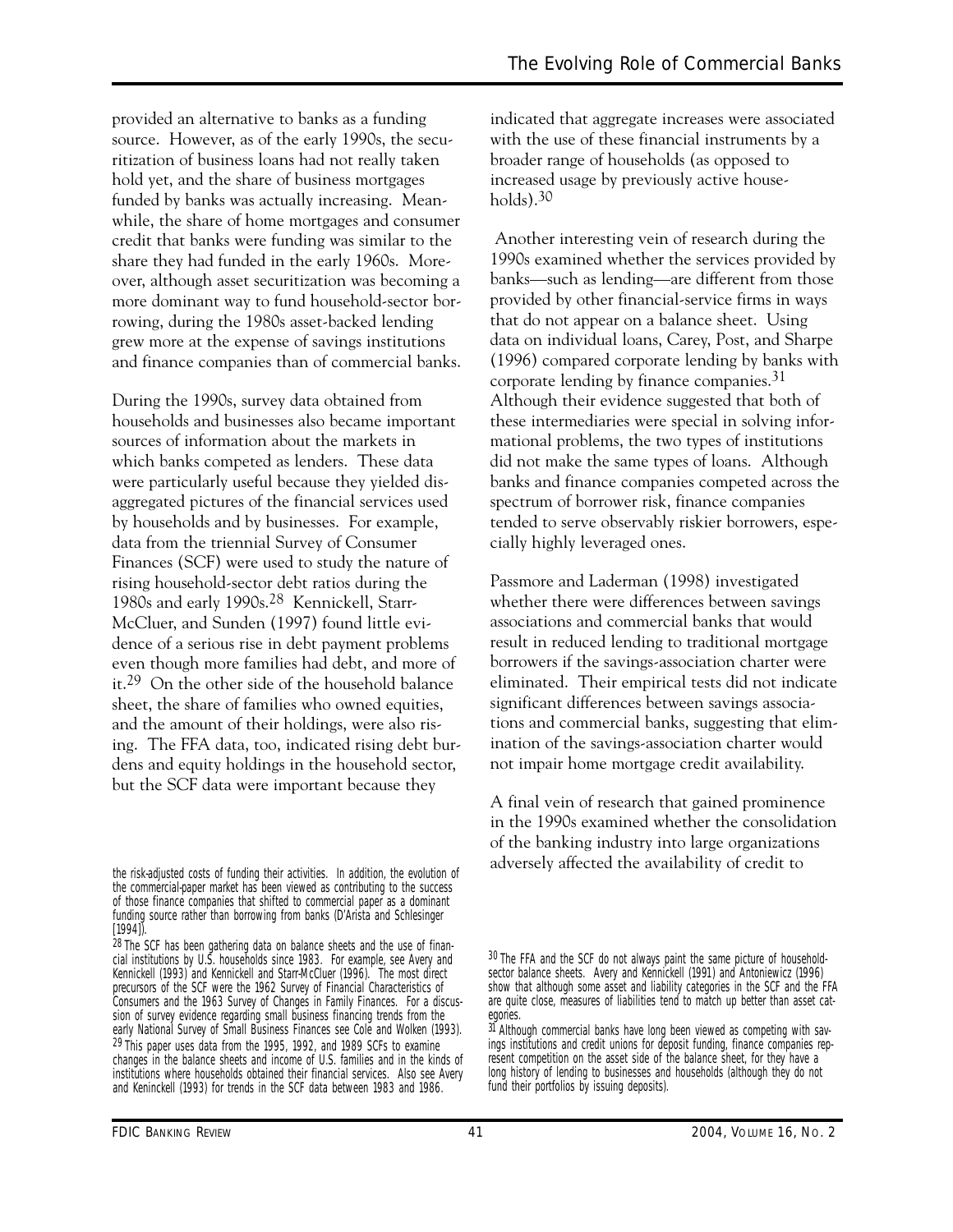small businesses.32 This literature did not directly yield evidence about bank market share vis-àvis the nonbank competition, but it raised the important question (somewhat overlooked in many bank market-share analyses) of whether banks might be willingly reducing the services they supplied to certain customers, such as smallbusiness borrowers. If they were (or are), one would hope that other financial-service suppliers would step forward to meet the credit needs of these customers.

This discussion of some of the research of the 1990s indicates that by looking at particular markets where banks are thought to play a special role for lenders as well as by looking beyond the extent to which banks are funding loans on their balance sheets, researchers were able to find evidence that the decline in the share of total nonfinancial-sector debt funded by banks could be misrepresenting the importance of banks in U.S. credit markets. The next two sections examine more recent credit-market trends from both of these perspectives to better illuminate the evolving role of banks in the twenty-first century.

#### **Recent Credit-Market Trends: Who Is Funding Whom?**

There is no doubt that the share of nonfinancialsector debt directly funded by commercial banks declined during the 1980s. More than a decade after that decline, it has become clear that the debt buildup of the 1980s was actually a secular increase in the volume of nonfinancial borrowing associated with economic activity in the U.S. economy, which can be thought of as a permanent increase in the economy's financial capacity

32 After bank data on small loans to businesses and farms were first reported, in 1993, numerous studies looked at the importance of large banks compared with small banks as small-business lenders, and at the implications of industry consolation for the provision of small-business loans by banks. The findings of studies using data for the mid-1990s suggested that net consolidation activity among larger institutions tended to result in declines in small-business lending as a share of bank assets, whereas mergers among smaller or more focused banks increased the banks' small-business loan shares. Samolyk (1997) and Berger and Udell (1998) discussed some of the small-business loan studies done in the mid-1990s.

(figure 6). Moreover, this increase in financial capacity was not associated with intermediation funded by banks; hence, banks' share of the pie had declined. However, as the debt capacity of the economy's nonfinancial sector stabilized in the 1990s, so did the market share of commercial banks. During the past decade, the banking sector has rebounded to record profits, and although consolidation has continued, it is occurring in the context of a healthy industry.33 Here we look at how the players and the instruments used to fund nonfinancial borrowers in U.S. credit markets have evolved during the past decade.

#### *Changed Players and Funding Instruments*

The types of credit market instruments (loans and securities) issued by nonfinancial borrowers to obtain funds in formal credit markets have not changed as much as the types of instruments used to fund these credit flows (table 2). Households still obtain credit primarily in the form of home

33 Consolidation has been related to the relaxation of geographic banking restrictions that limited the extent to which banks could expand their geographic reach (Samolyk and Morgan [forthcoming]).



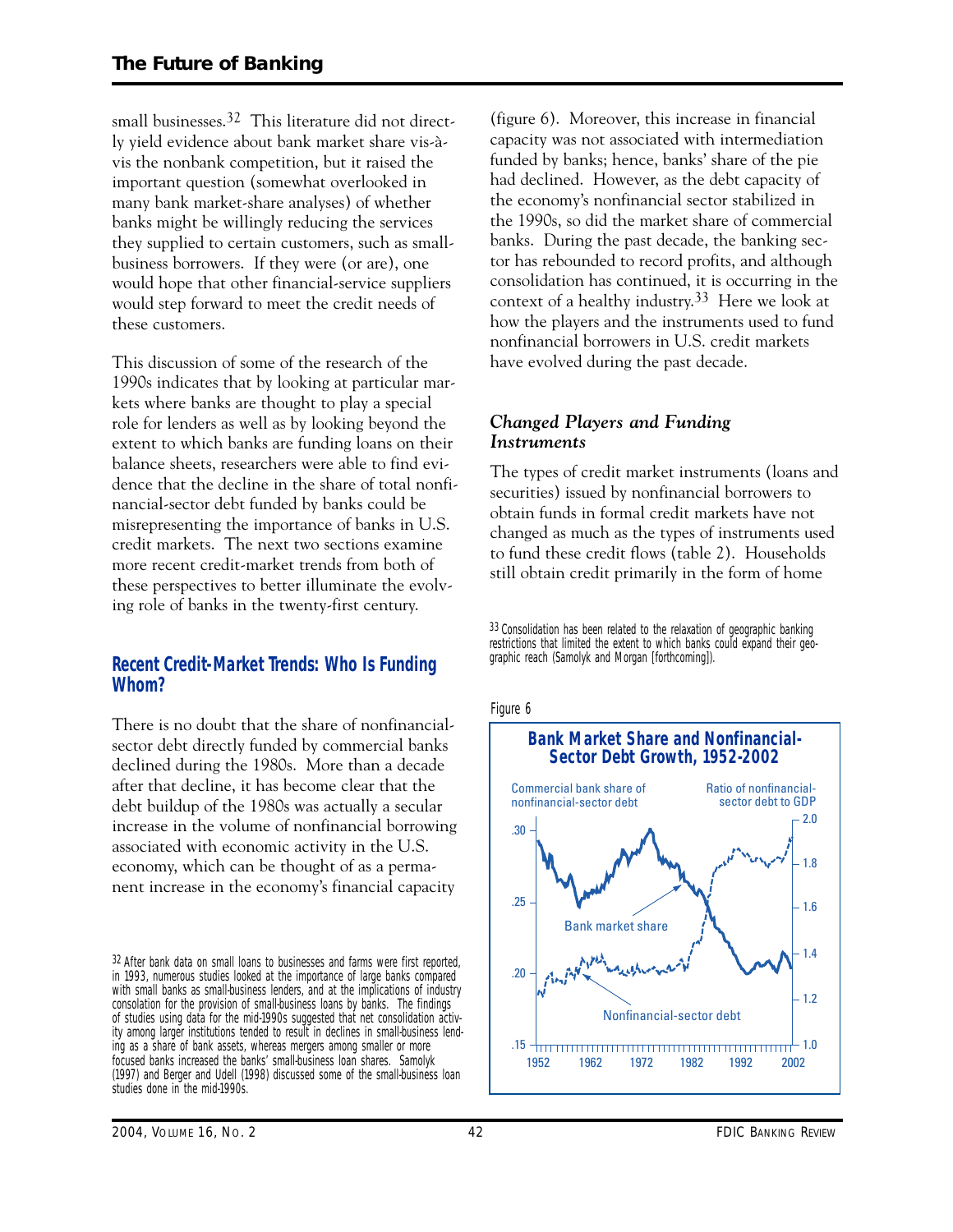mortgages and consumer loans (although the former now include home equity lines of credit, which were an innovation of the 1980s). But now asset-backed securities—issued by both private asset-backed-securities (ABS) issuers and federally related mortgage pools—have become an important funding mode. And although nonfinancial businesses still obtain credit primarily in the form of (a) loans collateralized by business real estate (business mortgages), (b) other (nonmortgage) loans from intermediaries, and (c) corporate securities, business loans are also being securitized, and larger amounts of corporate securities are funded by the issuance of mutual-fund shares. The appendix discusses changes in the composition of investors' portfolios and the way in which these changes relate to changes in the funding of credit-market debt.

All of these changes are reflected in the growing extent to which the commoditization of credit markets has allowed borrowing by businesses and households to be funded in direct credit markets by securities issues.34 Roughly one-third of total outstanding credit-market debt is now issued by the financial sector to fund other credit-market debt (figure 7). And whereas during the 1980s the growth of securitization largely reflected mortgage funding through federally related mortgage pools, during the past decade, securitization by private ABS issuers has expanded rapidly. FFA data estimate that now almost half of outstanding

<sup>34</sup> Debt issued by government-sponsored enterprises (for example, by Federal Home Loan Banks and the Farm Credit System and to fund the on-balancesheet lending of Fannie Mae and Freddie Mac) has also increased, but (as we discuss below) much of it funds financial sectors, mainly commercial banks and other depository institutions.

| <b>Sector</b>                                    | Primary assets held                                                                                                                                                      | <b>Financial source of funding</b>                                                                       |  |  |  |  |
|--------------------------------------------------|--------------------------------------------------------------------------------------------------------------------------------------------------------------------------|----------------------------------------------------------------------------------------------------------|--|--|--|--|
| <b>INDIRECT FINANCE</b>                          |                                                                                                                                                                          |                                                                                                          |  |  |  |  |
| Commercial banks                                 | U.S. Treasury securities; Other securities<br>(includes asset-backed); Nonmortgage<br>business loans (C&I, Ag); Business<br>mortgages; Home mortgages<br>Consumer credit | Interest-bearing checking accounts<br>Passbook savings accounts<br>MMF accounts:<br>Nondeposit borrowing |  |  |  |  |
| Savings institutions                             | U.S. Treasury securities<br>Other securities (includes asset-backed)<br>Home mortgages<br>Consumer credit                                                                | Interest-bearing checking accounts<br>Passbook savings accounts<br>MMF accounts:<br>Nondeposit borrowing |  |  |  |  |
| Finance companies                                | Non-mortgage business loans<br>Consumer Joans                                                                                                                            | <b>Bank loans</b><br>Commercial paper and Corporate bonds                                                |  |  |  |  |
| Insurance companies<br>Pension funds             | Corporate bonds<br>State and local government securities                                                                                                                 | Contingent liabilities to claims holders<br>Defined benefit pension claims                               |  |  |  |  |
| Federally related mortgage<br>pools; ABS issuers | Home mortgages; Consumer credit<br>Business mortgages; Nonmortgage<br>business loans                                                                                     | U.S. agency securities (mortgage pools)<br>Commercial paper and corporate bonds                          |  |  |  |  |
| Money market mutual<br>funds; Mutual funds       | U.S. Treasury securities<br>Agency securities (includes asset-backed)<br>Corporate bonds and commercial paper                                                            | Mutual fund shares                                                                                       |  |  |  |  |
|                                                  | <b>DIRECT FINANCE</b>                                                                                                                                                    |                                                                                                          |  |  |  |  |
| <b>Sector</b>                                    | <b>Financial assets</b>                                                                                                                                                  | <b>Financial liabilities</b>                                                                             |  |  |  |  |
| Investors                                        | Corporate bonds and paper<br>U.S. government and agency securities<br>State and local government securities                                                              |                                                                                                          |  |  |  |  |

#### Table 2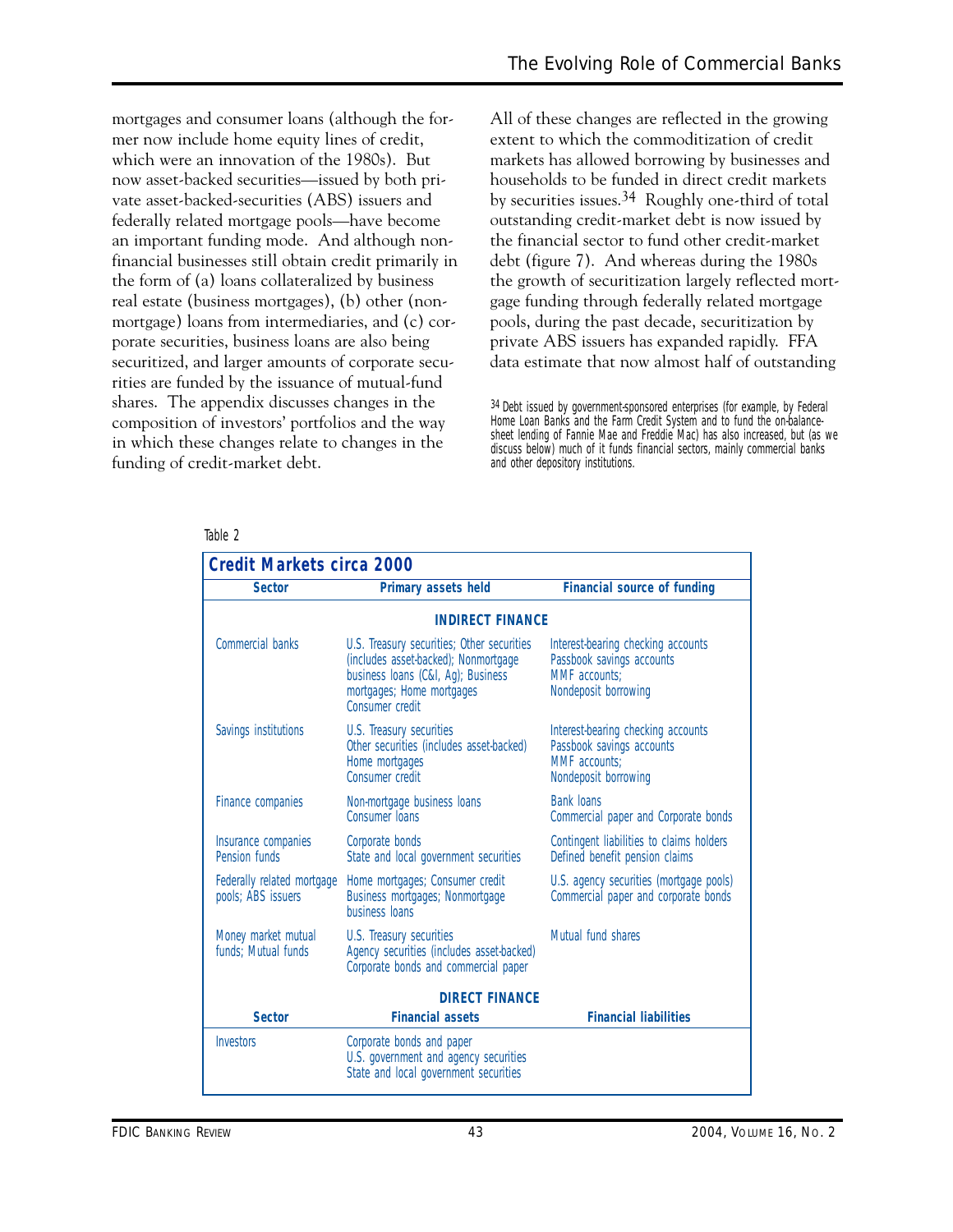corporate bonds have been issued by financial firms that fund other credit-market debt, with private ABS issuers accounting for a fourth of the corporate bond market (figure 8). The commercial-paper market has always been dominated by financial-sector issues;  $35$  during the past decade, however, private ABS issuers have become the dominant issuers of commercial paper. More than half of outstanding commercial paper (roughly two-thirds of financial issues) is now funding securitized pools of loans—including loans originated by banks (figure 9).

So who is funding whom? The funding of loans through private securities markets and the additional layers involved in modern credit flows have made it more difficult for researchers to track the flow of funds between primary lenders and primary borrowers. However, we use the FFA to examine the extent to which loans to nonfinancial businesses and households are being directly

<sup>35</sup> Finance companies have long used commercial paper as a source of financing, and banks began tapping this market for funds to offset disintermediation during periods when market rates rose above the deposit-rate ceilings.

funded by commercial banks and other intermediaries.

# *Nonfinancial Business-Sector Credit*

Borrowing by nonfinancial businesses can be divided into three "markets," each of which has historically accounted for roughly a third of outstanding nonfinancial-sector business debt: corporate bonds, shorter-term nonmortgage loans and commercial paper, and loans secured by business real estate (business mortgages). Commercial banks have tended to hold only small amounts of corporate bonds, so here we focus on banks' role in funding shorter-term nonmortgage business borrowing and business mortgages.

Shorter-term business borrowing (depicted in figure 10) is a very heterogeneous credit market. It includes all nonmortgage loans to nonfinancial businesses—from vehicle or equipment loans to business credit lines. It also includes the very liquid commercial-paper issues that fund only the largest corporations. Trends in the composition of shorter-term business borrowing are also most often cited as evidence of the declining impor-



Figure 8

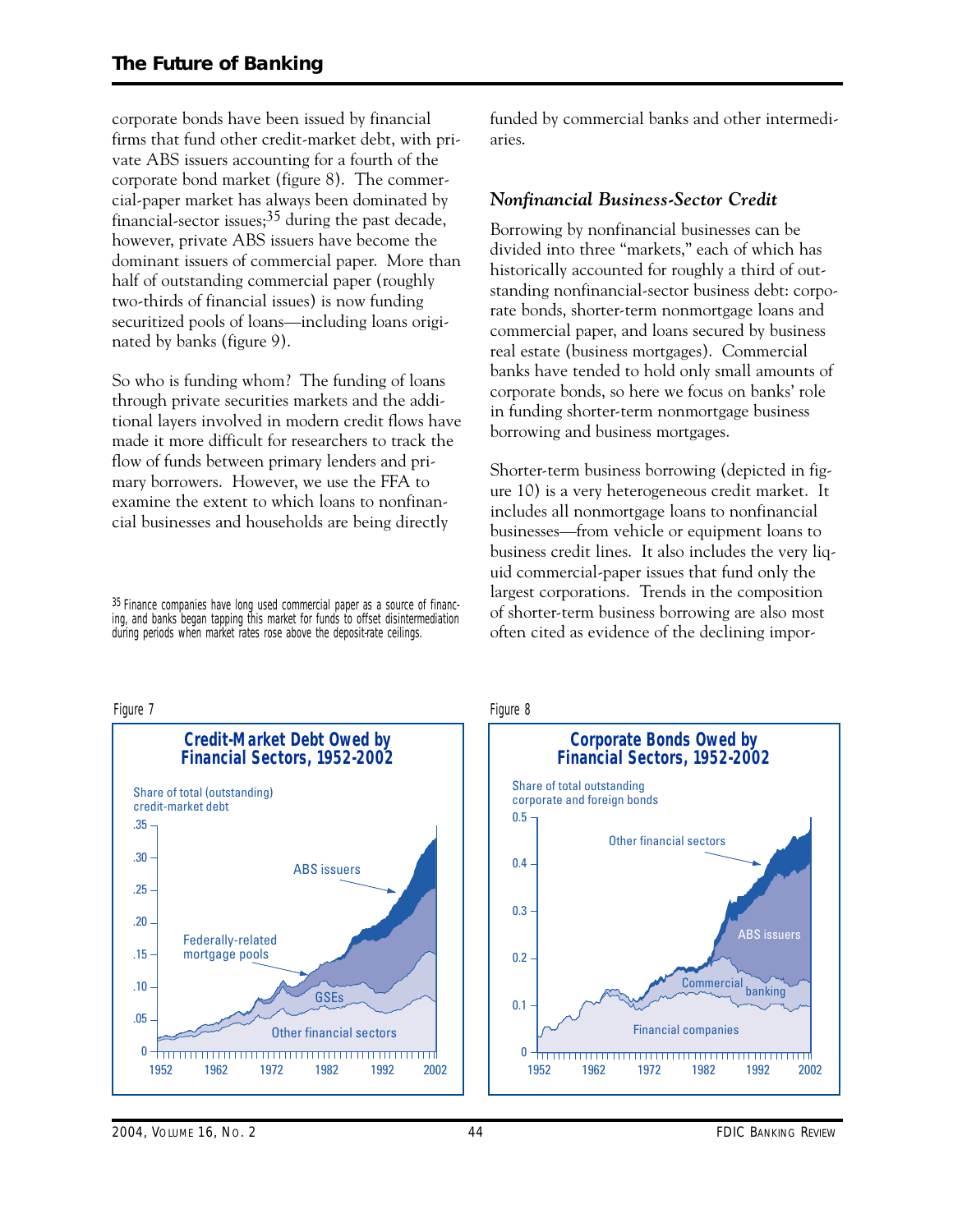tance of commercial banking (for example, by Herring and Santomermo [2000]). The share of shorter-term nonfinancial-sector business credit funded directly by banks declined from more than 75 percent in the early 1970s to just over 50 percent in the early 1990s (it has stabilized during the past decade). Meanwhile the share funded by finance companies has steadily increased, now accounting for 20 percent of shorter-term nonfinancial business-sector credit. ABS issuers have made inroads in funding nonmortgage business loans, although they still account for only 6 percent of this market. Interestingly, commercial paper, one of the widely cited alternatives to bank borrowing, accounts only for roughly 7 percent of this short-term business credit market.

Trends in the business mortgage market—defined to include loans secured by business real estate, including commercial, multifamily residential, and agricultural properties—are depicted in figure 11. Commercial banks now directly fund more than a third of outstanding business mortgages, up from 20 percent two decades ago (and that was before the banking crisis). Private ABS issuers, which did not exist 20 years ago, are now the second-leading business-mortgage funding mode,

accounting for 15 percent of the market.36 Meanwhile, direct funding by life insurance companies and savings institutions has declined significantly.37

Figure 12 depicts commercial bank holdings of the three types of business borrowing (combined) as a share of total outstanding nonfinancial business-sector debt.38 The figure also relates this ratio to the growth of nonfinancial business borrowing over time (measured relative to GDP). As the figure indicates, we estimate that commercial banks fund roughly a third of nonfinancial business-sector debt. And somewhat surprisingly given discussions about the declining importance

36 The genesis of markets where business loans can be securitized has been linked to the Resolution Trust Corporation's activity in disposing of assets in the wake of savings institution problems. 37 Insurance companies now hold roughly 12 percent of business mortgages, compared with 22 percent 20 years ago and 29 percent 50 years ago. Savings institutions hold less than 8 percent, compared with 22 percent 20 years ago and a peak of 27 percent in the 1970s. The share of business mortgage loans funded directly by nonfinancial borrowers has also declined. 38 Nonfinancial business-sector debt held by commercial banks is estimated to equal the sum of business mortgage loans, bank loans not elsewhere classified, liabilities on banker's acceptances, and the estimated holdings by commercial banks of nonfinancial-sector issues of commercial paper and corporate bonds.



Figure 10

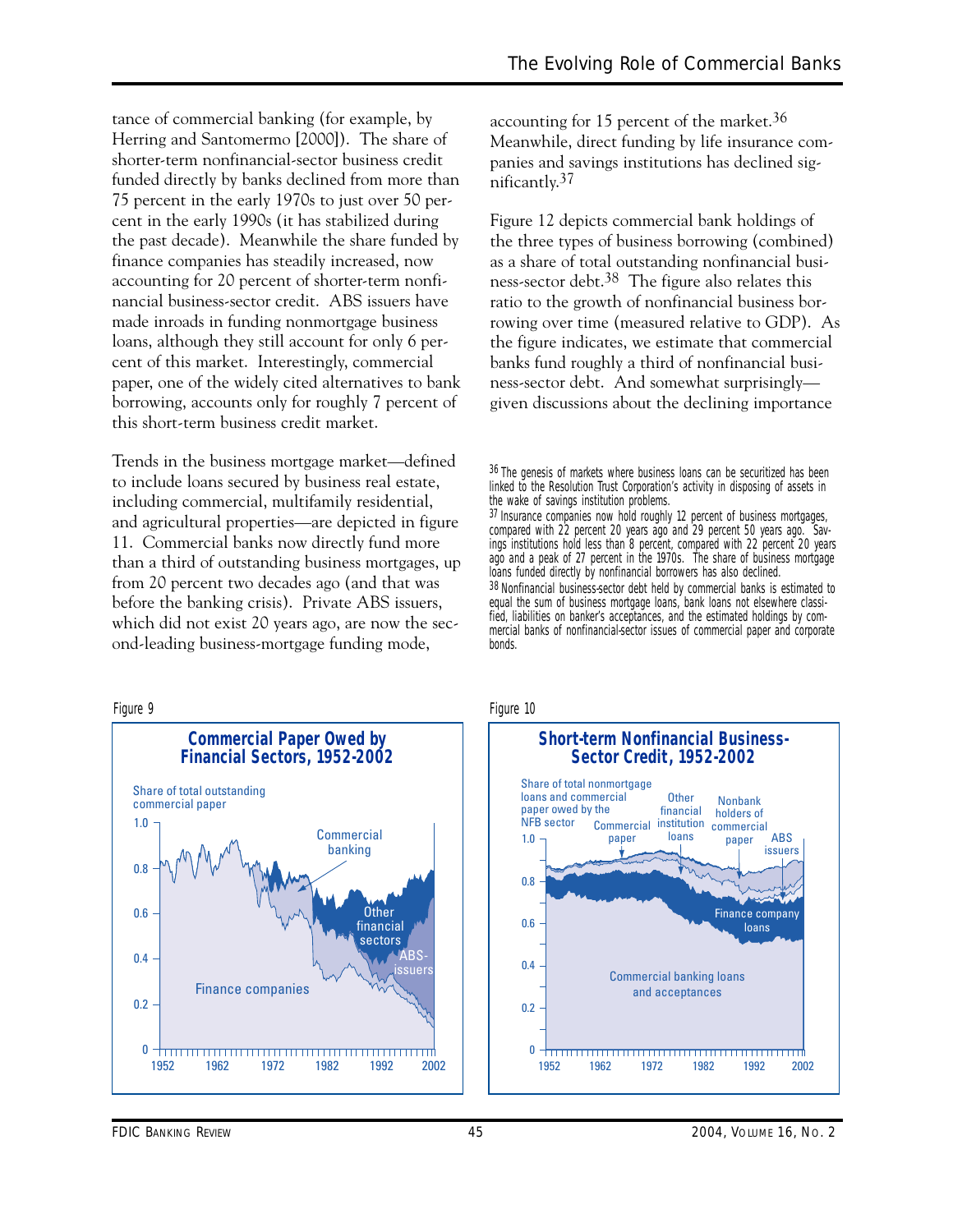of banking for U.S. businesses—this market share has not exhibited a downward trend during the past several decades. But what we do find is a notable shift in the type of business loans being extended by banks, from shorter-term nonmortgage business loans to loan collateralized by business real estate. Thus if one looks only at nonmortgage bank lending, one sees a decline in bank market share, seemingly related to the growth of nonfinancial business-sector debt. However, looking only at this decline is to ignore the other markets where banks fund nonfinancialbusiness borrowers.

These business-sector trends are broadly consistent with more recent evidence offered in the Federal Reserve Board's Report to the Congress on the Availability of Credit to Small Businesses (2002).39 This report analyzes small-business financing trends using a wide range of data sources and concludes that the patterns of credit use evident in small-business survey data do not indicate a decline in the importance of commercial banks (see also Bitler, Robb, and Wolken [2001]). Commercial banks remain the leading source of credit to small businesses that borrow and the most common source of credit products of

Figure 11



all types.40 The report also discusses trends in asset securitization but notes that the securitization of small-business loans has been modest, and it appears unlikely that the securitization of smallbusiness loans will increase significantly in the near term. Thus far, the data do not indicate that asset securitization has yet to become a dominant funding mode for businesses, undoubtedly because business lending is less conducive to standardization than other types of lending.

#### *Household-Sector Credit*

Home-mortgage debt has long been the primary type of borrowing for households, and its share of total household-sector debt has risen since the elimination in 1986 of tax deductions for interest paid on nonmortgage credit.41 By the early 1990s the secondary mortgage market had already made

<u>sbfreport2002.pdf</u>.<br><sup>40</sup> The Survey of Small Business Finances (SSBF) asks respondents to discuss specific types of loans, including vehicle loans, equipment loans, lines of credit, leases, and mortgages.

41 See Canner, Durkin, and Luckett (1998).



*2004, VOLUME 16, NO. 2 46 FDIC BANKING REVIEW* 

<sup>39</sup> This report, produced every five years pursuant to section 2227 of the Economic Growth and Regulatory Paperwork Reduction Act of 1996, can be found on the Internet at www.federalreserve.gov/boarddocs/rptcongress/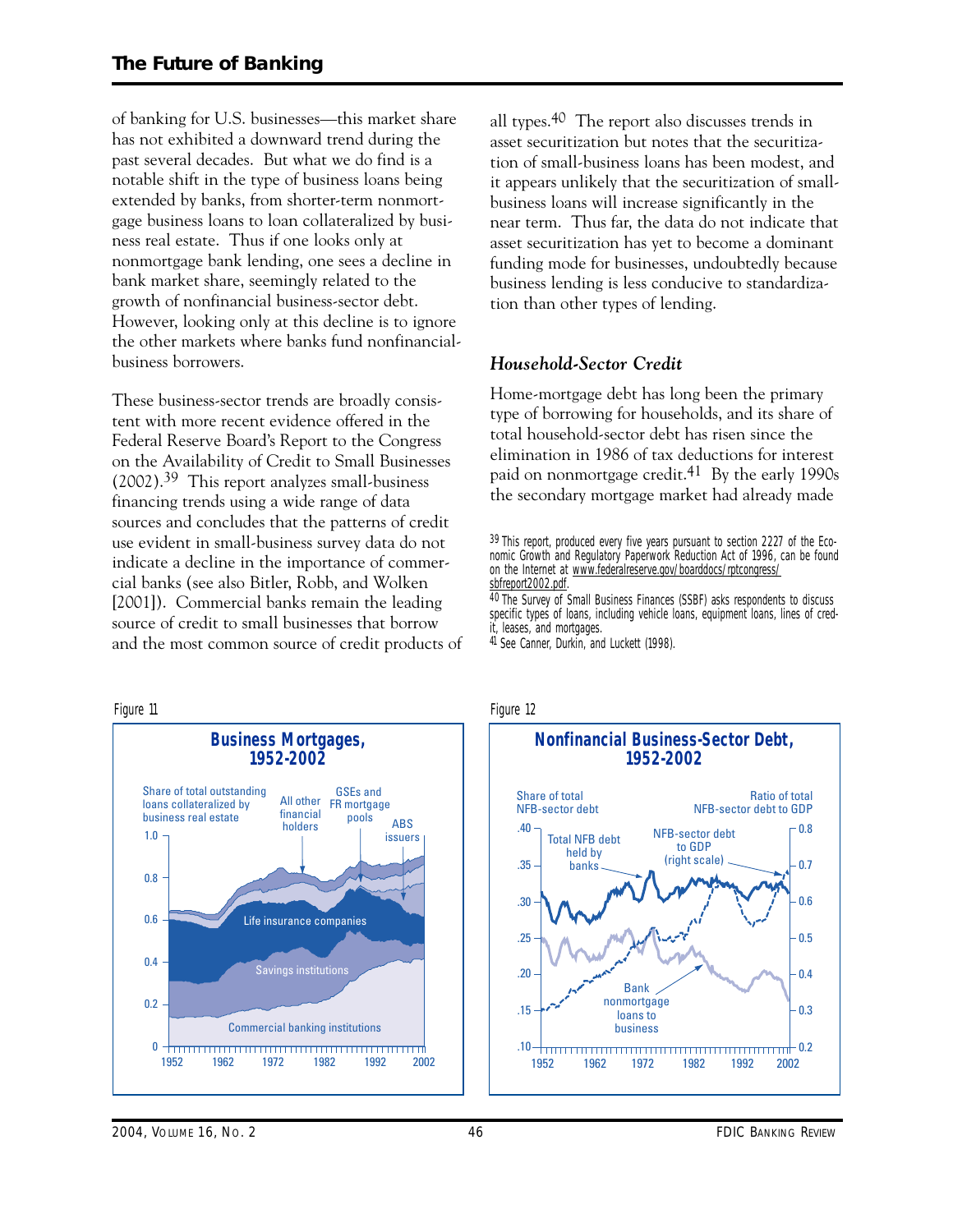enormous inroads into the funding of home mortgages, and the past decade has seen further increases in the market share held by federally related mortgage pools, government-sponsored enterprises (GSEs), and private issuers of assetbacked securities (see figure 13). GSEs and federally related mortgage pools now fund close to half of outstanding home-mortgage debt, up from 35 percent a decade ago and from a mere 10 percent in 1983. Commercial banks' holdings of homemortgage debt have been remarkably stable, roughly equal (at 18 percent now) to the level they were 20 years ago. Clearly, this is the market that manifests the rise and fall of savings institutions, whose share of the home-mortgage market has declined from more than 50 percent 20 years ago to only 13 percent today. Some of this decline in market share (and the stability of commercial banking's share) reflects the absorption of savings institutions into the commercial-banking sector through mergers and charter conversions. Life insurance companies, which had significant home-mortgage holdings in the 1950s and 1960s, directly fund almost no home mortgages today.42

<sup>42</sup> Home-mortgage lending has always been mainly funded by financial intermediaries, and the share of such lending held by financial firms now stands at a 50-year high of 96 percent.

Of course, commercial banks, savings institutions, and insurance companies can—and do—fund the home-mortgage market indirectly when they invest in the securities issued in the context of secondary market activity. However, we net these indirect holdings out of our market-share measures to avoid overstating the flow of credit to home-mortgage borrowers.

In terms of consumer credit, commercial banking's share of funding has not been so stable (figure 14). From the 1950s through the 1970s, an "institutionalization" of the consumer-credit market took place, referring to the increasing extent to which consumer credit was funded through intermediaries (depository institutions and finance companies) rather than directly by nonfinancial corporations (e.g., manufacturing and retail firms). In its infancy, asset securitization by private ABS issuers represented a shift—rather than an increase—in the intermediation of consumer credit. In the late 1980s and early 1990s, the shift came at the expense of savings institutions and finance companies rather than commercial banks or credit unions. Indeed, as recently as 1994, close to half of outstanding consumer credit was directly funded by commercial banks, and



Figure 14

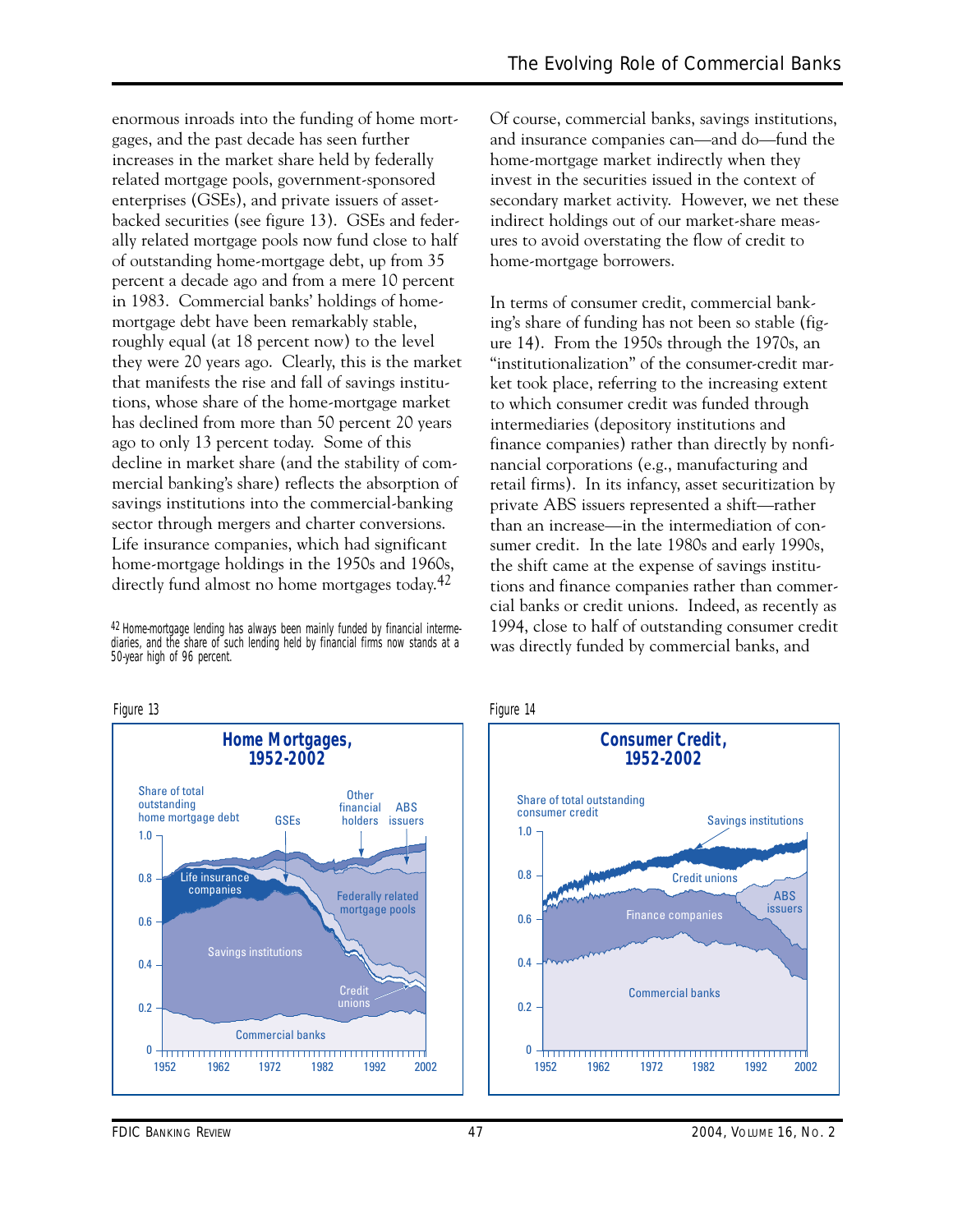sumer credit. A decade later, the speculations are analysts speculated about the long-run role of asset securitization as a funding mode for conanswered. The funding of consumer credit through financial intermediation stands at an alltime high of 97 percent, and securitized pools now finance a third of outstanding consumer credit. Commercial bank holdings of consumer credit have declined to roughly a third of the market. Finance companies, savings institutions, and credit unions account for the remainder. In the evolving consumer-credit market, credit unions appear to have fared the best among traditional intermediaries in terms of maintaining market share.

What then do the FFA data indicate about trends in the overall importance of commercial banks in household-sector credit markets? Figure 15 relates commercial banking's market share of home-mortgage and consumer debt to the overall growth of these types of credit markets (the latter measured relative to GDP). Five decades of FFA data indicate that commercial banking's share of home-mortgage and consumer credit has tended to trend downward when borrowing capacity in these markets has been expanding (again, measured relative to GDP). Thus (as with broader



nonfinancial-sector debt) although commercial bank funding of home mortgages and consumer credit has grown, the overall flow of credit to households through these markets has expanded by much more.

# *And Banks' Competition?*

Our analysis of the markets where households and businesses borrow does not seem to validate the dire predictions suggested by some analyses. Although we certainly find that commercial banks' on-balance-sheet market share is lower than it was 20 years ago, the decline we are measuring in the role of banks seems to be smaller than the declines advanced by others. Here we reconcile our findings with the findings of those who suggest a more serious decline in the importance of banks; we then look at the competition faced by commercial banks.

We find less in the way of a decline than other researchers for two reasons. First, when we examine the role of commercial banks in channeling credit to nonfinancial-sector borrowers, we net out credit-market debt issued to fund more debt. Netting out financial-sector debt (figure 16) yields generally stable market shares since the

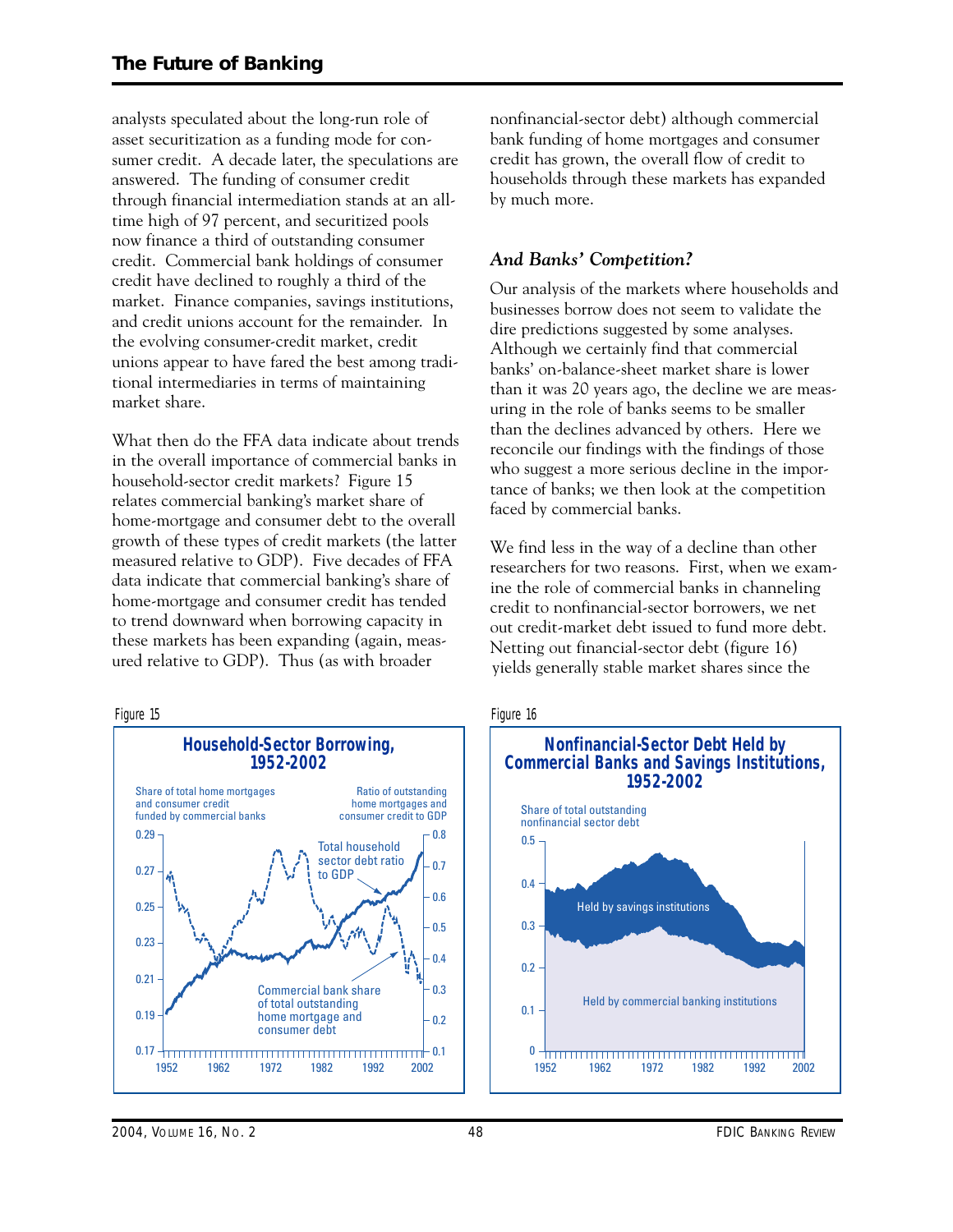early 1990s, while market-share measures that are based on total debt show further declines through 2002 (figure 17).43 This indicates that the growing volume of credit-market debt being issued by financial firms does not entirely reflect funds being issued to displace lending by other financial-sector players. Indeed as we shall see, some financial-sector issues of credit-market debt (notably those of Federal Home Loan Banks) are channeled as sources of funding to other financial firms—including banks.

A second reason we find less of a decline in banks' market share than other researchers do is that we focus on commercial banking rather than on banking in the sense of all depository institutions. Savings institutions historically have been quite different from commercial banks and certainly have had distinctly different experiences in the nation's evolving financial environment.44

What, then, can we say about the overall marketshare trends for the competition? Figure 18 illustrates the share of nonfinancial-sector debt directly funded by sectors commonly viewed as the strongest competition for banks in the new financial world.45 Finance companies, GSEs, and asset-backed-securities issuers largely fund their intermediation by issuing securities in direct credit markets. Mutual funds issue mutual-fund shares that may be held directly by individuals or indirectly as assets by defined-contribution pension plans. The picture displays some intriguing results.

Not so surprisingly, we find that significant competition has indeed come from asset securitization, both federally related and private. The evolution of home-mortgage financing in the direction of securitization suggests that large segments of the mortgage market are better suited to funding by the issue of long-term debt. Certainly this funding mode reduces the interest-rate risks

45 For some of these sectors, the flow of funds allows one to directly identify holdings of nonfinancial sector debt. For others, such as the sectors that hold corporate bonds and commercial paper, we used the patterns evident in these markets to impute holdings owed by nonfinancial borrowers.



Figure 18



<sup>43</sup> Netting out holdings of financial-sector debt for commercial banking and other financial sectors reported in the FFA requires detailed analysis of each sector's financial asset holdings. When detail is not reported in the FFA, specifically for corporate bonds and commercial-paper holdings, we estimate holdings of nonfinancial-sector issues using patterns evident for these markets in the FFA.

<sup>44</sup> This is particularly true now that asset securitization has become the dominant funding mode for home mortgages—traditionally the primary asset held by savings institutions.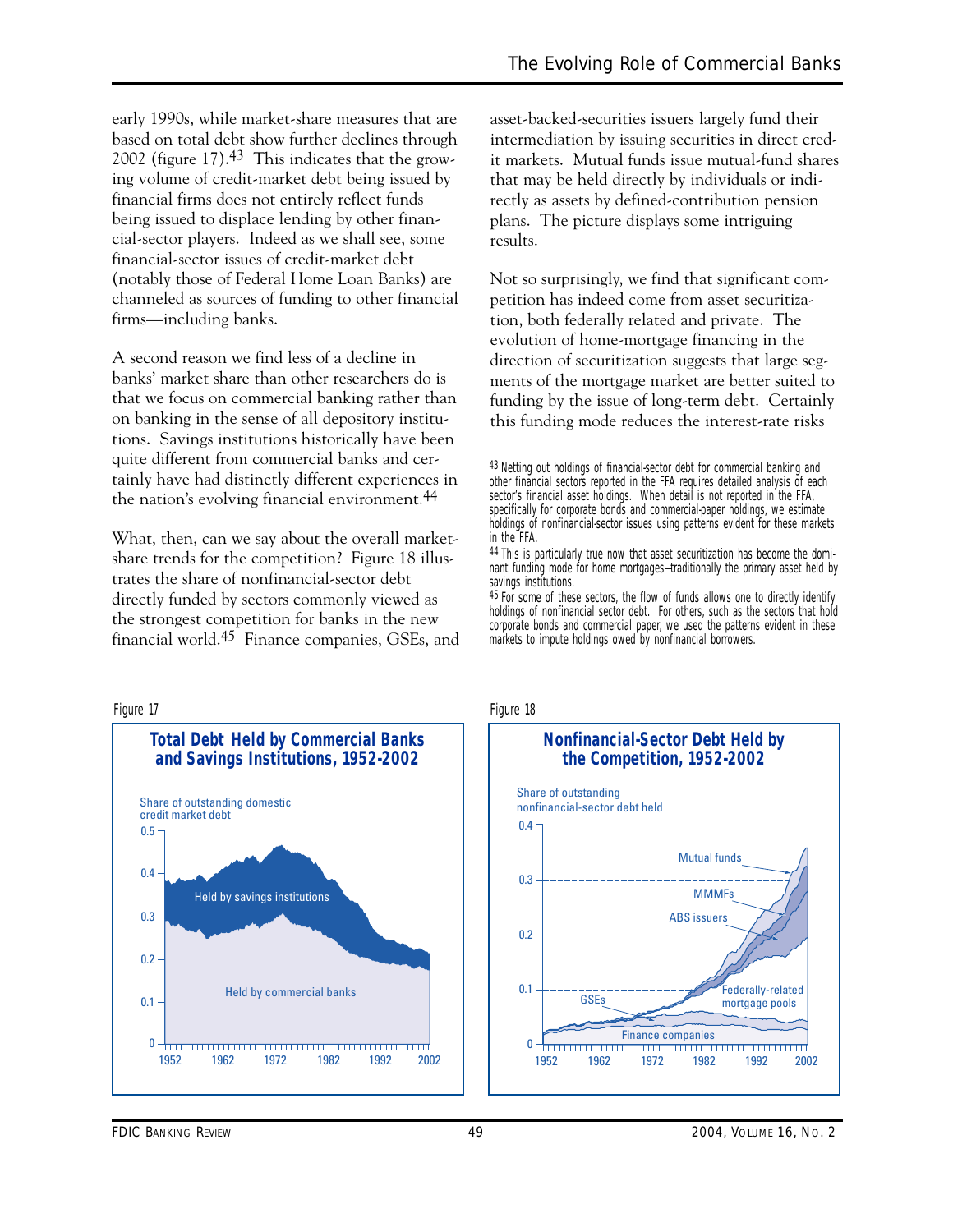associated with funding long-term mortgages by issuing deposits. As we argue in the appendix, mortgage securitization is better suited to attracting long-term investment funds associated with the accumulation of pension wealth. At the same time, the evolution of home-mortgage funding has basically reduced the role of S&Ls (and insurance companies) in funding home mortgages.

A somewhat more curious source of competition for commercial banking appears to be securitization by private ABS issuers. This mode of funding has affected the nonmortgage markets where households and businesses borrow—most particularly, consumer-credit markets. However, as we discuss in the next section, there is some question as to whether ABS issuers are competitors of banks or merely an alternative mode of funding for banks (particularly large ones).

A third sector that is growing its market share as a funder of the nonfinancial sector is the mutualfund industry. Of course, since mutual funds hold securities rather than loans, their growth represents less direct competition than the growth of federally related mortgage pools and ABS issuers for the types of lending that make banks special loans to households and businesses. Indeed, as we show in the appendix, the growth of mutual funds reflects a shift on the part of investors from holding securities directly toward holding them through mutual funds to achieve diversification of risks.

In recent decades two other sectors—ones that are often brought up in discussions of the growing competition faced by banks—have not measurably increased the share of nonfinancial-sector debt they fund. These sectors are finance companies and GSEs. Finance companies may also be securitizing some of the more standardized types of loans they make to households and businesses. GSEs' share of *total* credit-market debt has risen (see figure 7), but as noted earlier, much of this debt funds intermediaries—including commercial banks and savings institutions—rather than nonfinancial borrowers.

# **Alternative Measures of Bank Market Share**

As discussed above, a decade ago, differences in what constitutes banking services led to different assessments of the prospect for banks. Researchers who tended to define banking services in terms of what one sees on bank balance sheets (deposit taking, lending, and investments in securities) tended to be more pessimistic about the future of banking.46 Alternatively, researchers who tended to look beyond traditional banking activities—at an extreme, broadly defining banking as including the "measuring, managing, and accepting of risk"—argued that banks were not becoming less important.47 From the latter perspective, new services provided by banks—whether the selling of mutual-fund shares to investors or the origination, sale, and servicing of loans funded by securitizations—are merely banking in different forms.

In this section we broaden our perspective and ask how else we might measure the importance of banks in the U.S. financial sector. The growth in our economy's debt capacity that has been funded through direct credit markets rather than through traditional intermediation does not mean that intermediaries—particularly banks—do not provide important services that facilitate funding in securities markets. Here, therefore, we revisit the notion that looking beyond what is measured on bank balance sheets may yield a different view of the evolving role of commercial banks in facilitating credit flows.

<sup>46</sup> An example of a relatively recent paper arguing that banks have become less special is Herring and Santomero (2000). These authors document the decline in banks' funding of credit-card receivables, the rise in banks' share of mortgages that are securitized, and the erosion of banks' share of the shortterm commercial lending market. They also argue that banks are losing ground on the liability side of their balance sheets, as demographic trends and technological advances on the payments side make mutual funds an increasingly attractive alternative to bank deposits.

<sup>47</sup> This phrase was used by Greenspan (1994) in addressing the conference where Boyd and Gertler presented their work on alternative measures of bank market share.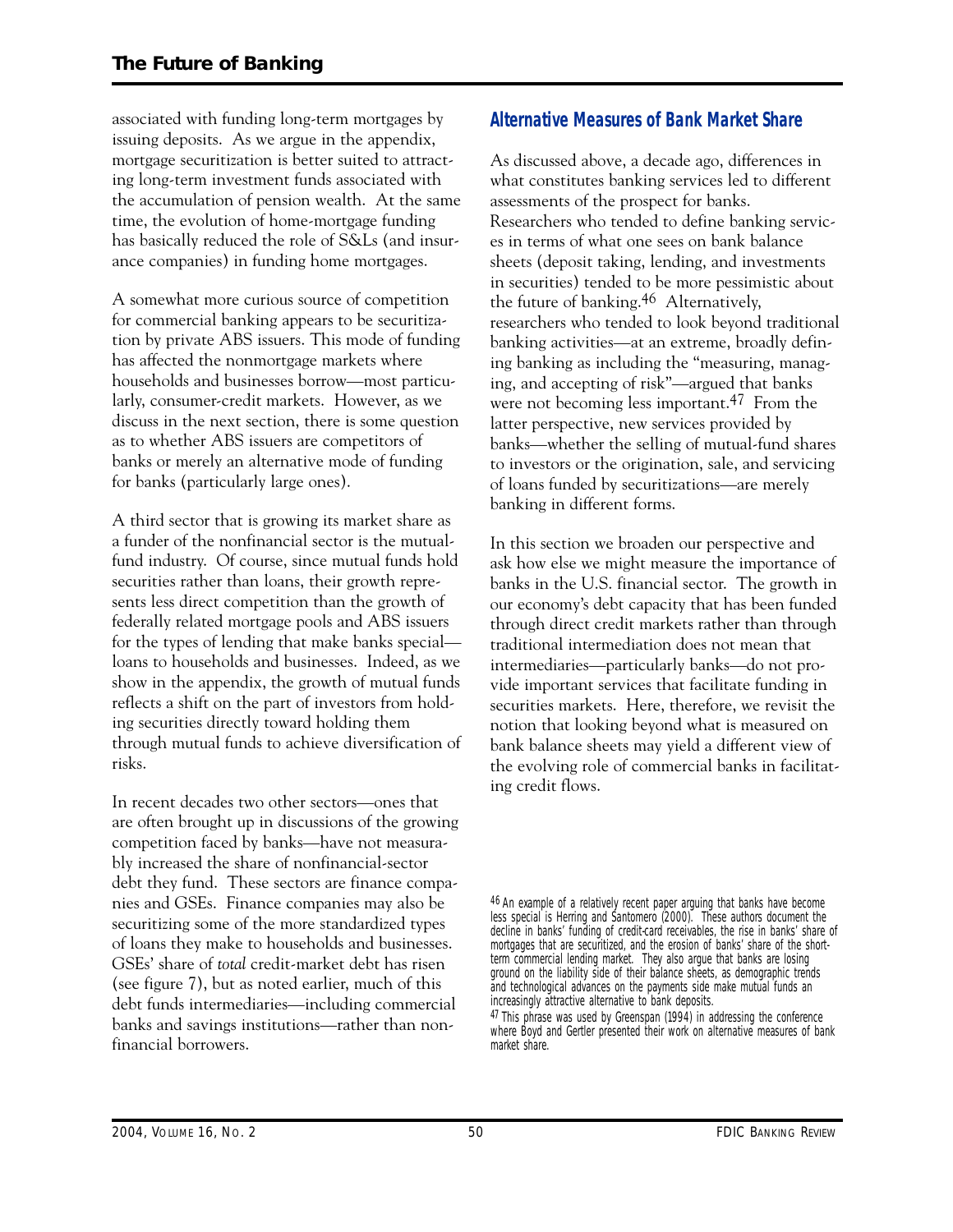As credit-related services have become unbundled, layers of transactions have been added to the intermediation process, and each layer (albeit just a piece of the overall services associated with a given flow of funds) adds value. Banks now provide services in originating, servicing, or enhancing the creditworthiness of credit flows that end up being funded elsewhere. But even though the asset is not booked on a bank's balance sheet, the provision of any and all creditrelated services should be reflected in the income of the providers. Accordingly, here we examine income-related measures of bank activity, which should reflect the flow of services provided over time (since income is generated by the production of goods and services in our economy). We

examine data on income and profitability. We also look at estimates of output, employment, and annual compensation in the banking sector compared with other sectors in the economy.

#### *Income and Profitability*

The unbundling of credit-related services (as well as the concomitant provision of off-balance-sheet financial services that generate income) suggests that income-based measures of market share may in fact be superior to balance-sheet-based constructs. Ideally one would like to measure the income flows associated with the provision of particular types of services (origination, servicing, packaging and funding, credit enhancing) in particular types of credit markets (the home-mortgage, consumer-credit, or business-credit markets). Unfortunately, comprehensive incomebased equivalents of the FFA do not exist. Hence we must piece together evidence about banks' provision of credit-related services both on and off their balance sheets and must infer the meaning of such evidence for the evolving importance of commercial banking in the U.S. financial sector.

In both household- and business-sector credit markets, the off-balance-sheet roles of commercial banks are increasingly important. In home-mortgage and consumer-credit markets, bank off-balance-sheet activities tend to be related to the

loan-securitization process. More than half of home mortgages and an increasing share of consumer debt are funded through asset-backed securities, and commercial banks (particularly large ones) play growing off-balance-sheet roles in these markets.

The Survey of Consumer Finances (SCF)—which tends to indicate where households obtain credit, not necessarily where the credit is funded—does not indicate a decline in the share of debt that households reported *obtaining* from commercial banks since 1989 (table 3).48 This contrasts with the market-share trends in *funding* we found using FFA data.

48 The SCF data do indicate a dramatic decline in the volume of household credit obtained from savings institutions. Ascorbi and Kennickell (2003) report trends evident from the 2001 SCF.

Table 3

| The Survey of Consumer Finances Public Data<br>Percentage of debt of all families, distributed by type of lending institution<br>1989, 1992, 1995, 1998, and 2001 surveys |       |       |       |       |       |  |  |  |  |
|---------------------------------------------------------------------------------------------------------------------------------------------------------------------------|-------|-------|-------|-------|-------|--|--|--|--|
| <b>Type of institution</b>                                                                                                                                                | 1989  | 1992  | 1995  | 1998  | 2001  |  |  |  |  |
| Commercial bank                                                                                                                                                           | 28.1  | 33.1  | 35.0  | 32.8  | 34.1  |  |  |  |  |
| Savings and loan or<br>savings bank                                                                                                                                       | 26.0  | 16.9  | 10.8  | 9.7   | 6.2   |  |  |  |  |
| Credit union                                                                                                                                                              | 3.8   | 4.0   | 4.5   | 4.2   | 5.5   |  |  |  |  |
| Finance or loan<br>company                                                                                                                                                | 3.7   | 3.2   | 3.2   | 4.1   | 4.3   |  |  |  |  |
| <b>Brokerage</b>                                                                                                                                                          | 2.5   | 3.2   | 1.9   | 3.8   | 3.1   |  |  |  |  |
| Mortgage or real estate<br>lender                                                                                                                                         | 20.8  | 77.2  | 32.7  | 35.5  | 37.9  |  |  |  |  |
| Individual lender                                                                                                                                                         | 7.8   | 4.3   | 5.1   | 3.4   | 2.0   |  |  |  |  |
| Other nonfinancial                                                                                                                                                        | 1.6   | 16    | 0.8   | 1.4   | 1.4   |  |  |  |  |
| Government                                                                                                                                                                | 2.0   | 1.9   | 1.2   | 0.6   | 1.1   |  |  |  |  |
| Credit card and<br>store card                                                                                                                                             | 28    | 3.3   | 3.9   | 3.9   | 3.7   |  |  |  |  |
| Pension account                                                                                                                                                           | 0.1   | 01    | 0.2   | 0.4   | 0.3   |  |  |  |  |
| <b>Other</b>                                                                                                                                                              | 0.9   | 1.1   | 0.7   | 0.3   | 0.4   |  |  |  |  |
| TOTAL*                                                                                                                                                                    | 100.0 | 100.0 | 100.0 | 100.0 | 100.0 |  |  |  |  |
| <i>* Note:</i> Totals may not sum to 100 due to rounding.<br>Source: Federal Reserve Board.                                                                               |       |       |       |       |       |  |  |  |  |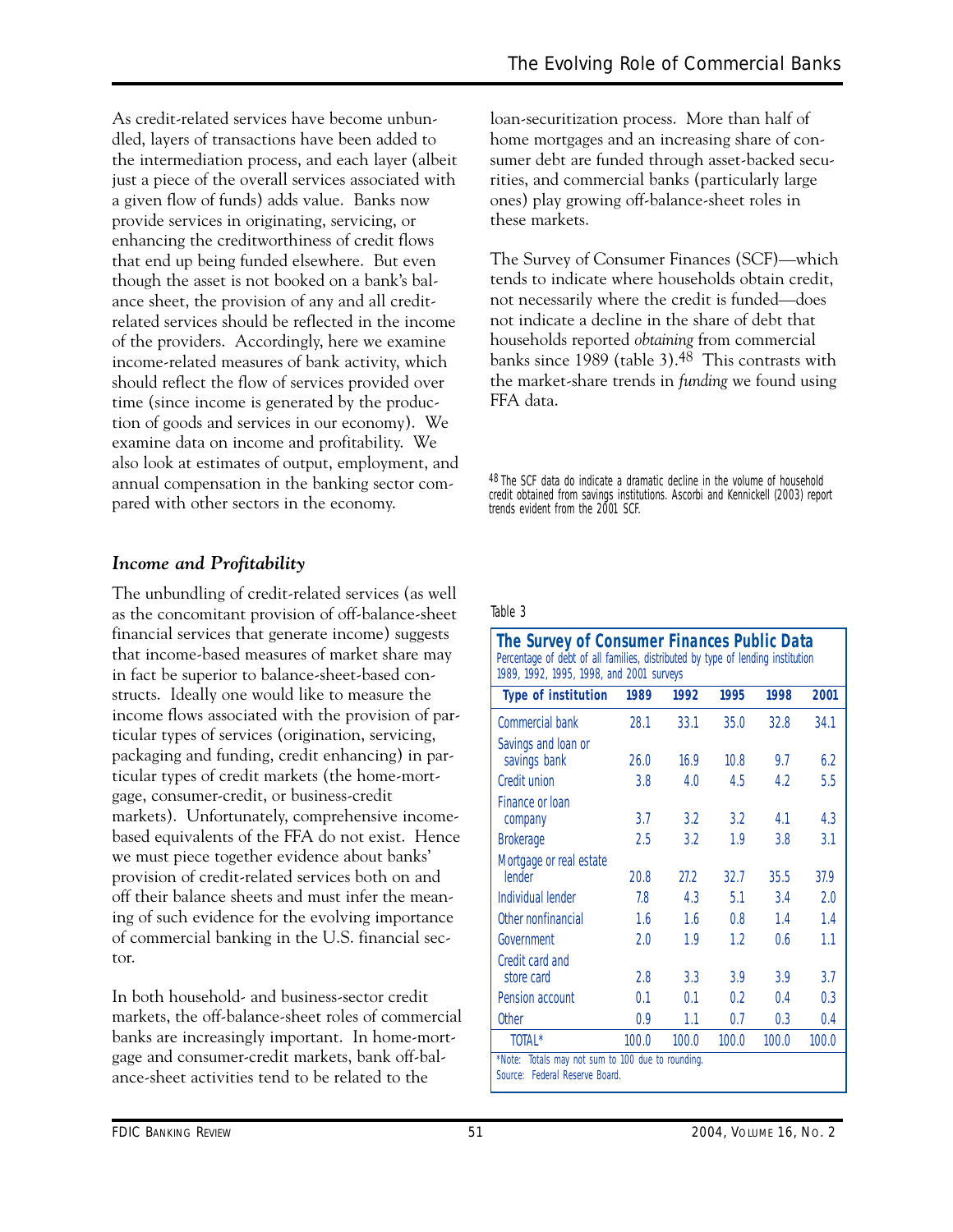In terms of consumer credit, the participation of commercial banks (particularly large ones) in the securitization process tends to involve more than loan origination. For credit-card securitizations, large commercial banks originate, service, and monitor the accounts. Thus, they have the relationship with the borrower. Through a legally separate special-purpose-entity they channel their receivables into a package that can be funded by investors—including mutual and pension funds that are willing to hold asset-backed securities. The originating institution manages the assets being securitized to maintain the credit quality of the pool and often holds a tranche to further enhance the pool's quality. Finally, the bank that is sponsoring the pool generally receives any residual income earned on these assets in the pool, beyond what is promised to the investors buying the ABS-issuer's securities. What creditrelated services is the bank not performing in this process? One could, therefore, argue that creditcard securitizations should be included dollar for dollar when the share of commercial banks in consumer-credit markets is measured, since this process is effectively a means of funding the loans by the issuance of secured debt (rather than deposits).

As for business credit markets, although securitization plays less of a role than it does in household-sector credit markets, commercial banks have long played a role in providing the liquidity and credit facilities that support the placement of debt in direct credit markets—including debt issued by financial firms. This activity was highlighted by researchers a decade ago.49 Thus income for services not reflected on banks' balance sheets extends beyond income connected with loans sold into securitized loan pools.

Noninterest income as a share of earnings has received considerable attention from analysts during the past two decades, for the share of net operating revenue from noninterest income has more than doubled since 1980 (figure 19). Until recently, however, it has been difficult to identify the extent to which the growth in noninterest income has been related to such off-balance-sheet activities as asset securitization. Before 2001,

bank Call Reports asked for detail only on three categories of income: service charges on deposit accounts, fiduciary (trust) income, and revenues from trading operations. All other noninterest income was reported in two residual categories: Other Fee Income and All Other Noninterest Income. Thus, although the relative growth of bank noninterest income was driven by these two residual categories, it was impossible to discern the nature of the activities associated with this growth in income. Since the beginning of 2001, however, commercial banks (and savings institutions) have reported greater detail about noninterest income.50

As summarized in table 4, these relatively new data indicate some interesting facts about the noninterest revenue and the nature of bank off-

50 As reported by Waldrop (2002), "The new report format introduced in the first quarter of 2001 still includes fiduciary income, deposit service charges, and trading revenues, but it now also breaks out income from investment banking services, revenues from venture capital investments, servicing fees, income from asset securitization activities, insurance commissions and fees, and proceeds from sales of loans, other real estate, and other assets."

#### Figure 19



<sup>49</sup> Boyd and Gertler (1994b); D'Arista and Schlesinger (1994); Avery and Berger (1991a), and (1991b).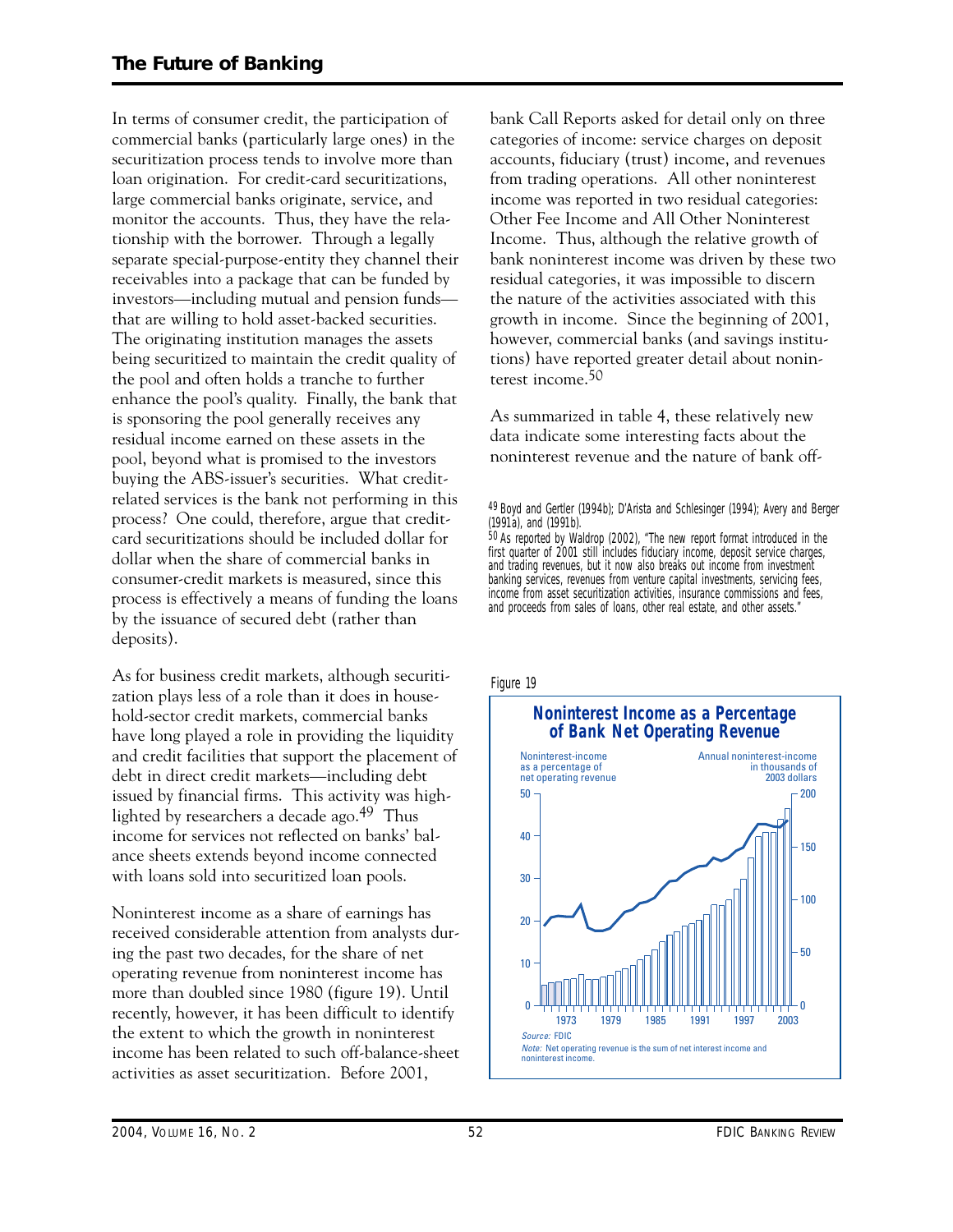balance-sheet activities.<sup>51</sup> About 34 percent of noninterest income comes from what can be thought of as traditional banking activities. The traditional sources include deposit account fees, trust activities, and asset sales not associated with securitization. The large number of institutions reporting and the relatively low concentrations of income earned by the five largest income earners in these categories suggest that these sources of income are used fairly broadly.

Roughly 15 percent of noninterest income in 2001 came from sources formerly associated with nonbank firms. The activities not generally thought of as traditional banking include trading, investment banking (fees and commissions from investment banking, advisory, brokerage, and underwriting services), and insurance services. Of these, income from trading activities is concentrated among a relatively small number of institutions, but a wide range of banks earn at least some income by providing investment banking and insurance services.

In terms of noninterest income associated with the commoditization of credit, about 18 percent of noninterest income reported by banks in 2001 reflected fees for servicing assets funded elsewhere and securitization income (net gains on sales of securitized assets plus nonservicing fees). As Waldrop (2002) pointed out, "The data show that securitization income (net gains on sales of securitized assets plus non-servicing fees), at \$16.4 bil-

 banks reporting non-zero amounts in each category. It also shows the share 51 Table 4, based on data reported by Waldrop (2002), shows the amount of noninterest income in each component category, as well as the number of of income in each category represented by the combined totals of the five largest amounts reported, to indicate how highly concentrated each underlying activity was within the banking industry during 2001.

| <b>Noninterest</b><br><b>Income Category</b>                                     | <b>Full</b><br>Year<br><b>Amount</b> | <b>Percent</b><br><sub>of</sub><br><b>Total</b> | No. of<br><b>Banks</b><br><b>Reporting</b> | <b>Combined Share</b><br>of 5 Largest<br><b>Reported</b><br><b>Amounts</b> |
|----------------------------------------------------------------------------------|--------------------------------------|-------------------------------------------------|--------------------------------------------|----------------------------------------------------------------------------|
| <b>Traditional sources of bank noninterest income</b>                            |                                      |                                                 |                                            |                                                                            |
| Net gains/losses on<br>sales of other assets <sup>1</sup><br>Net gains/losses on | 2,249,208                            | 1.40                                            | 2,321                                      | 84.60%                                                                     |
| loan sales                                                                       | 4,642,565                            | 3.00                                            | 1.739                                      | 47.50%                                                                     |
| Income from fiduciary<br>(trust) activities<br>Service charge on                 | 20,751,226                           | 13.20                                           | 1.668                                      | 39.40%                                                                     |
| deposit accounts                                                                 | 26,472,609                           | 16.80                                           | 7,909                                      | 33.90%                                                                     |
| Trading, investment banking, and insurance                                       |                                      |                                                 |                                            |                                                                            |
| Trading revenues<br>Investment banking and                                       | 12,524,834                           | 8.00                                            | 175                                        | 82.60%                                                                     |
| other fees                                                                       | 9,096,981                            | 5.80                                            | 2,178                                      | 55.80%                                                                     |
| Venture capital revenue<br>Insurance commissions                                 | $-740,222$                           | $-0.50$                                         | 61                                         | N/M                                                                        |
| and fees                                                                         | 2,874,938                            | 1.80                                            | 4,063                                      | 38.40%                                                                     |
| Servicing and securitizing loans                                                 |                                      |                                                 |                                            |                                                                            |
| Servicing fees                                                                   | 11,568,730                           | 7.40                                            | 1.626                                      | 41.50%                                                                     |
| Securitization income                                                            | 16,349,975                           | 10.40                                           | 100                                        | 64.00%                                                                     |
| <b>Not identified</b>                                                            |                                      |                                                 |                                            |                                                                            |
| Other noninterest income                                                         | 51,335,770                           | 32.70                                           | 7.983                                      | 21.20%                                                                     |
| Total noninterest income                                                         | 157, 171, 912                        |                                                 | 8,050                                      |                                                                            |

#### Table 4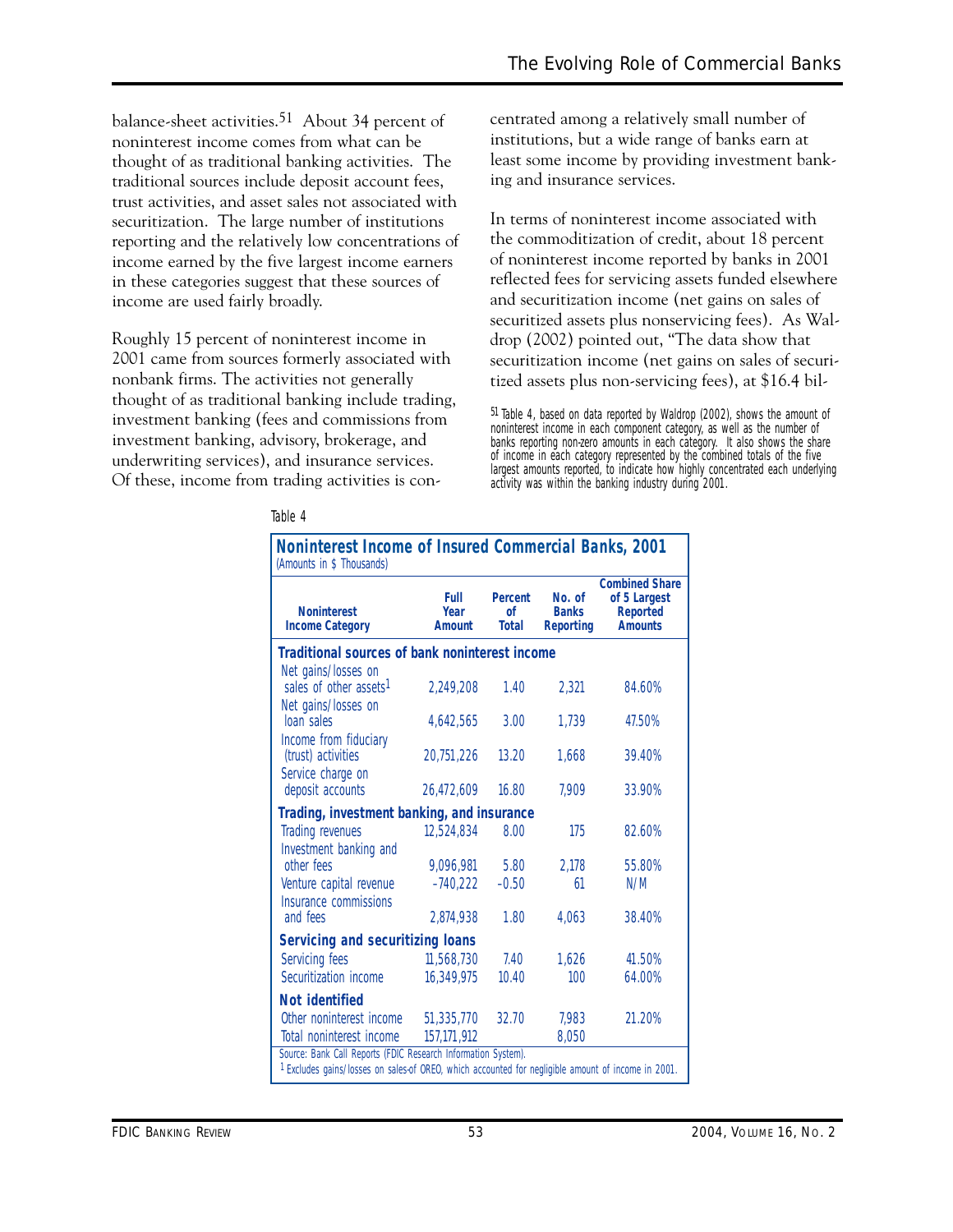lion for the year, represented the largest amount of any of the new categories. The next-highest category was servicing fees, at \$11.6 billion."

Also included in the residual category of "All Other Noninterest income" is income from unconsolidated subsidiaries, data processing services, ATM usage fees charged to depositors from other institutions, and income from other services (notably the provision of liquidity and credit facilities). This residual category is still the largest component of total noninterest income. At \$51.3 billion in 2001, it represented 33 percent of commercial banks' noninterest income.

Income is obviously closely related to profitability, and in this regard banking has been holding its own. The data on profits, like the data presented below on output, employment, and compensation, are from the Bureau of Economic Analysis (BEA), which constructs estimates of these measures for broad sectors of the U.S. economy, including financial sectors. One limitation of the BEA data series is that the classification of "credit agencies" was changed in 1987. Through 1987, commercial banking was specifically broken out as a component of credit agencies; other lenders (such as savings institutions and finance companies) were aggregated simply as "other credit agencies." With the elimination of many of the differences between commercial banks and savings institutions, industrial classifications for credit agencies were redefined as "depository institutions" and "other credit agencies." Thus, we cannot directly observe what is happening to commercial banking's share of economic activity, but we can draw some inferences based on what we observe for all depository institutions and on the relative shrinkage of the savings institution industry since 1987. A second limitation of these data is that they do not contain the same level of detail as the FFA. Hence we cannot look at trends for banking visà-vis particular types of other financial-service providers.

Corporate profits for finance and insurance industries have been rising as a share of total corporate profits, particularly since the mid-1980s. Although the data after 1987 are for all depository institutions, the broad trends do not suggest an industry in decline (see figure 20). While banks were returning to record-setting earnings in the 1990s, so were other financial-service providers (hence the decline in depository institutions' share of finance and insurance corporate profits), but the profitability of the banking sector has outpaced that of other financial sectors during the past few years.

To deal with the lack of detail in the BEA data on the performance of other financial-service providers, FDIC analysts have compiled and tracked profitability data available for publicly traded U.S. financial corporations. Because large conglomerates are involved, classifying financial enterprises into a single financial-service category is not always easy. In addition, like the BEA data, this information classifies banking to include both commercial banks and savings institutions. These estimates yield some very interesting patterns (figure 21).

First, the category of credit providers accounts for roughly three-fourths of the net income of financial corporations. And although this finding no doubt reflects declines in stock market valuations, this share of profits is comparable to the share in



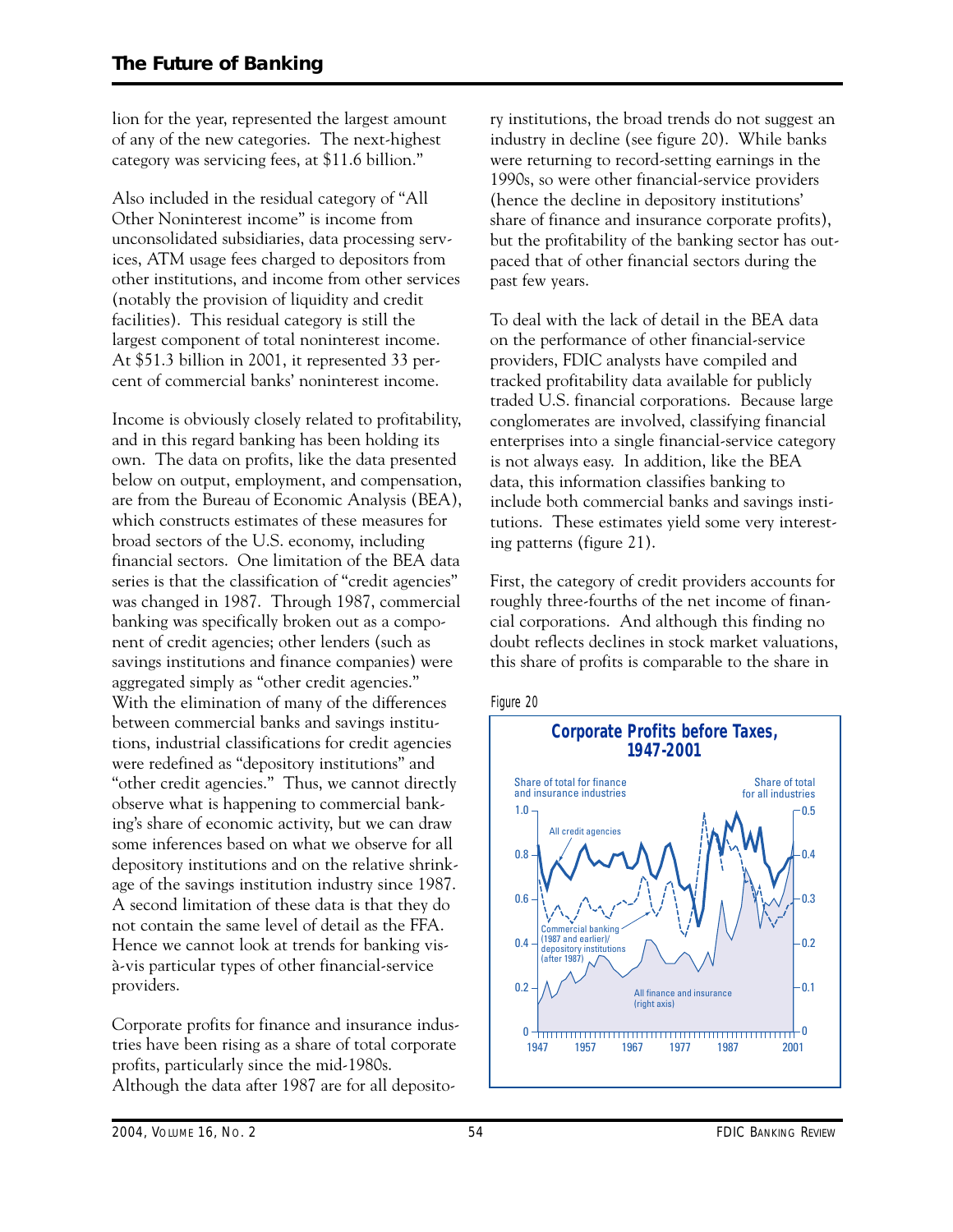1984—before the growth of U.S. financial capacity and the attendant decline in the share of nonfinancial-sector debt directly funded by banks. Second, profitability reflects the amount of intermediation services provided, not just the volume of funds brokered to investors. From this perspective, it is not surprising that government-sponsored enterprises have a relatively small share of profits compared with the volume of credit they channel, both directly and through asset securitization. Finally and most pertinent to the point of this paper, the banking industry (here, however, defined to include savings institutions as well as commercial banks) appears to have maintained its market share quite well in terms of profitability, rebounding from the problems encountered during the 1980s and early 1990s.

# *Output, Employment, and Compensation*

The other economic-activity-based measures of bank market share that may tell us something about the importance of commercial banking in U.S. credit markets include output, employment, and compensation. These are useful because they indicate the resources allocated to the provision of services by banks compared with the resources



used in the production of goods and services by other sectors.

Figure 22 illustrates the contribution of the finance and insurance industries to GDP (it also illustrates credit agencies' share of the total output of the finance and insurance sectors). Consistent with the growth of credit-market debt in the U.S. economy, financial-service firms account for a growing share of aggregate output (except for an increase during the debt buildup of the 1980s, credit agencies' share of financial- and insurancesector output has been remarkably stable). During the past decade, the estimated output of depository institutions has been growing more slowly than the estimated output of other credit providers (i.e., depository institutions' share of the GDP of finance and insurance industries has been declining), but this trend may reflect the continuing contraction of the savings-institution industry.

Figure 23 depicts employment trends measured in terms of full-time-equivalent (FTE) employment. Until the mid-1980s, employment in the finance and insurance industries grew as a share of total employment in the U.S. economy; since then, employment growth in finance and insurance industries has lagged employment growth in other



0.04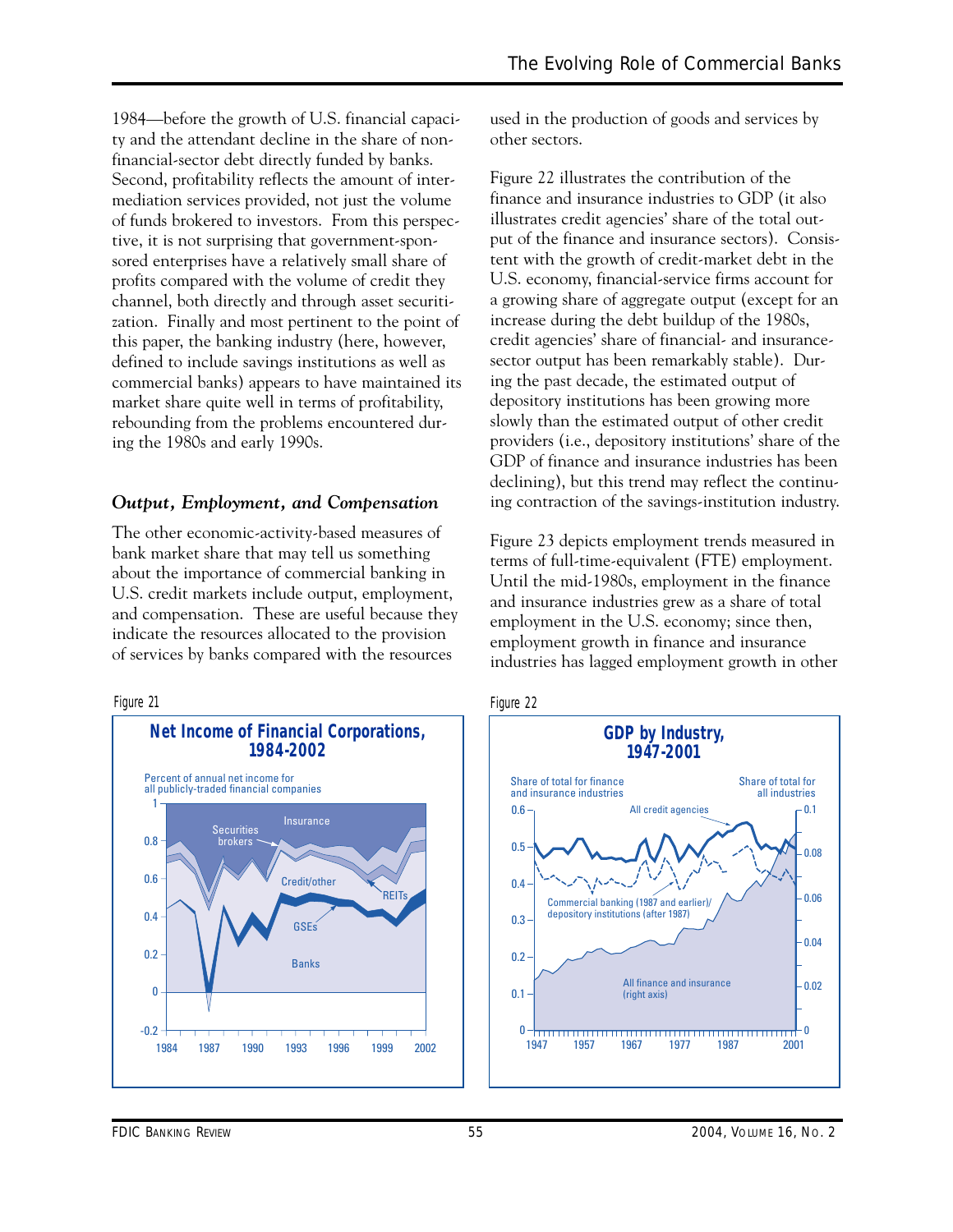industries. This pattern probably reflects the application of computer technologies in financialservice industries, technologies that have increased the productivity per worker and therefore reduced the person hours needed to produce a given level of financial services. Commercial banking is an important driver in these trends. Until the 1980s, commercial banking's share of total employment in our economy was rising (as was employment by other credit agencies, which included savings institutions). The share of total employment in commercial banking flattened out in the early 1980s, when the use of ATMs became widespread, and the data for all depository institutions indicate a long-term decline in these institutions' FTE employment share during the past 15 years. Although employment growth for insurance industries has also been slowing, banking's

Figure 23

**Full-Time Equivalent Employees (FTEs) by Industry, 1948-2001**  Share of total for finance<br>
and insurance industries<br>
for all industries and insurance industries  $0.06 \, \text{m}$  $0.05 - 0.6$  $\begin{array}{|c|c|c|c|}\n\hline\n0.04 & \text{All credit agencies} & & & \text{0.5} \end{array}$ Commercial banking (1987 and  $\begin{array}{|c|c|c|c|c|}\n\hline\n0.03 & \text{earlier}/\text{depository institutions} & \text{excess} & \text{0.4} \\
\hline\n\end{array}$  $0.02 - 0.3$ All finance and insurance (right axis) 0.01 0.2 1948 1959 1969 1979 1989 2001

declining share of FTE employment has been more pronounced.

Similarly, data on total compensation (see figure 24) indicate that although compensation in the finance and insurance industries has been steadily increasing as a share of total compensation paid in the U.S. economy, this increase has not been fueled by the growth of compensation in the banking sector. Since 1987, compensation paid by depository institutions has declined as a share of the total financial-sector pie. Nevertheless, because both employment and compensation trends reflect dramatic changes in the technologies used to deliver financial services, they are likely to overstate declines in the contribution of credit providers to economic activity.

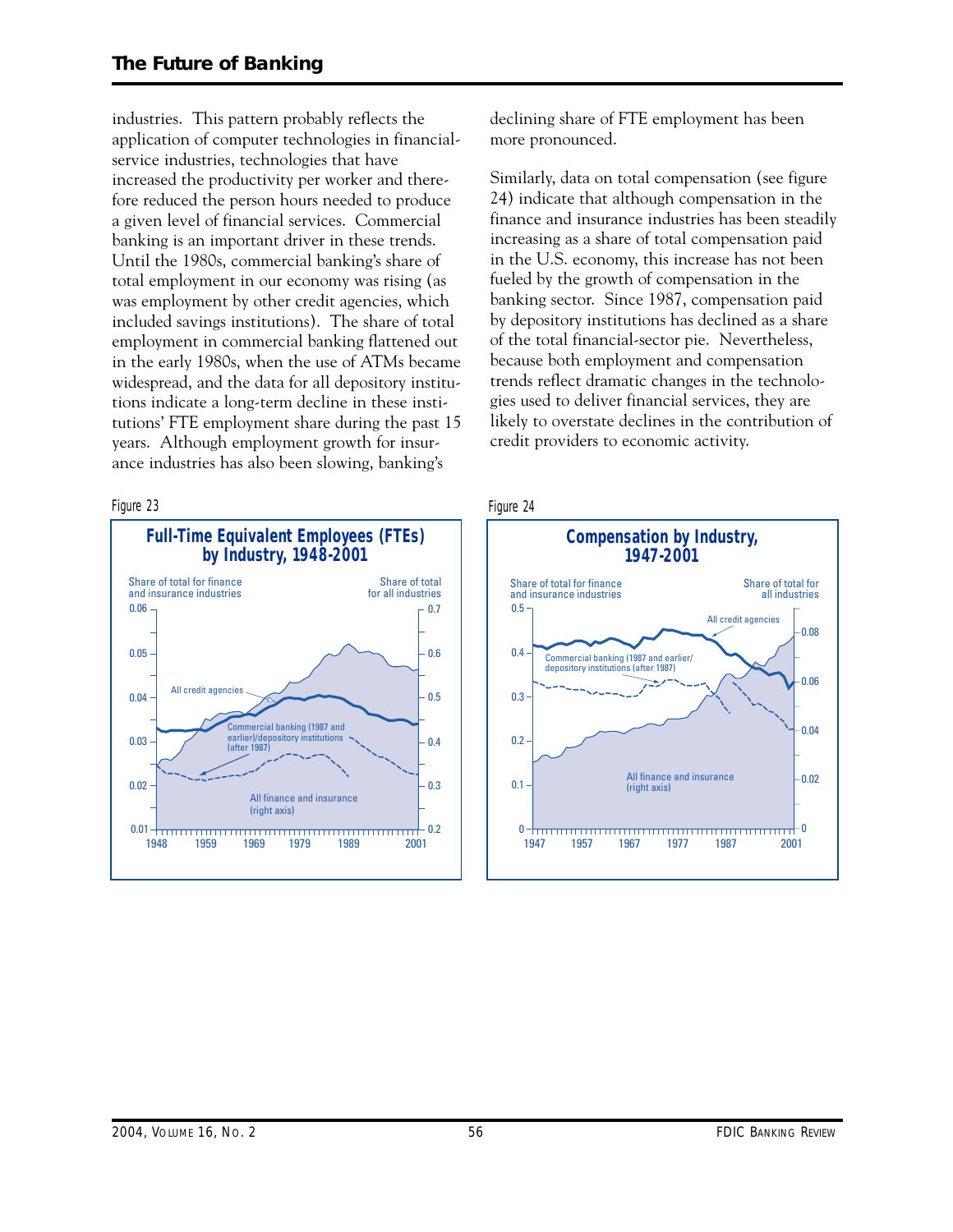#### **Conclusions**

This paper assesses concerns that banks are becoming less important in U.S. credit markets, using available data to quantify the importance of commercial banks as credit providers—to quantify their "market share." Certainly as the debt capacity of the U.S. economy expanded in the 1980s, the share of nonfinancial-sector debt that was directly funded by banks declined. This decline was associated with a dramatic increase in the extent to which lending to households and businesses became securitized—that is, standardized, pooled, and funded by the issue of securities. The shift away from traditional intermediation towards asset securitization reflects not only changing credit technologies but also the activity of government-sponsored enterprises. The shift towards funding credit though securities markets also reflects fundamental changes in how individuals accumulate assets, due to changes in technology, pension regulations, and demographics.

Long-term instruments such as home mortgages are arguably better suited to securitization as a funding mode because of the maturity mismatch inherent in depository institution funding. However, it is harder to make the same case for the private securitization of some other types of loans—for example, credit card receivables. Nevertheless, banks play a prominent role in this type of securitization activity, so this may be a way for banks to fund loans effectively by issuing secured debt while they continue to be involved in all other aspects of the provision of credit (including the relationship with the customer and the responsibility for maintaining the quality of the pool of loans being funded). This alternative funding mode has allowed banks to make more loans than they would have been able to if they had relied on deposits alone as a funding source.

Thus, although commercial banking's on-balancesheet activity has declined as a piece of the credit-market pie, the industry's off-balance-sheet activities are a growing source of income. Hence the ultimate finding of this study must be that banking is evolving but does not appear to be

declining. Even according to some fairly traditional measures, the commercial banking industry remains remarkably important in funding credit flows in the United States—especially credit flows to nonfinancial businesses.

What, then, can we say about the future of banking? Although the extent to which commercial banks directly fund nonfinancial sectors in our economy has been stable since 1993, such stability does not preclude future declines. Future increases in the economy's debt capacity are not likely to take the traditional form of intermediation. Thus, it will continue to be important for researchers to study the evolving roles banks play in our financial sector, the risks these roles pose for the industry, and the implications of these evolving roles for broader financial stability. For example, policy makers very much need evidence about the risks inherent in the unbundling and repackaging of credit and about the implications of these risks.

The secular shift by banks toward funding business lending that is collateralized by real estate represents a shift to a type of lending that has been associated with localized banking-sector problems. This association is likely to be most problematic for community banks, which are more geographically focused in their activities, than for larger banking companies operating a wide range of profit centers over broader geographic areas. In general, off-balance-sheet activities imply an ever more critical role for large banking organizations.

The services that commercial banks provide in enhancing the liquidity and credit quality of claims funded elsewhere undoubtedly reflect the industry's unique status in our financial sector. The role of banks in making credit marketable indicates that commercial banking remains a critical force in the modern flow of funds that has contributed to the broader availability of credit in the U.S. economy.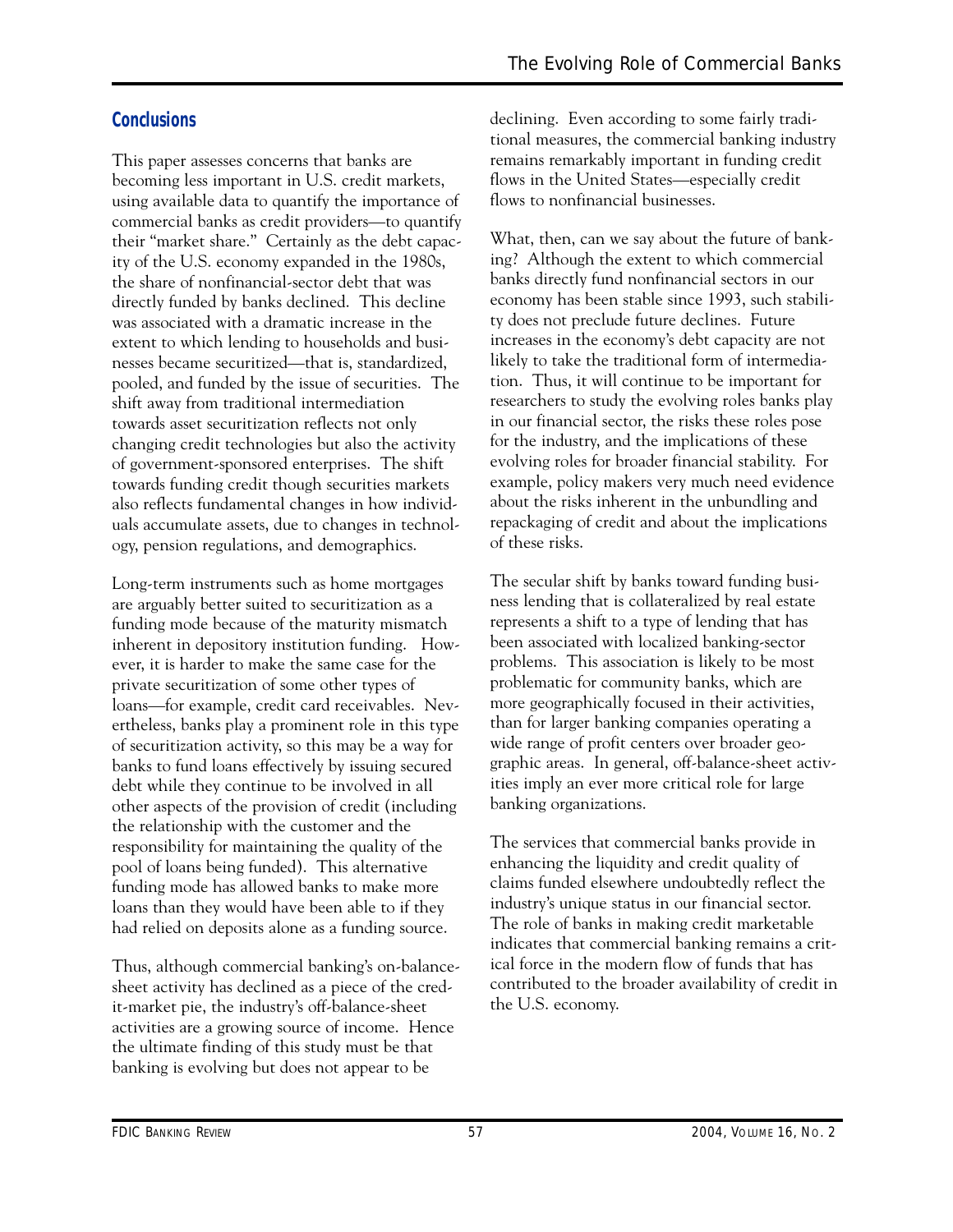#### **APPENDIX: Investor Portfolio Trends**

On the asset side of nonfinancial-sector balance sheets there have also been fundamental changes in the way individuals hold financial assets, particularly as changes in pension regulations and the availability of mutual funds took hold during the 1980s. In addition, changes in mechanisms used to conduct transactions and make payments over the past several decades appear to have reduced the extent to which individuals have to hold liquid assets as a share of their financial portfolios for transactions purposes.52 Here we discuss the extent to which these trends have made it easier for the growing volume of securities issued by financial-sector firms to be absorbed.

The growth of the mutual-fund industry can be thought of as a commoditization of investment opportunities in direct credit (and equity) markets. By pooling many securities, a mutual fund can reduce idiosyncratic risks and generate morepredictable risk, return, and liquidity, compared with any given securities in the pool. Thus by choosing particular types of securities, mutual funds can target particular characteristics for investors in terms of risk, return, and even the social or ecological consciousness of the underlying firms. Not only do personal investors hold these funds, but institutional investors—particularly life insurance and pension funds—also hold mutual-fund shares indirectly for their claimants.

Figure A.1 illustrates trends in the financial assets held by the personal sector. Because of inherently different risks and returns, we distinguish between holdings of debt and holdings of equity mutual funds by the personal-sector portfolio. The resulting picture shows a dramatic increase in individuals' accumulation of financial assets, an increase associated with the growth of pension wealth and increases in equities values (until the past few years, at least). The extent to which individuals' direct holding of mutual funds has facilitated the absorption of credit-market debt has been surprisingly modest. And although money-market mutual funds (MMMFs) have certainly displaced deposits somewhat, the overall level of transactions accounts held by individuals (defined in the Federal Reserve Board of Governor's Survey of Consumer Finances to include bank accounts and nonbank transactions accounts, such as MMMFs) as a share of GDP has remained fairly stable over time. However deposits are now a smaller share of the total portfolio of financial assets held by individuals than thirty years ago. The growth of insurance and pension reserves as a component of personal financial-asset holdings has been the most prominent trend during the past few decades.

In the early 1950s, roughly half of the personal sector's financial portfolio consisted of claims on traditional intermediaries, that is, life insurance companies, pension funds, and depository institutions (figure A.2). And as noted, these intermediaries mainly held debt issued by nonfi-

#### Figure A.1



 little "money." Payment system changes are discussed in *The Effect on U.S.*  52 For example, the increased use of credit cards allow individuals to actually pay for the transaction made during a month at a single point in time. Thus, individuals can transfer funds to their transactions accounts when they need to pay their credit card bills. At other points in times they may hold relatively *Banking of Payment System Changes* by Neil B. Murphy of Virginia Commonwealth University, which follows this article.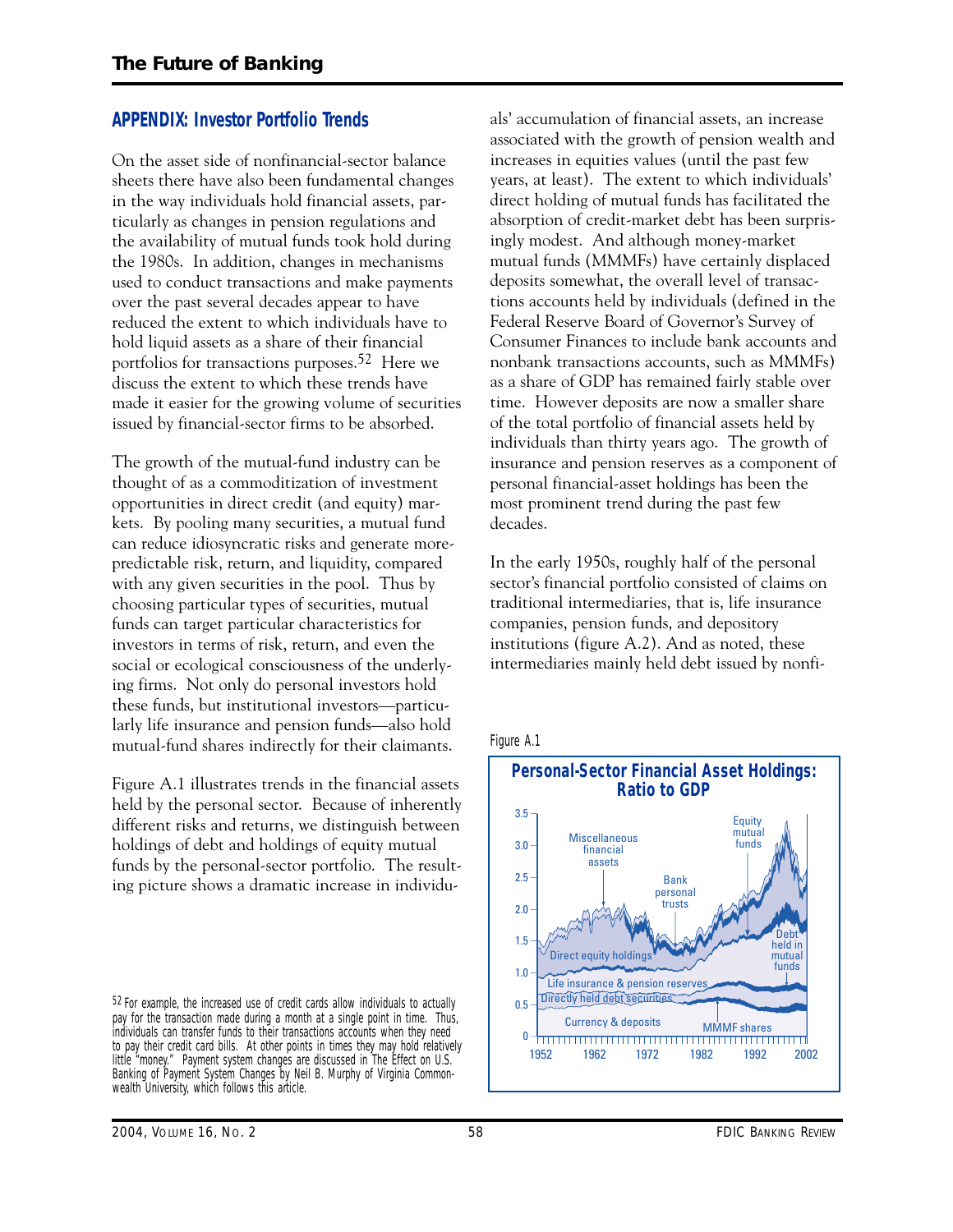nancial-sector borrowers; thus, intermediation tended to involve a single layer: indirect liabilities held by individuals were used mainly to fund nonfinancial borrowers directly.53 The other half of the personal-sector portfolio was in the form of directly held securities (i.e., stocks and bonds). Importantly, equities tended to be held directly by individuals—most likely individuals with greater financial resources.

The next few decades saw a shift in the personalsector portfolio toward the indirect liabilities issued by intermediaries, including commercial banks and savings institutions. By the mid-1970s, direct holdings of securities had fallen to around a third of the personal sector's portfolio (we include custodial bank personal trusts, first reported in the FFA in 1969, in this share). Mutual funds still accounted for only 1 percent of the personal sector's portfolio, and money-market mutual funds did not yet exist. Traditional intermediation had increased its share of the personal-sector portfolio to almost 60 percent (figure A.3), and the market share allocated to deposits (and currency) peaked at this time at 35 percent. However, an interesting trend was under way as pension and insurance sectors were increasing their holdings of equities (not depicted in the figures). Thus, the decline

Figure A.2



in direct equities held by individuals was offset by increases in equity investments by these intermediaries.54

In recent decades, trends evident in the 1970s have taken off. As the size of the personal sector's financial portfolio grew, so did the issue of securities by financial intermediaries. Thus even though the share of bonds and equities directly held by individuals remain close to 30 percent, it is now much more likely that holdings of securities are funding financial intermediation. Importantly, this is also true of mutual fund holdings (including MMMFs) and claims on pension and insurance sectors, which now account for half of the personal-sector portfolio. (See figure A.4).

The bottom line is that households have shifted from holding securities directly to investing in intermediaries that invest in securities (and in

54 Credit-market debt issuance by financial intermediaries had also risen to 10 percent of total outstanding credit-market debt; hence it is important to point out that securities directly held by individuals were issued by financial firms as well as nonfinancial firms.

#### Figure A.3



<sup>53</sup> As noted, the share of total credit market debt issued by financial firms was quite small, and insurance and pension funds didn't hold that much in the way of equities fifty years ago (only around five percent of their portfolios were in corporate equities).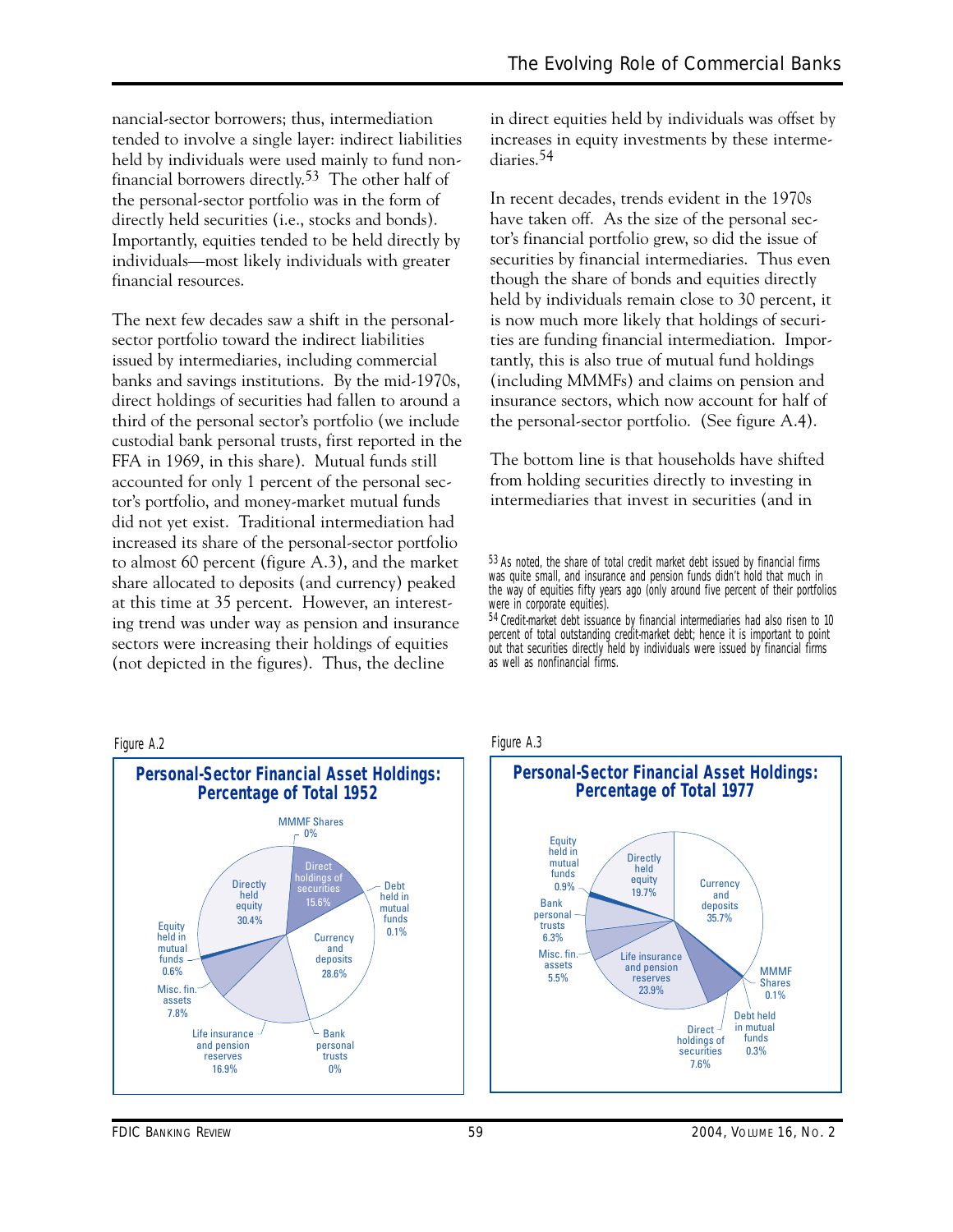mutual-fund shares) that fund financial interme- Figure A.4 diaries as well as nonfinancial borrowers. And whereas it used to be mainly wealthier households that held securities, mutual funds and pension plans have broadened the access of the average household's access to direct credit and equities markets. Thus personal portfolio trends have facilitated the absorption of the greater amount of debt being issued by direct credit markets including debt issued by financial sectors including ABS-issuers and federally-related mortgage pools.

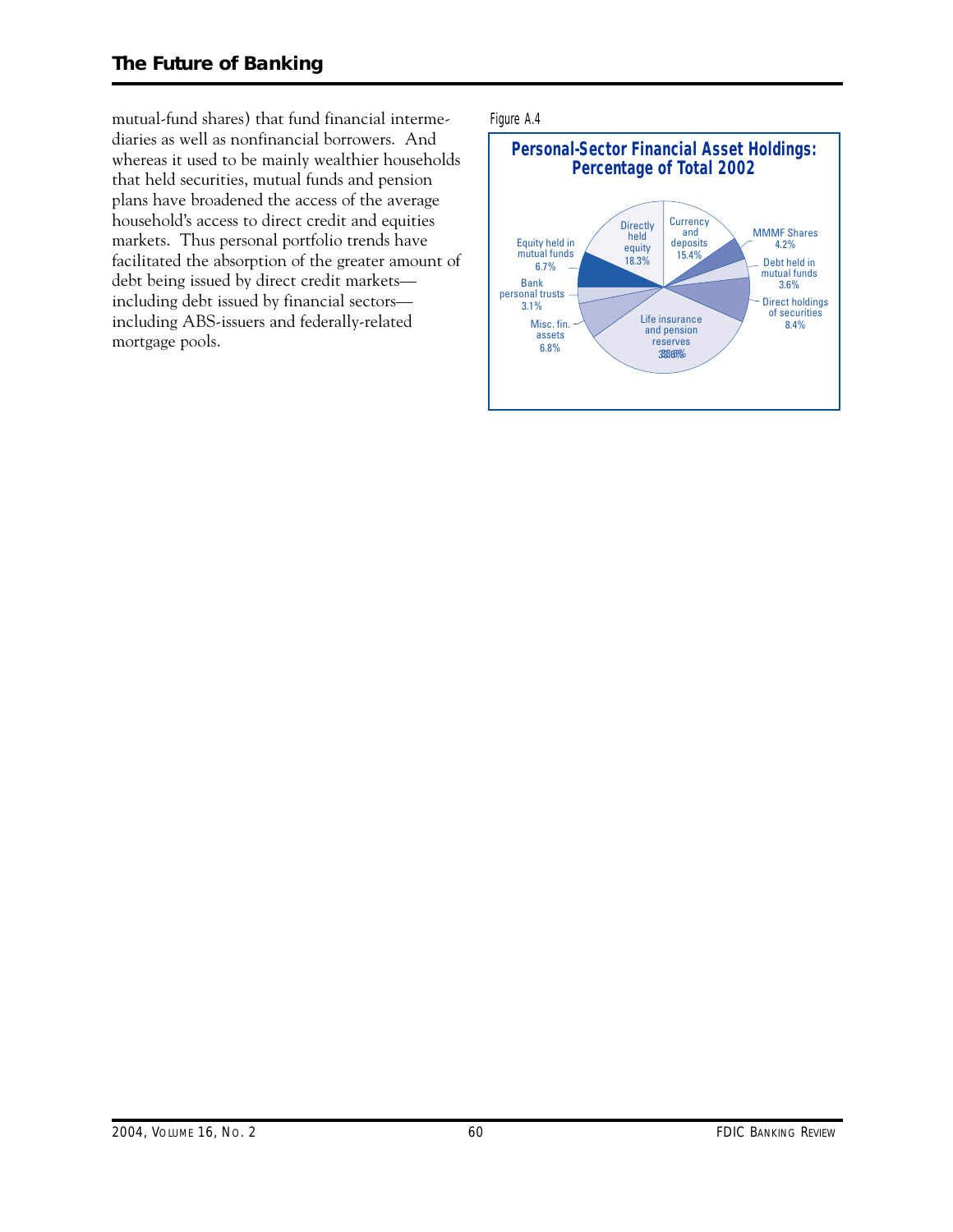#### **REFERENCES**

- Altig, David, Susan Byrne, and Katherine Samolyk. 1992. Is Household Debt Inhibiting the Recovery? Federal Reserve Bank of Cleveland *Economic Commentary*.
- Amel, Dean, and Michael Jacowski. 1989. Trends in Banking Structure since the Mid-1970s. *Federal Reserve Bulletin* 75, no. 3:120–33.

 Antoniewicz, Rochelle L. 1996. A Comparison of the Household Sector from the Flow of Funds Accounts and the Survey of Consumer Finances. Finance and Economics Discussion Series 96/26. Board of Governors of Federal Reserve System.

- Ascorbi, Anna, and Arthur Kennickell. 2003. Changes in US Family Finances: Results from the 2001 Survey of Consumer Finances. *Federal Reserve Bulletin* 89, no. 1:1–32.
- Avery, Robert, and Allen Berger. 1991a. Loan Commitments and Bank Risk Exposure. *Journal of Banking and Finance* 15, no. 1:173–92.

 ———. 1991b. An Analysis of Risk-Based Capital and Its Relation to Deposit Insurance Reform. *Journal of Banking and Finance* 15, no. 4/5:847–74.

 Avery, Robert B., and Arthur B. Kennickell. 1991. Household Savings in the U.S. *Review of Income and Wealth* 37, no. 4:409–32.

 ———. 1993. U.S. Household Wealth: Changes from 1983 to 1986. In *Research in Economic Inequality: Festschrift to Nancy Ruggles* 4, edited by Edward Wolff, 27–68. JAI Press.

- Benvenuiste, Lawrence M., and Allen N. Berger. 1986. An Empirical Analysis of Standby Letters of Credit. Proceedings of a Conference on Bank Structure and Competition, Federal Reserve Bank of Chicago: 387-412.
- Berger, Allen N., Anil K. Kashyap, and Joseph Scalise. 1995. The Transformation of the U.S. Banking Industry: What a Long, Strange Trip It's Been. *Brookings Papers on Economic Activity* 2:55–218.
- Berger, Allen N., and Gregory F. Udell. 1998. The Economics of Small Business Finance: The Roles of Private Equity and Debt Markets in the Financial Growth Cycle. *Journal of Banking and Finance* 22, no.6–8:613–673.
- Bitler, Marianne P., Alicia M. Robb, and John D. Wolken. 2001. Financial Services Used by Small Businesses: Evidence from the 1998 National Survey of Small Business Finances. *Federal Reserve Bulletin* 87, no. 4:183–205.
- Boyd, John, and Mark Gertler. 1994a. The Role of Large Banks in the Recent U.S. Banking Crisis. Federal Reserve Bank of Minneapolis *Quarterly Review* 18. No. 1.
- ———. 1994b. Are Banks Dead? Or Are the Reports Greatly Exaggerated? Federal Reserve Bank of Minneapolis *Quarterly Review* 18, no. 3:2–23.
- Boyd, John H., and Stanley L. Graham. 1991. Investigating the Banking Consolidation Trend. Federal Reserve Bank of Minneapolis *Quarterly Review* 15, no. 2:3–15.
- Burger, Albert E. 1969. A Historical Analysis of the Credit Crunch of 1966. Federal Reserve Bank of St. Louis *Review* 51, no. 9:13–30.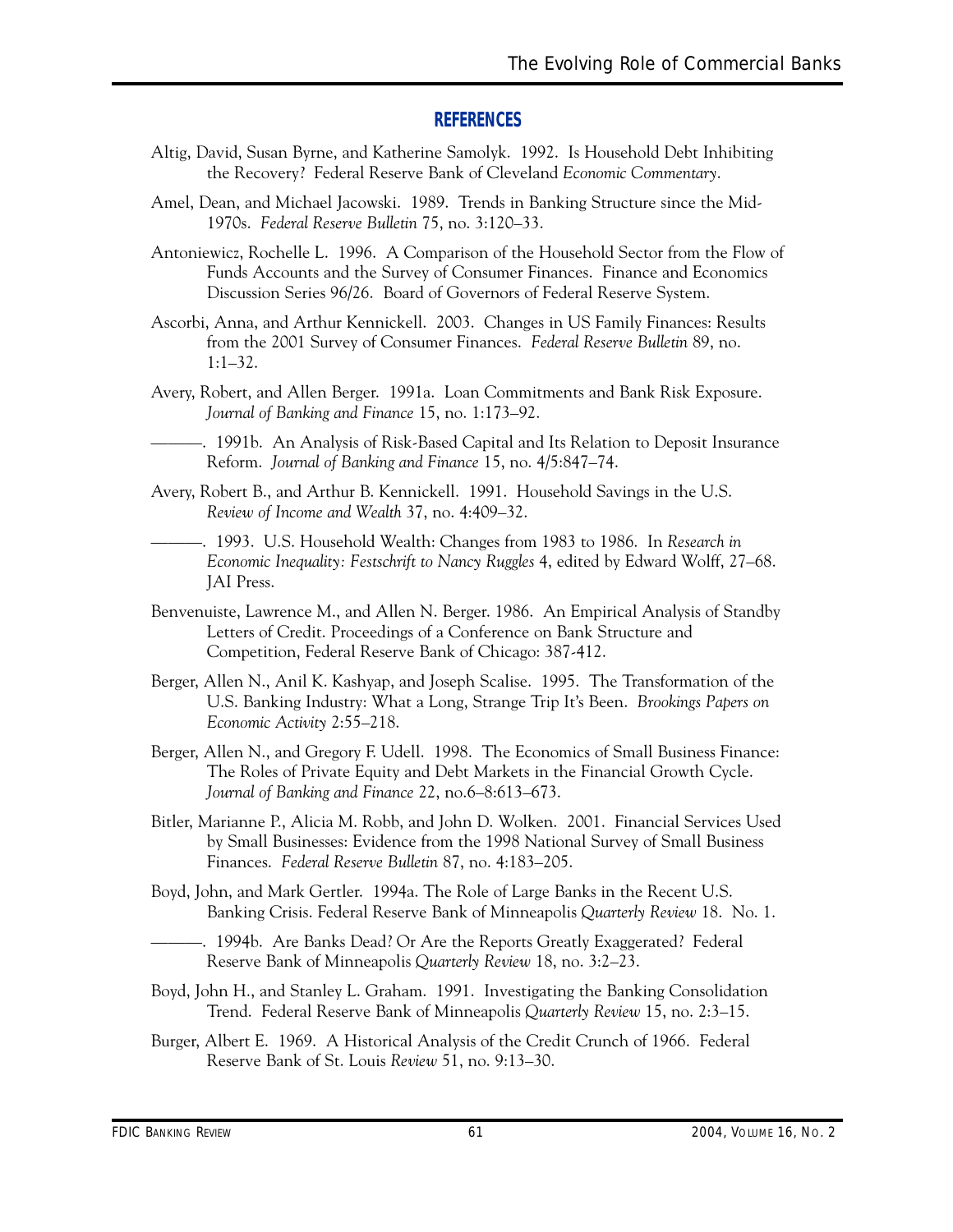- Canner, Glynn B., Thomas A. Durkin, and Charles A. Luckett. 1998. Recent Developments in Home Equity Lending. *Federal Reserve Bulletin* 84, no. 4:241–51.
- Carey, Mark, Mitch Post, and Stephen A. Sharpe. 1996. Does Lending by Banks and Finance Companies Differ? Evidence on Specialization and Private Debt Contracting. Finance and Economics Discussion Series 96/25. Board of Governors of the Federal Reserve System.
- Carlson, John, and Katherine A. Samolyk. 1992. The M2 Slowdown and Depository Intermediation. Federal Reserve Bank of Cleveland *Economic Commentary*.
- Carlson Keith M., 1993. On the Macroeconomics of Private Debt. Federal Reserve Bank of St Louis *Review*: 75 no. 1: 53-66.
- Carlstrom, C., and Katherine A. Samolyk. 1993. Securitization: More than Just a Regulatory Artifact. Federal Reserve Bank of Cleveland *Economic Commentary*.
- Chase, Samuel. 1994. Sixty Years of Banking in One Dozen Pages. *Report of the Market Share Task Force*. American Bankers Association. Washington DC. Appendix D.
- Cole, Rebel, and John Wolken. 1995. National Survey of Small Business Finances. *Federal Reserve Bulletin* 18, no. 7:629–67.
- Cummings, Christine. 1987. The Economics of Securitization. Federal Reserve Bank of New York *Quarterly Review*, Autumn: 11-23.
- D'Arista, Jane W., and Tom Schlesinger. 1994. The Parallel Banking System. In *Proceedings of the Conference on Bank Structure and Competition*, 288–312. Federal Reserve Bank of Chicago.
- Diamond, Douglas, W., 1984. Financial Intermediation and Delegated Monitoring. *Review of Economic Studies*. 51: 393-414.
- Diamond, Douglas, W., and Philip Dybvig. 1983. Bank Runs, Deposit Insurance, and Liquidity. *Journal of Political Economy*, 91:401-19
- Duca, John V. 1992. The Case of the Missing M2. Federal Reserve Bank of Dallas *Economic Review* Q, II: 1–24.
- Fama, Eugene. 1985. What's Different About Banks? *Journal of Monetary Economics* 15: 29-40.
- Fama, Eugene. 1980. Banking in a Theory of Finance. *Journal of Monetary Economics* 6: 39-57.
- Faust, Jon. 1990. Will Higher Corporate Debt Worsen Future Recessions? Federal Reserve Bank of Kansas City Economic Review. March/April: 19-34.
- Federal Deposit Insurance Corporation (FDIC). 1997. *History of the Eighties, Lessons for the Future*. Vol. 1, *An Examination of the Banking Crises of the 1980s and Early 1990s*. FDIC.
- Federal Reserve Bank of Boston, Monthly Mutual Funds Report (various issues).
- Federal Reserve Bank of Kansas City. 1986. *Debt, Financial Stability, and Public Policy*: A Symposium Sponsored by the Federal Reserve Bank of Kansas City.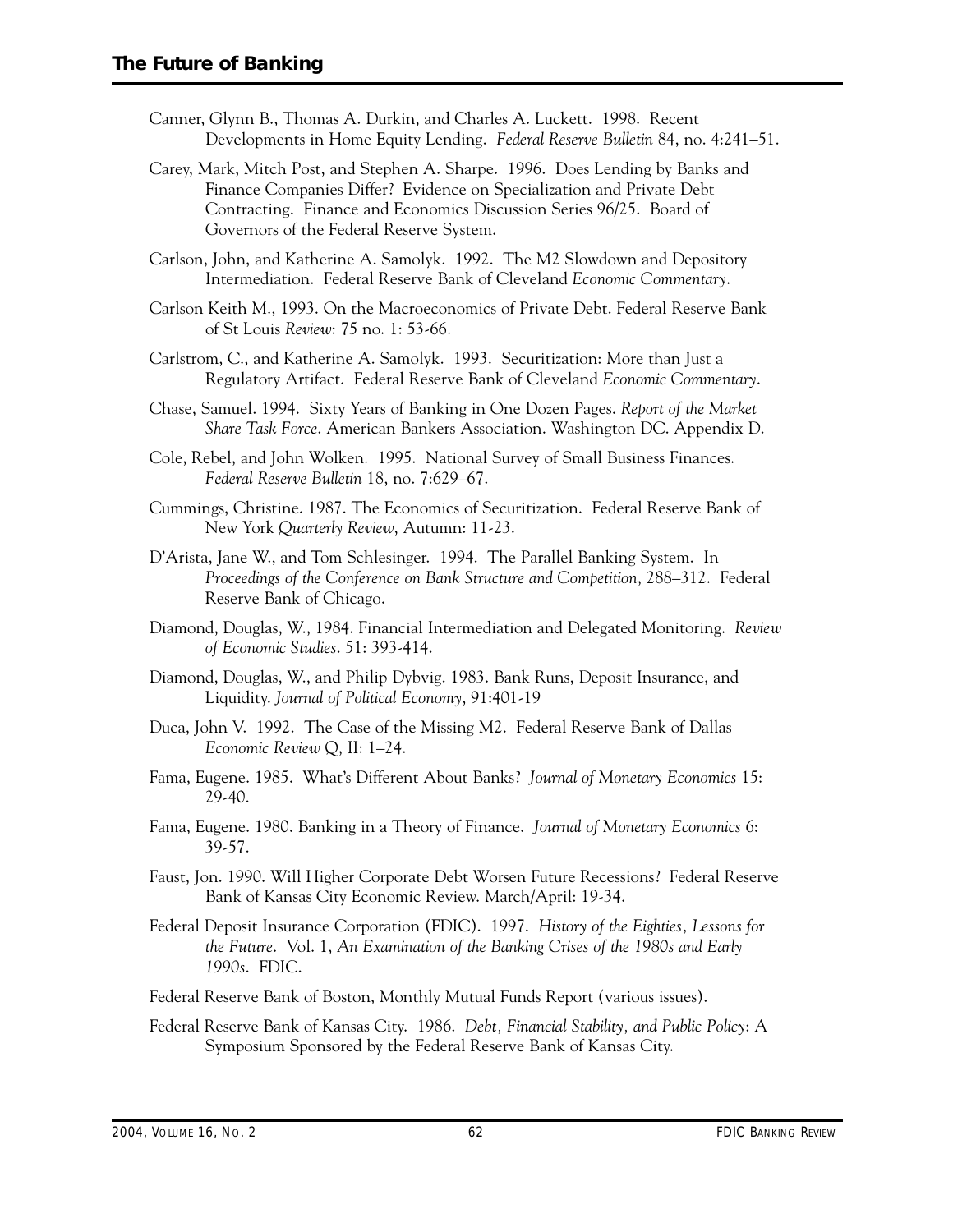- Federal Reserve Board of Governors. 2002. Report to the Congress on the Availability of Credit to Small Businesses.
- Federal Reserve Board of Governors, Flow of Funds Accounts through Q2. 2002.
- Fortune, Peter. 1997. The Mutual Fund Industry. Federal Reserve Bank of Boston *New England Economic Review*, 45–72.
- Freidman, Benjamin M. 1978. Crowding Out or Crowding In? Economic Consequences of Financing Government Deficits. *Brookings Papers on Economic Activity*, 593–654.
- ———. 1980. Postwar Changes in American Financial Markets. In *The American Economy in Transition*, edited by Martin Feldstein, 1–77. University of Chicago Press.
- ———. 1981. The Relative Stability of Money and Credit "Velocities" in the United States: Evidence and Some Speculation. Working paper, no. 645. National Bureau of Economic Research.
- ———. 1993. Ongoing Change in the U.S. Financial Markets: Implications for the Conduct of Monetary Policy. Unpublished manuscript.
- Greenspan, Alan. 1994. Optimal Bank Supervision in a Changing World. *Proceedings from the Conference on Bank Structure and Competition*. Federal Reserve Bank of Chicago: 1-8.
- Goldberg, Michael, and Peter Lloyd-Davies. 1985. Standby Letters of Credit: Are Banks Overextending Themselves? *Journal of Bank Research* 16, no. 1:28–39.
- Gorton, Gary, and Richard Rosen. 1995. Corporate Control, Portfolio Choice, and the Decline of Banking. *Journal of Finance* 50, no. 5:1377–1420.
- Gurley, John G., and Edward S. Shaw. 1956. Financial Intermediaries and the Savings –Investment Process. *Journal of Finance*. May: 257–76 .
- ———. 1957. *The Growth of Debt and Money in the United States, 1800–1950; A Suggested Interpretation*. Washington, Brookings Institution.
- ———. 1960. *Money in a Theory of Finance*. Washington, Brookings Institution 1971, ©1960.
- Herring, Richard J. and Anthony M. Santomero. 2000. What is Optimal Financial Regulation? University of Pennsylvania. Warton Financial Institutions Center working paper 00-34.
- Higgens, Bryon. 1992. Policy Implications of Recent M2 Behavior. Federal Reserve Bank of Kansas City *Economic Review* 77, no.3:21–36.
- Holland, David, Don Inscoe, William Kuta, and Ross Waldrop. 1996. Interstate Banking: The Past, Present, and Future. *FDIC Banking Review* 9, no. 1:2–30.
- Ip, Greg. 2002. Alternative Lenders Buy the Economy But Also Pose Risk. *Wall Street Journal*, June 10.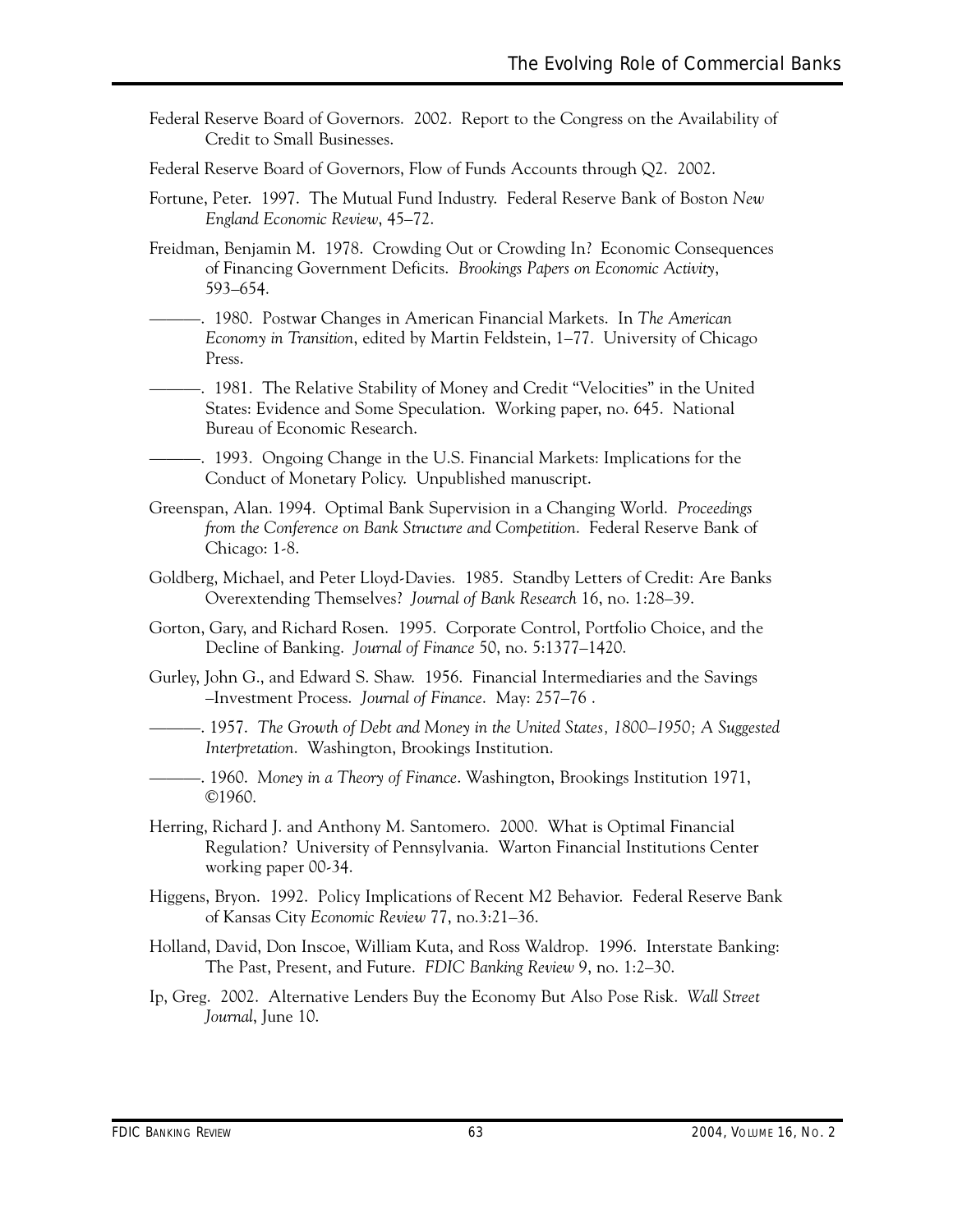- Judd, John. 1979. Competition between the Commercial Paper Market and Commercial Banks. *Economic Review*. Federal Reserve Bank of San Francisco. Winter 1979:39–53.
- Kaufmann, George G. 1993. The Diminishing Role of Commercial Banking in the U.S. Economy. in: *The Crisis in American Banking*. ed. Lawrence H. White. New York University Press: 139-159.
- Kennickell, Arthur B., and Martha Starr-McCluer. 1996. Household Saving and Portfolio Change: Evidence from the 1983–1989 SCF Panel. Finance and Economics Discussion Series 96/18. Board of Governors of the Federal Reserve System.
- Kennickell, Arthur B., Martha Starr-McCluer, and Annika E. Sunden. 1997. Family Finances in the U.S.: Recent Evidence from the Survey of Consumer Finances. *Federal Reserve Bulletin* 83, no. 1:1–24.
- Koppenhaver, G. D. 1999. Circle Unbroken: Bank-Affiliated Money Market Mutual Funds. Proceedings from the Conference on Bank Structure and Competition. Federal Reserve Bank of Chicago: 430-447.
- Lloyd-Davies, Peter. 1979. Survey of Standby Letters of Credit. *Federal Reserve Bulletin*  65, no. 9:716–19.
- Mack, Phillip. 1993. Recent Trends in the Mutual Fund Industry. *Federal Reserve Bulletin*  79, no. 11:1001–12.
- Mishkin, Frederick. 2003. *The Economics of Money, Banking and Financial Markets*. 6th ed. update. Addison-Wesley.
- Orphanides, Athanasios, Brian Reid, and David Small. 1994. The Empirical Properties of a Monetary Aggregate that Adds Bond and Stock Funds to M2; in *Proceedings: A Symposium on Mutual Funds and the Monetary Aggregates*. St. Louis, Mo.: Federal Reserve Bank of St. Louis.
- Passmore, Wayne, and Elizabeth Laderman. 1998. Is Mortgage Lending by Savings Associations Special? Federal Reserve Bank of San Francisco *Review* 0, no. 2:30–45.
- Pavel, Christine. 1986. Securitization. Federal Reserve Bank of Chicago *Economic Perspectives*, vol. 10, no. 4:16–31.
- Pearce, Douglas K. 1985. Rising Household Debt in Perspective. Federal Reserve Bank of Kansas City *Economic Review*, July/August: 3-17.
- Staff Study no. 142. Board of Governors of the Federal Reserve System. Rhoades, Stephen A. 1985. Mergers and Acquisitions by Commercial Banks, 1960-83.
- Rhoades, Stephen A. 1996. Bank Mergers and Industry Wide Structure, 1980–94. Staff Study no. 169. Board of Governors of the Federal Reserve System.
- Samolyk, Katherine. 1994a. U.S. Banking Sector Trends: Assessing Disparities in Industry Performance. Federal Reserve Bank of Cleveland *Economic Review* 30, no. 2:2–17.
- ———. 1994b. Banking and the Flow of Funds: Are Banks Losing Market Share? Federal Reserve Bank of Cleveland *Economic Commentary*.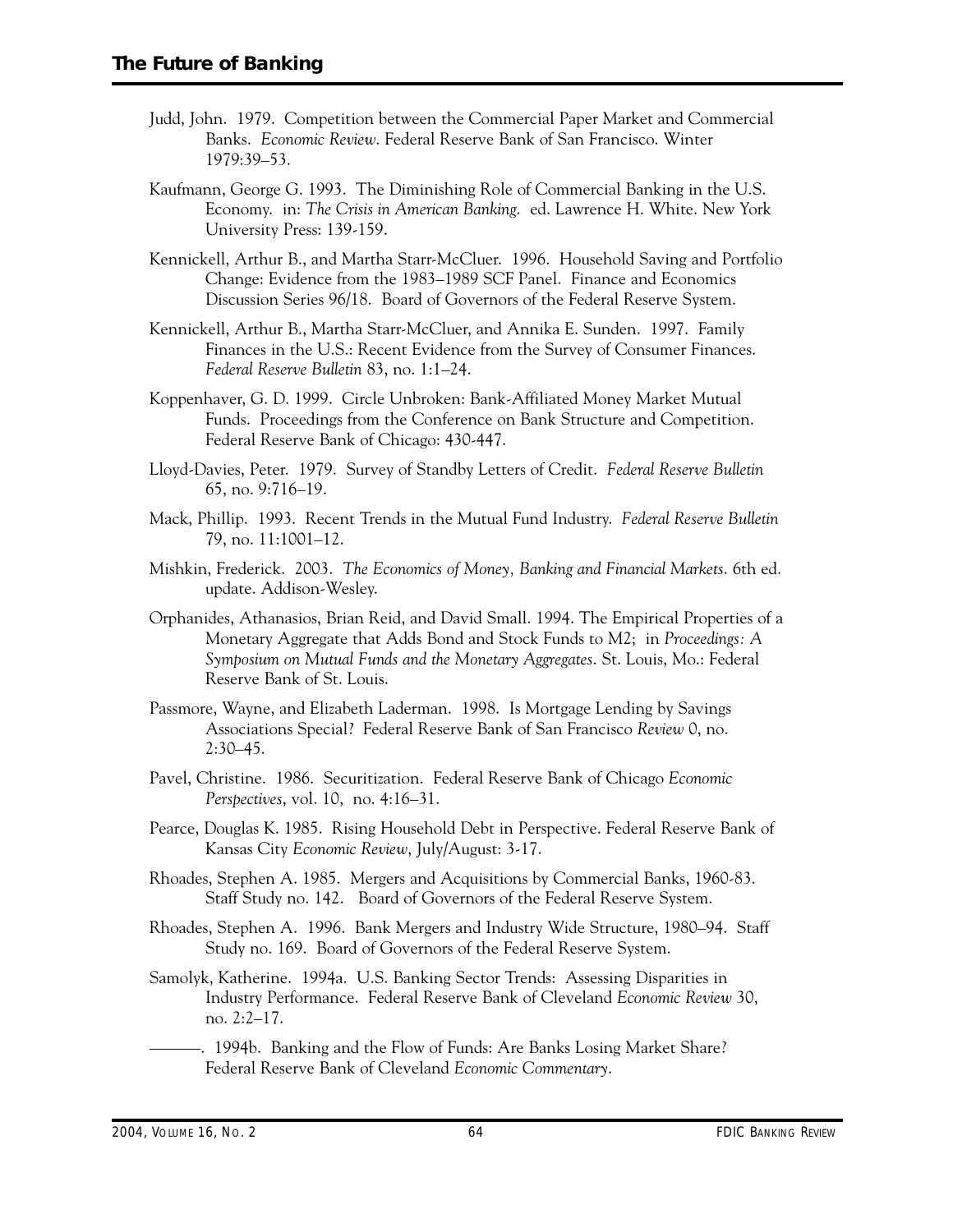- ———. 1997. Small Business Credit Markets: Why Do We Know So Little about Them? *FDIC Banking Review* 10, no. 2:14–32.
- Savage, Donald T. 1982. Developments in Banking Structure, 1970–81. *Federal Reserve Bulletin* 68, no. 2:77–85.
- ———. 1993. Interstate Banking: A Status Report. *Federal Reserve Bulletin* 79, no. 12:1075–89.
- Simpson, Thomas. 1988. Developments in the U.S. Financial System since the Mid-1970s. *Federal Reserve Bulletin* 74, no. 1: 1–13.
- Teplin, Allen M. 2001. The US Flow of Funds Accounts and Their Uses. *Federal Reserve Bulletin* 87, no. 7:431–41.
- Tobin, James. 1963. Commercial Banks as Creators of Money. In *Banking and Monetary Studies*, edited by Deane Carson, 408–19. Richard D. Irwin, Inc.
- Waldrop, Ross. 2002. New Reporting Offers Insight into Bank Activities. FDIC FYI, April 18.
- Wheelock, David. 1993. Is the Banking Industry in Decline? Recent Trends and Future Prospects from a Historical Perspective. Federal Reserve Bank of St. Louis *Review*  75, no. 5:3–22.
- Wojnilower, Albert. 1980. The Central Role of Credit Crunches in Recent Financial History. *Brookings Papers on Economic Activity* 2:277–337.
- Wolkowitz, B., P. Lloyd-Davies, B. Gendreayu, G. Hanweck, and M. Goldberg. 1979. The Bottom Line. Staff study. Board of Governors of the Federal Reserve System. Use of Contingencies and Commitments by Commercial Banks, Below the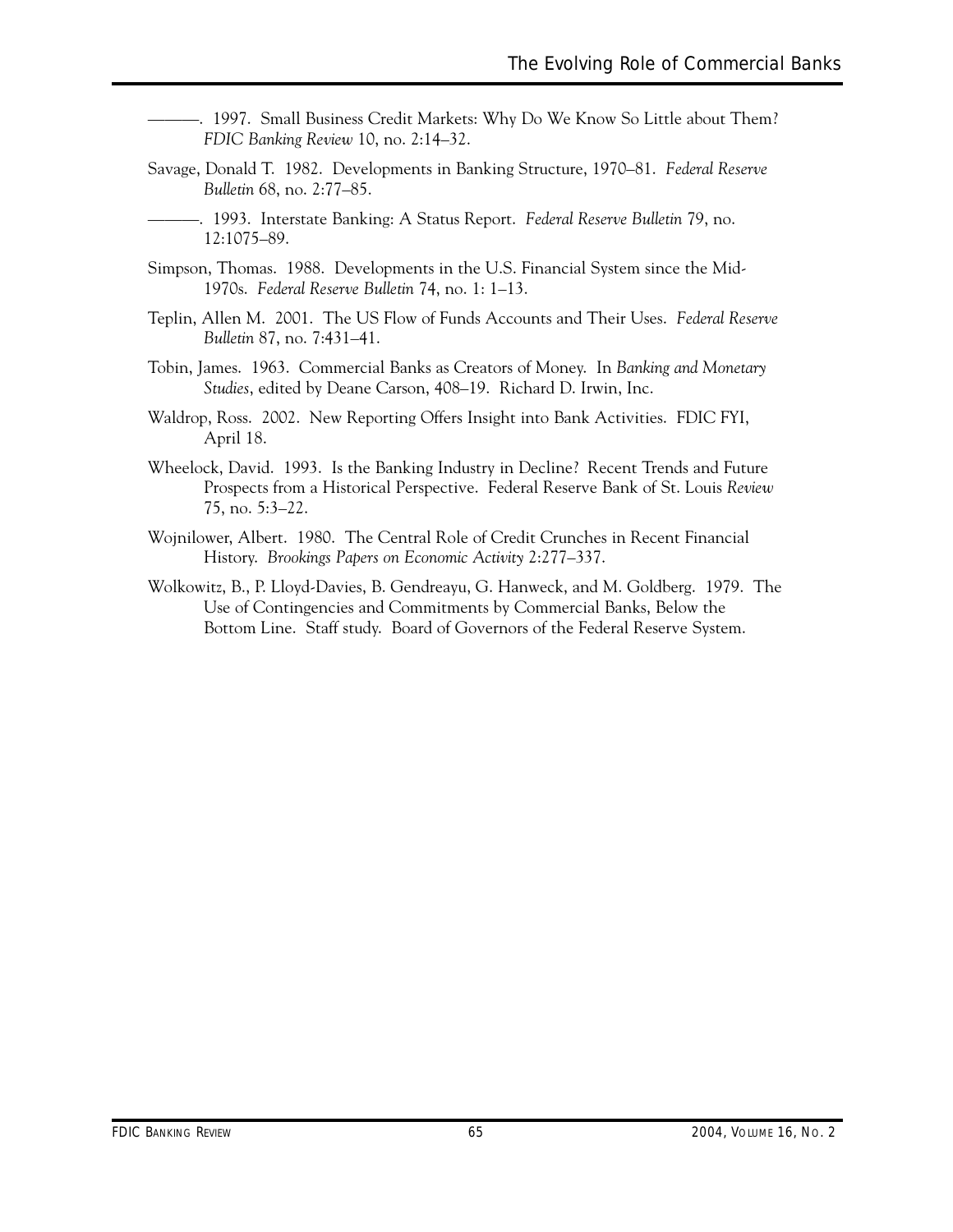# **The Future of Banking in America**

*The Effect on U.S. Banking of Payment System Changes* 

*by Neil B. Murphy\** 

#### **Introduction**

It is now three decades since the dawn of the "checkless, cashless society" was proclaimed. Cash is still in use, although much of it is outside the United States, and many checks are still being written. It is tempting to dismiss the predictions of those days as being misguided and of no major consequence for the structure and financial health of the banking industry in the United States. However, major changes in the U.S. payment system as a whole are underway. These changes will have an effect on costs, profitability, mix of business, and delivery systems that must be considered in an assessment of the future of banking in the United States.

It is traditional for a payment system to be the primary concern of the central bank.1 This tradition is related to the central bank's responsibility for monetary policy. After all, the central bank creates a nation's money supply, and the payment system influences the velocity of that money and its utility when households, businesses, and governmental units make payments. Thus, the focus of the central bank's concern is the efficiency of the payment system and the avoidance of any systemic risk arising from its operations. Moreover,

the central bank is concerned with mitigating any moral hazard that may occur because of such activities as discount window lending and the supplying of intraday credit (daylight overdrafts) to participants in the central bank's large-value funds transfer service (Fedwire). Indeed, central bankers have been meeting for some time to deal with these problems. The Committee on Payment and Settlement Systems (CPSS) is composed of central bankers from the G-10 countries and is housed at the Bank for International Settlements in Basle, Switzerland. The CPSS has issued many influential reports concerning these issues and recently published a set of "best practices" for systemically important payment systems.2 The CPSS has also published reports that discuss the role of the central bank in retail payment systems.3

<sup>\*</sup> Neil B. Murphy, CTP, AAP, is a Professor of Finance in the Department of Finance, Insurance, and Real Estate School of Business at the Virginia Commonwealth University. The research for this paper was funded through a grant by the FDIC.

 $1$  The payment system as a whole comprises a number of component payment systems; thus the word "system" is used in this paper sometimes to refer to the overall system and sometimes to refer to the individual components.

<sup>2</sup> See CPSS (2001).

<sup>3</sup> See CPSS (2000, 2003).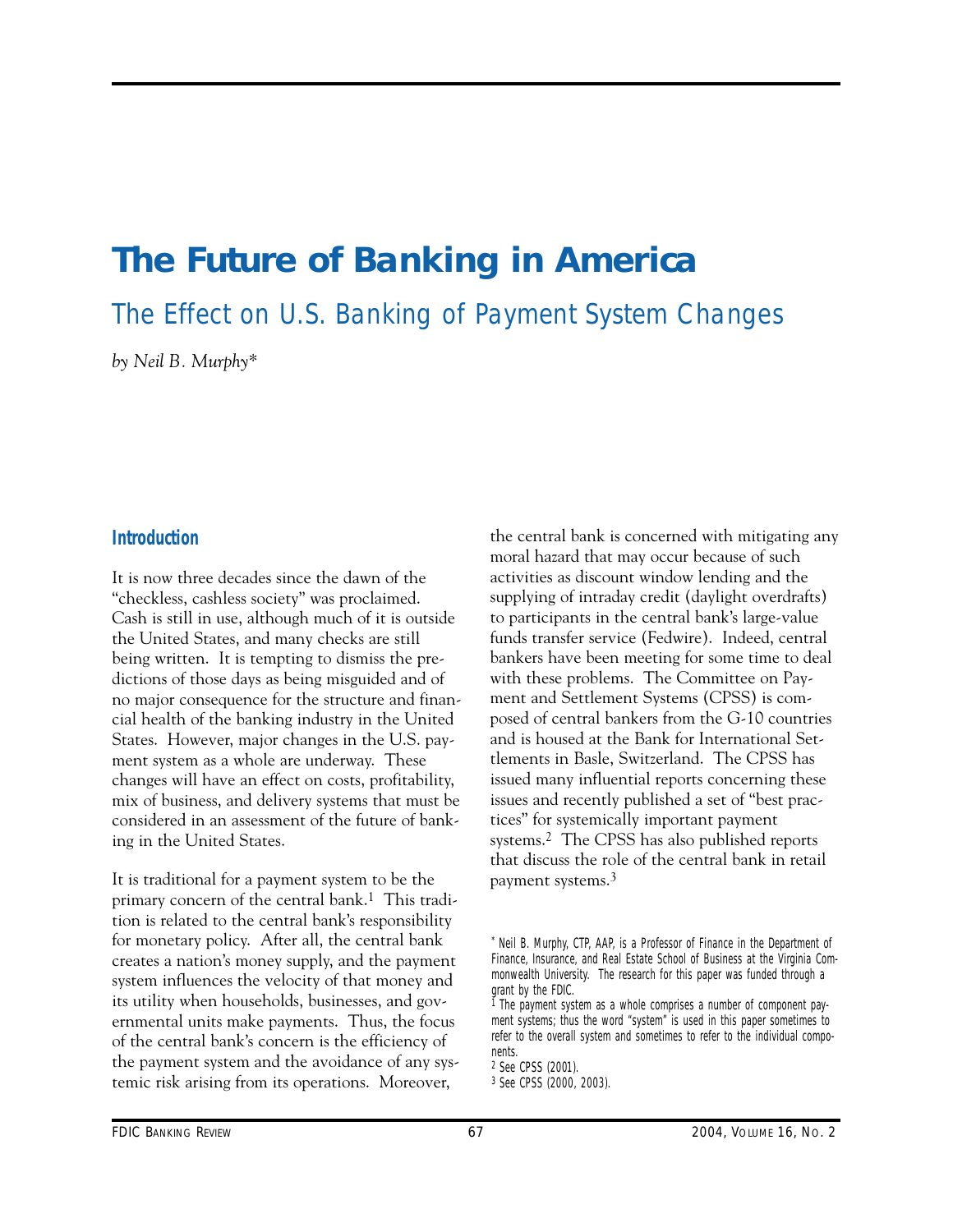The focus of this paper is on the changes underway that influence the health of the banking industry in the United States. At the outset, it should be noted that the United States is somewhat of an outlier among developed nations when it comes to the nature of its payment systems:

- � The use of the check as a means of payment is far greater in the United States than in any other country, even though the number of checks has actually declined in recent years and the share of checks in total noncash payments has been declining for some time.
- � In the United States, the central bank (the Federal Reserve System) owns and operates substantial segments of the payment system. In most countries, the central bank supervises but does not operate the retail payment system.

Furthermore, the focus of this paper is on payment systems other than the large-value payment systems. At the heart of every nation with highly developed financial markets is a real-time gross settlement system (RTGS) that is operated by the central bank. In such a system, funds are wired by banks on behalf of their customers to other banks. The banks actually transfer funds from and to their accounts on the books of the central bank. In the United States, the RTGS is Fedwire, which is owned and operated by the Federal Reserve System. The *gross* feature of the system refers to the fact that each transaction is settled separately. An alternative that requires less liquidity for the banks involved is a netting system in which payments to and from banks accumulate and only the *net* difference is transferred. What that means is that, on receipt of the funds, the recipient bank and its customer do not have access to those funds until the accumulated inflows and outflows are netted and settled. The *real-time* feature of the system means that the funds received are available at exactly the time when they arrive. There is no wait for accumulated inflows and outflows to largely offset each other, with only a smaller net amount transferred. More funds are transferred by Fedwire and the Clearing House Interbank Payment System

(CHIPS), a private sector large-value payment system, than by any other payment method. However, the number of transactions is small, and most of the activity is confined to a small number of money-center banks.4 This is not meant to downplay the importance of these systems, but the proper focus for them has been the risk management associated with either intraday loans (daylight overdrafts) or the potential systemic effect of unwinding payments in a multilateral netting system when one of its participants is unable to settle its obligation. These systems are highly automated and will probably not change too much in the future in response to forces of technology or shifts in consumer preferences.

However, there are changes underway in the United States in noncash retail payment systems other than the large-value payment systems that will affect the future of the banking industry. These include a diminution in the number of checks written and increases in electronic forms of payment. Moreover, even though fewer checks are being written, the number is still very large in absolute terms and in comparison with the number in most other countries. Therefore, efforts are underway to "electronify" the checks early in the process of clearing and settlement, sending the information contained on the check forward electronically. This is expected to be cheaper and faster than current methods, in which large numbers of pieces of paper are transported around the country.

# **Some Basic Characteristics of Payment Services and Banking**

All noncash methods of payment involve interbank transfers of funds. Hence, many basic product lines in banking are tied to the various

4 For a discussion of wholesale payment systems in general, see Folkerts-Landau (1997); and for a discussion of risk management for Fedwire, see Coleman (2002). The CPSS best practices, or "core principles," are appropriately applied to "systemically important payment systems," and Fedwire is certainly such a system. Recently the Federal Reserve published a "Self Assessment of Compliance with the Core Principles for Systemically Important Payment Systems" (2001).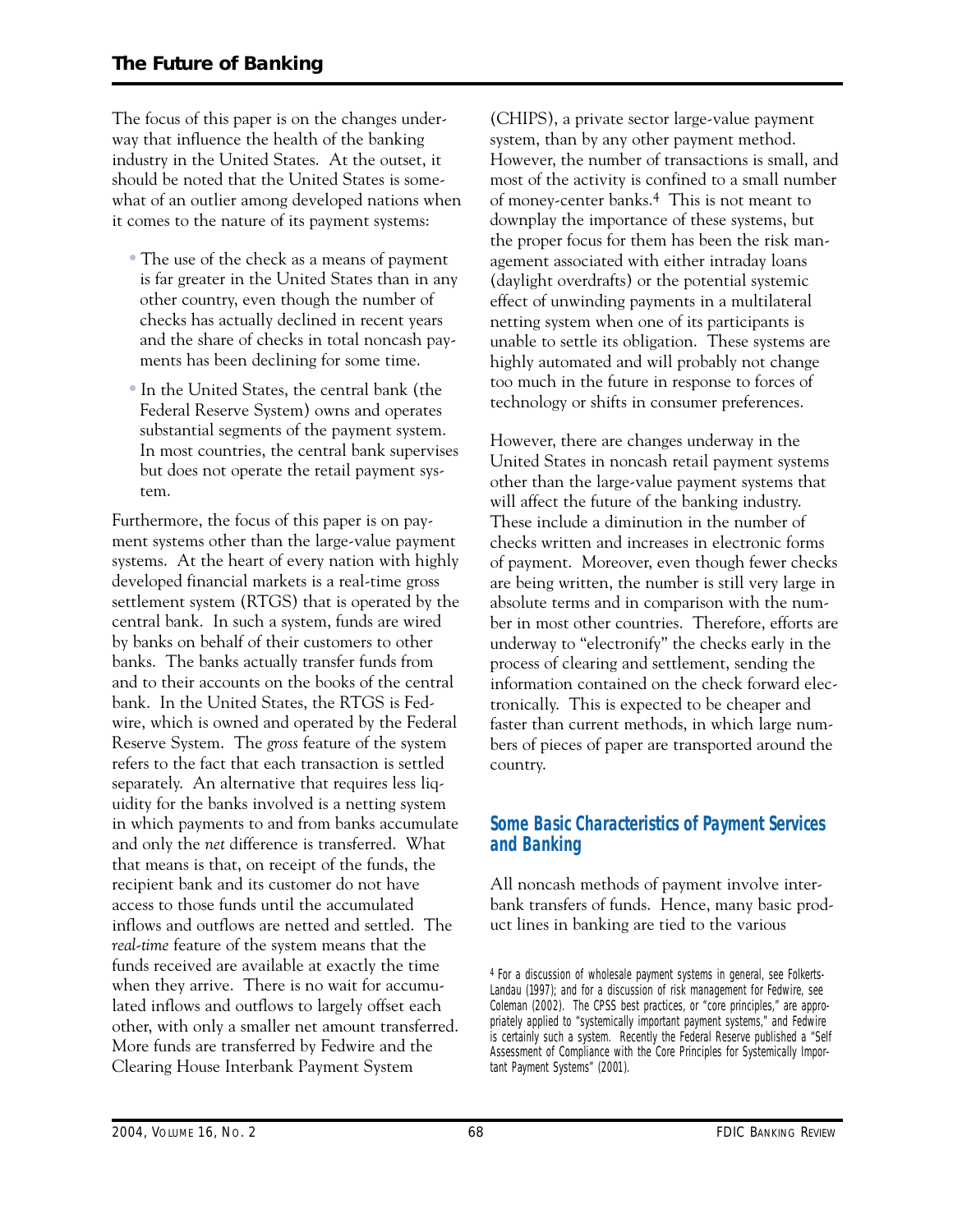systems by which balances are transferred from one bank to another on behalf of customers. These products involve either a direct charge to a customer's demand deposit account as a result of a transfer, or a payment on behalf of a customer—a loan to the customer that will be satisfied at a future date. In most of the payment systems, it is efficient to have a network that includes all bank participants. Thus, all products tied to an interbank transfer network involve the following:

- The paying customer
- The bank at which the paying customer has an account
- The receiving customer
- The bank at which the receiving customer has an account (which may not be the same as the customer's bank)
- � An operator of a network in which many banks may participate.

The notion of a network gives rise to the concept of *network externalities*. That is, a product or service tied to a network has value that is enhanced by its link to other users. This is especially true for communication systems, and it can be argued that payment systems are really forms of communication systems.5 Consider the value of a telephone that is not connected to any other callers. Clearly, the value of the telephone and a contract to use it to communicate depends on the use of the same product and service by large numbers of other users. This gives rise to a situation in which there is a potential trade-off between efforts to achieve universality of use to maximize these externalities and the concern about limiting competition and innovation. It also raises the issue of who owns and operates the network.

Interbank payments, when there is not an instantaneous transfer of funds as there is in a cash transaction, involve some risks. In a cash transaction, clearing and settlement of the payment occur immediately. For most interbank payment systems, there is a delay between the time a payment is initially cleared and the time the participants settle all claims among themselves. All

participants must be able to meet their net settlement obligations to the network. If one participant cannot settle, many other transactions are at risk. In some cases, there is also some counterparty risk in that a customer may not have sufficient funds to honor a payment instrument that is presented through a network. This is especially true for debit transfer transactions.

There are two basic types of interbank transfers: credit transfers and debit transfers. In a *debit transfer*, a payer sends a payment instrument, usually a check, to a payee. The payee then deposits the check in its bank, which collects the check through the interbank payment system. Hence, the payee has a provisional credit to its account, contingent on the payment instrument's being honored upon presentment. The risk is that the payer (the counterparty) does not have sufficient funds to honor the check. Only when the payment instrument clears is the payee free from the counterparty risk.6 In a *credit transfer*, the payer notifies its bank to transfer funds to the account of the payee in the payee's bank. Thus, the recipient of the communication, the payee's bank, does not need to worry about counterparty risk. Either the payer has sufficient funds to make the transfer, or the payer's bank advances sufficient funds to make the transfer.7 Note that counterparty risk involves payers and payees, whereas settlement risk involves banks in the interbank funds transfer system. For debit transfer systems, both counterparty and settlement risk exist. For credit transfer systems, only settlement risk exists.8

<sup>5</sup> For an extensive discussion of the network characteristics of payment systems, see Lacker and Weinberg (1998).

<sup>6</sup> Not all debit transfers are checks, for debit transfers occur in the Automated Clearing House (ACH) system in the United States. That is, a payer authorizes a payee to transfer funds through the ACH system by having the payee's bank present an electronic debit through the ACH and deduct funds from the account of the payer in the payer's bank. There is still counterparty risk in that the payer must have sufficient funds.

 financial institution credits the payee's account, it is a credit transfer. It 7 Whether something is called a credit transfer or a debit transfer depends on the action of the receiving financial institution. If the receiving financial institution debits the payer's account, it is a debit transfer. If the receiving should be noted that *only* credit transfers occur on the large-value RTGS payment systems.

<sup>8</sup> The exception to this, of course, is the RTGS large-value payment systems in which settlement occurs instantaneously. However, if the central bank advances funds to participants during the day (daylight overdraft), that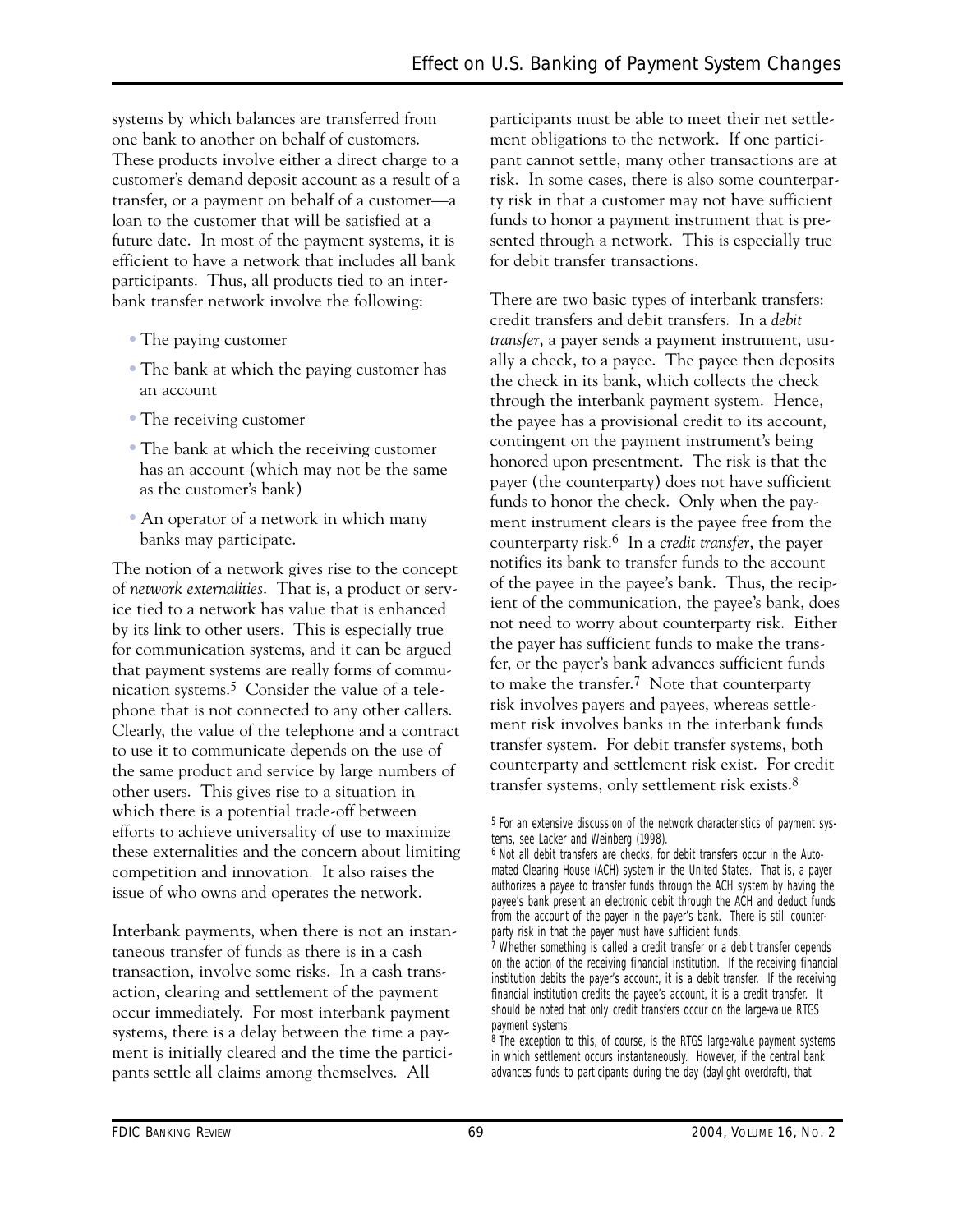If a payment system may be viewed as a communications network, all participants must have clear agreements as to their duties and obligations related to their participation. This is reflected in law, in regulations, and in contractual agreements among the various parties to the network. In the United States, there are a number of different legal and regulatory arrangements for the different networks, and there are also situations in which different transactions in the same network have different legal and regulatory arrangements. Moreover, there are differences among the networks as to exactly who owns and operates the network.

# **Payment Systems in the United States**

In the United States, there are a number of different payment networks that have evolved over time. These include the following:

- The system of check payments—a debit transfer system—which is presently paper based and the networks for which they are operated by both the banking community and the Federal Reserve System.
- The automated clearing house (ACH) system, which is an electronic batch-processing system in which most of the processing is done by Federal Reserve Banks. Transactions can be either debit or credit transfers.
- � The debit and credit card systems, whose networks either have evolved from automated teller machine (ATM) networks or are owned and operated by a few major card organizations, primarily VISA and MasterCard.

The common element in all these systems is the communications link between banks in which information regarding payments and customer accounts is transmitted from one bank to another, with appropriate adjustment to customer account balances. In most cases, the customer account is a demand deposit account that is adjusted (debited for the payer, and credited for the payee). However, there are also cases in which funds are advanced through the system on behalf of the

payer, to be credited to the payee's demand deposit account. In such cases, the bank has a receivable from the payer to be settled later according to the credit agreement between the payer and the bank. This describes a credit card transaction.9

# *The Check System*

The check system is the oldest interbank payment system in the United States. It evolved in the second half of the nineteenth century as banks in the United States switched from note issue to deposit banking as a result of a 10 percent tax on notes.10 Indeed, two of the reasons for the establishment of the Federal Reserve System were to implement a nationwide check-clearing system (since U.S. banking laws precluded any bank from having a national network of branches) and to eliminate the practice of nonpar banking (the bank on which a check was drawn might not honor the full value of the check when it was presented for payment).<sup>11</sup>

The legal framework for the check system comprises both state and federal laws and regulations. The Uniform Commercial Code (UCC) represents an agreement among the states to adopt similar laws in the area of commerce. Within that code are several parts that deal with payments and settlement: Article 3 (negotiable instruments), Article 4 (bank deposits and collections), and Article 4a (fund transfers, including wholesale ACH credit transfers). In addition, Congress passed the Expedited Funds Availability Act of 1987 (EFAA), which gave the Federal Reserve System the responsibility of implement-

10 See Friedman and Schwartz (1963).

11 See Weinberg and Lacker (1998).

transaction involves some credit risk if the bank to which credit has been advanced cannot bring its account back to zero at the end of the settlement period.

<sup>&</sup>lt;sup>9</sup> There may be some debate as to whether a credit card transaction and the credit card networks constitute a payment system, since the payer's demand deposit account is not debited as a result of the transaction. However, payment does occur over an interbank network, and the Committee on Payment and Settlement Systems, the ultimate arbiter of things related to payment systems, includes credit card transactions in its data on different countries' payment systems in its "Red Book."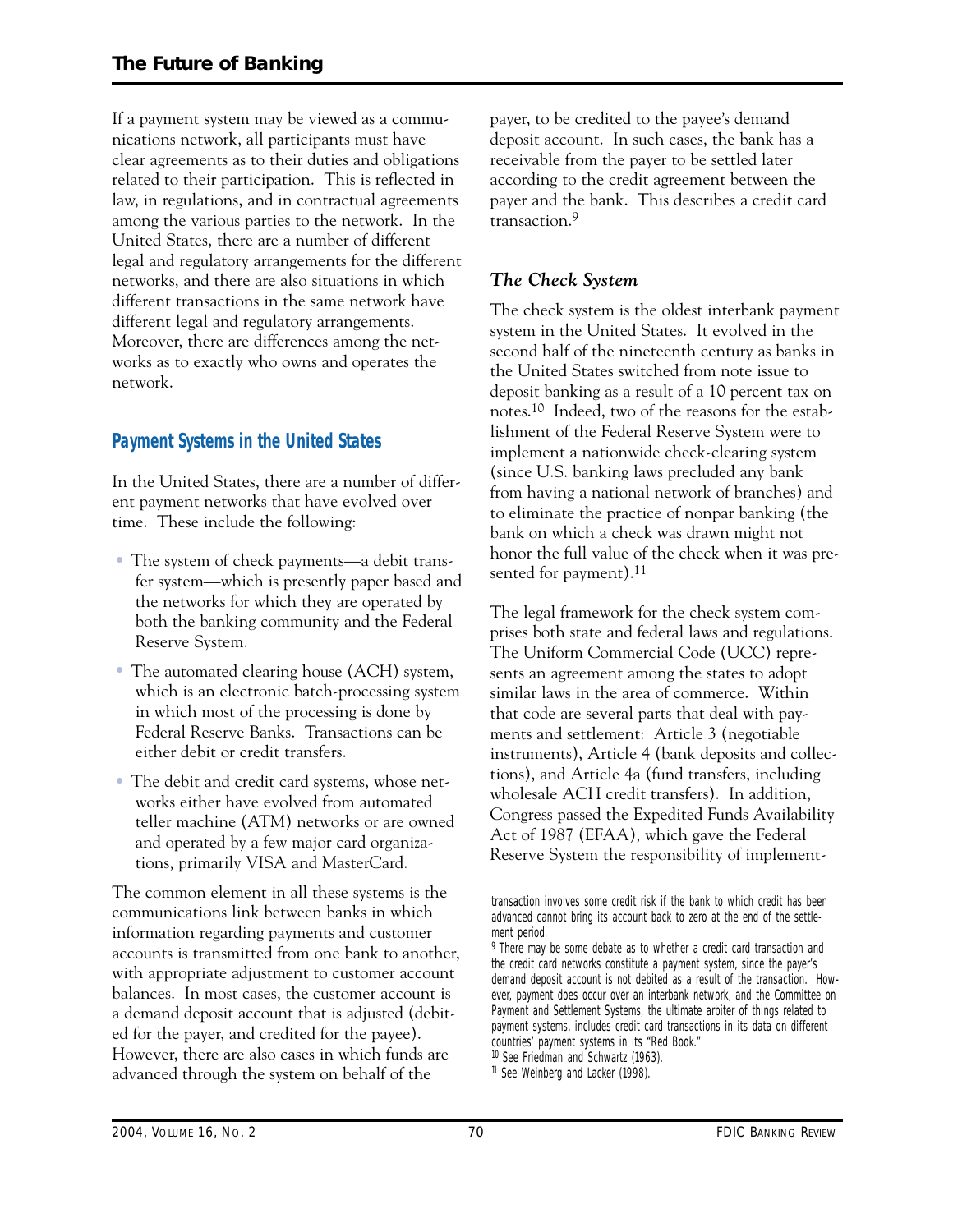ing improvements in the check collection system. When the Federal Reserve acts on that authority, federal law supersedes state law. The Federal Reserve has several regulations that affect check collection: Regulation CC and Regulation J both affect the processing of collections and returns through the Federal Reserve System. On October 28, 2003, Congress passed and the president signed the Check Truncation Act of 2003, which paves the way for electronic presentment and collection of checks.12

Within that legal framework, the check collection system does not function through a single channel. When a payee receives a check, he or she deposits it in a bank. That bank then has a number of choices available to collect the check:

- � It is possible that the payer and payee do business with the same bank. In that case, balances are shifted on the books of that bank, and there are no interbank transactions. This is known as an "on-us" transaction, in which there is no delay in settlement. Also, the processing costs are lower. The consolidation of the banking industry has increased the probability that any given check will result in an on-us transaction.13
- The bank of first deposit may decide to present the check directly to the bank on which the check is drawn. This occurs in situations where two banks are in close proximity and have a lot of bilateral transactions. This is known as a "direct send."
- � The bank of first deposit may present the check to a local clearing house, an arrangement whereby a number banks agree to meet for the purpose of presenting checks to each other and settling the net differences at the end of an agreed-upon period.
- The bank of first deposit may avail itself of the services of another bank—a correspondent bank—to collect the check on its behalf.
- � The bank of first deposit may deposit the check with its local Federal Reserve Bank, which will then collect the check from the bank on which it is drawn.

In 1980, the Depository Institutions Deregulation and Monetary Control Act (DIDMCA) required that the Federal Reserve charge for its clearing and settlement services. Before that time, Federal Reserve services were provided without any direct, explicit charge. As might be expected, however, correspondent banks that competed with the Federal Reserve objected to this arrangement. To compete on a comparable basis, the Federal Reserve was required to base its prices charged for clearing and settlement services on its explicit costs and on an adjustment for the cost of capital that its competitors must factor into their cost structures.14 In addition, the Federal Reserve System must recover all its costs in the provision of these services. The choice made by the bank of first deposit depends on the relative costs and benefits of the different channels.

In 2001, it was estimated that 41.2 billion checks were written in the United States. Approximately 43 percent of these checks cleared through the Federal Reserve System; 28 percent cleared as direct sends, clearing house items, or through correspondent banks; and 29 percent were "on-us" checks.15

It has long been known that the U.S. payments system depends more on checks than is the case in all other industrialized nations.16 Since a great deal of effort, energy, and expense is incurred in moving large amounts of paper long distances, the

 $12$  For a discussion of the legal and regulatory environment of payments in the United States, see CPSS (2003).

<sup>13</sup> In Gerdes and Walton (2002), it is noted that the proportion of "on-us" checks has not increased much even though the industry has consolidated. They attribute this to the reduction in checks written for cash (these are being replaced by ATM withdrawals) while on-us checks sent to payees have increased.

<sup>&</sup>lt;sup>14</sup> For a thorough discussion of the methods and rationale for calculating the private sector adjustment factor (PSAF), see Green, Lopez, and Wang (2003).

<sup>15</sup> It is not the usual practice for the central bank to *operate* substantial segments of retail payment systems, nor is the Federal Reserve's role as both operator and regulator without controversy. The Federal Reserve undertook an extensive review of its role several years ago and concluded that present arrangements are satisfactory. See Board of Governors of the Federal Reserve System (1998).

<sup>&</sup>lt;sup>16</sup> For an excellent review of comparative developments of payment practices in major industrialized nations, see Humphrey, Sato, Tsurumi, and Vesala (1996).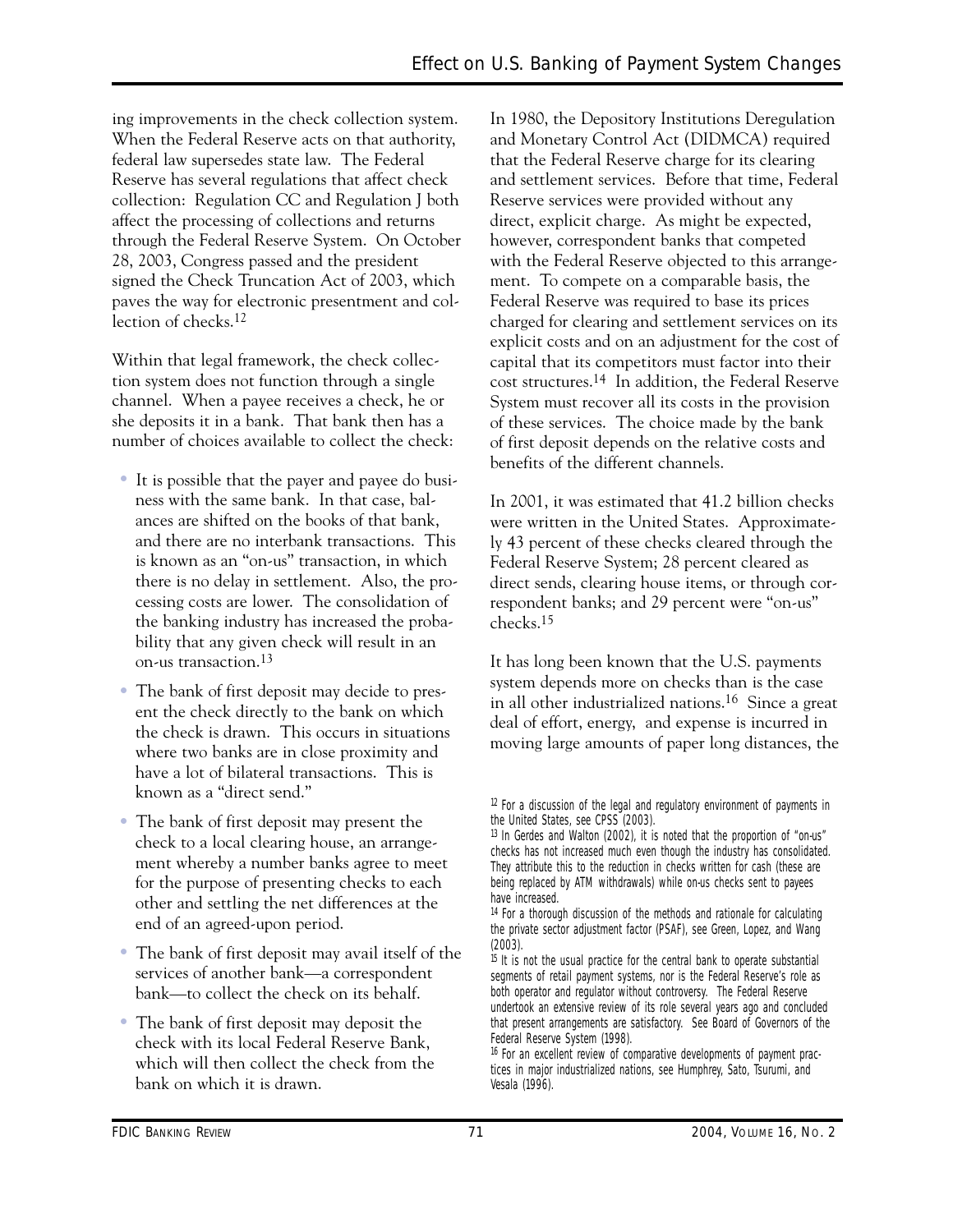parative analysis. As late as 2001, when data for demise of the check has been seen as inevitable and desirable. However, obtaining accurate information on the exact number of checks processed in the United States is not easy. Given the number of routes that any check might take and the fact that a single check may pass through several channels, it has been difficult to collect such data every year. However, there are several benchmark years in which exhaustive surveys were undertaken. The practice was then to extrapolate out from those benchmarks on the basis of incomplete information and assumptions about the proportion of checks going through the various channels. Such benchmarks were available as a result of surveys undertaken by the Federal Reserve System in 1979 and 1995. On the basis of those surveys and other fragmentary information, it appears that the number of checks processed in the United States was overestimated for a number of years. It is instructive to examine the report of the Committee on Payment and Settlement Systems on the payment systems of selected countries. The report is an annual publication with data for a number of wealthy nations, prepared in a similar format for purposes of com-1999 were reported, it was believed (primarily on the basis of extrapolations from the 1995 benchmark) that there were over 67 billion checks processed in the United States. However, as a result of a substantial survey undertaken by the Federal Reserve, it was determined that in the year 2000 there were only 42.5 billion checks written in the United States.<sup>17</sup> In a prescient article, Humphrey, Pulley, and Vesala forecast that the number of checks written would peak in 1997.18 It is estimated that in 2001, the number declined once again to 40.2 billion checks (CPSS, 2002). It had generally been believed that check growth had been positive but smaller than the growth in alternative electronic payments, resulting in a reduction in the check share of noncash payment instruments in the United States.19 The latest developments suggest that the share of electronic payments has increased faster than was originally believed. Further evidence of the decline in checks written arose recently, when the Federal Reserve indicated that

the number of checks processed during 2003 had declined at a faster rate than had been forecast. Because the Federal Reserve must recover all its costs in supplying processing services, it announced that it was raising its charges to banks, reducing the credits to banks for clearing balances maintained at the Federal Reserve, and changing the method of calculating imputed income from investing the clearing balances. At the same time, it announced a reduction in charges for processing electronic automated clearing house (ACH) payments.20 This raising of prices for processing paper and lowering of prices for processing electronic transactions should reinforce the trends already in place.

However, it should be noted that, notwithstanding the unexpected change in the volume of checks processed, the United States is still relatively more dependent on checks than its counterparts. In 2001, the United States wrote 144.6 checks per capita, more than twice as many as the next-highest user of checks—France, with 71.2 checks per capita. Countries in Continental Europe, except France, have virtually eliminated checks: Belgium, Germany, Italy, the Netherlands, Sweden, and Switzerland all had 10 or fewer checks per capita in 2001. In Sweden, there was 0.2 check per capita written in the year 2001 (CPSS [2002]).

The latest developments for the check system in the United States are related to what might be called the "electronification" of checks. There are two such strands of this process; one is underway already and the other will probably be available in the near future. First, the ACH system has developed three new applications that use the check as a device to trigger a debit transfer on the

<sup>17</sup> See Gerdes and Walton (2002).

<sup>&</sup>lt;sup>18</sup> Their projections were based on data available up to 1996, even though the publication date of the article is 2000.

<sup>&</sup>lt;sup>19</sup> One casualty of this decline is the Federal Reserve System itself, which announced in February 2003 that it was consolidating its check-processing operations, eliminating this activity from 13 offices and reducing staff by a projected net of 400 employees. See Federal Reserve Bank of Boston (2003).

<sup>20</sup> See Board of Governors of the Federal Reserve System (2003a, 2003b).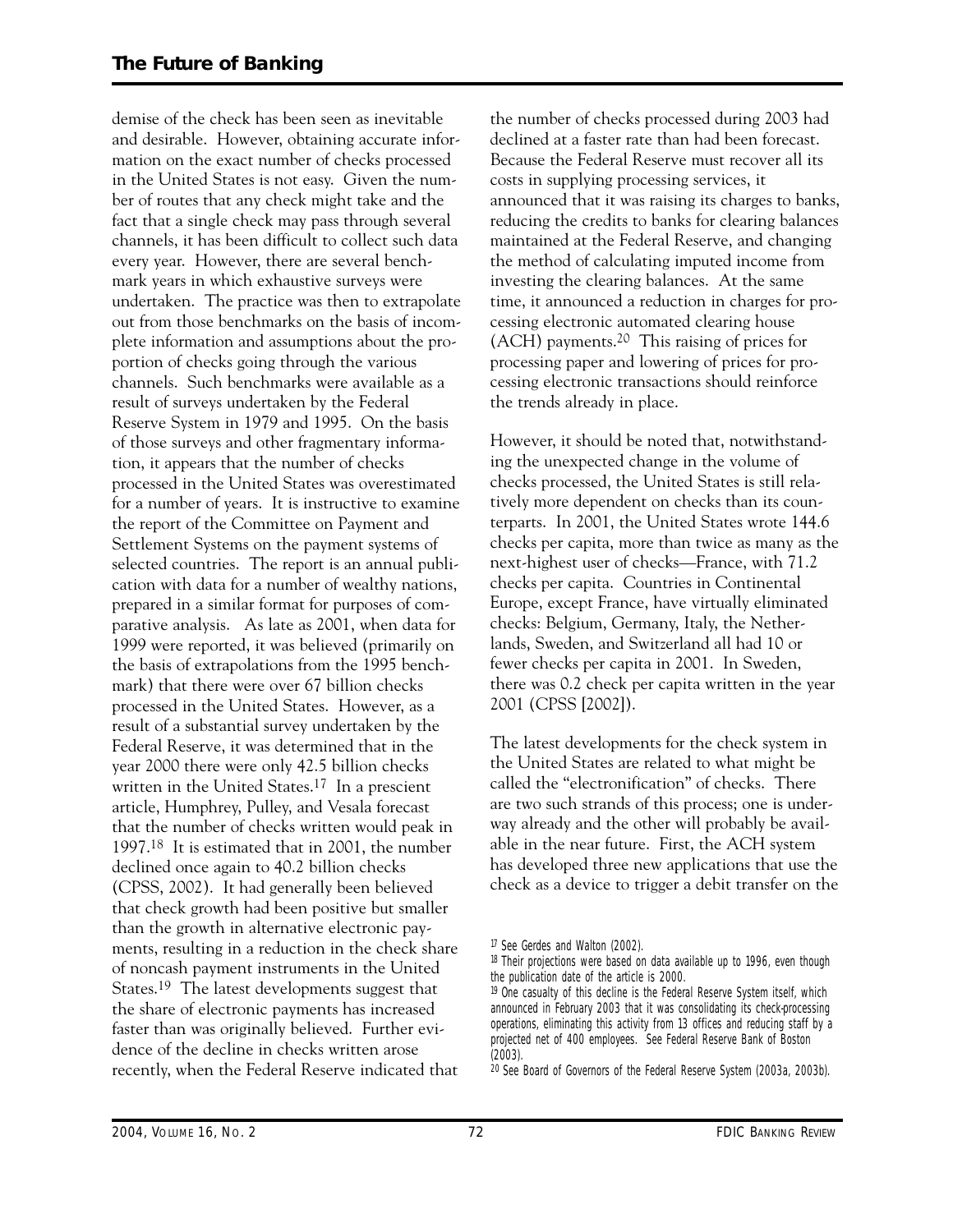ACH system. In one of these applications, the point-of-purchase (POP) application, a merchant receives a check in payment for goods or services. Instead of depositing the check in the familiar process, the merchant uses a terminal to scan the information on the bottom of the check (the "MICR" line) and the amount of the sale. The merchant then returns the check to the customer with the word "void" printed on it and informs the customer that the check amounts to authorization for the merchant to initiate a debit transfer transaction through the ACH network. There is also a legal transformation in which the check is no longer a negotiable instrument governed by the UCC and Federal Reserve regulations pertaining to checks, but is instead a "source document" for an electronic transaction that is subject to the Federal Reserve's Regulation E (a regulation promulgated as a result of the Electronic Fund Transfer Act of 1978). In a similar move (the second ACH application), the ACH system developed the accounts-receivable check (ARC), which is designed to transform checks to "source documents" as consumers mail checks to lockboxes in payment of routine bills. That is, the customer is notified that the check is an authorizing device allowing the payee to initiate a debit transfer transaction through the ACH system. Again, the legal status of the check changes, and the operative legal and regulatory environment changes from UCC/Federal Reserve check rules to Electronic Fund Transfer Act/Regulation E electronic transaction rules. The ARC application is available only for consumer payments at the present time. In the past year, from the third quarter of 2002 to the third quarter of 2003, the number of transactions in each category (ARC and POP) grew substantially. For the ARC transaction, there were 5.3 million transactions in the third quarter of 2002, which grew to 43.7 million in the third quarter of 2003. In the same period, the POP application grew from 28.7 million to 38.4 million. Another area for check electronification is in returning checks (RCK) via the ACH system (the third ACH application). That is, when a customer pays with a check, he or she is notified that should the check be returned for insufficient funds, the payee will initiate a debit

transfer through the ACH system to collect the amount. In this case, the paper process has failed, and the payee has access to faster and cheaper collection the second time around. This application has increased from 4.8 million transactions in the third quarter of 2002 to 5.8 million transactions in the third quarter of 2003. Hence, the ACH system has evolved to transform and process several new types of application, all designed to replace the paper movement of physical checks with electronic collection.21

The final step in electronification of checks—the second of the two strands referred to above—is underway at the present time. Instead of piecemeal ACH applications for point of sale or routine consumer bill payments, this step involves a complete transformation of the processing of paper. This is called the Check Truncation Act of 2003, which the president signed on October 28, 2003. The Expedited Funds Availability Act of 1987 had given the Federal Reserve the task of making recommendations to improve the payments system—in effect, superseding the UCC and the Federal Reserve System proposed the check truncation legislation.22 What is envisioned here is the "truncation" of checks early in the process of physical transportation. At that step, a digital image of the check will move electronically through the process. This will eliminate the physical transportation of checks and allow the images to be retrieved as needed by customers to show evidence of having made payment.<sup>23</sup> It is too early to know exactly how this development will affect the number of checks processed and the channels through which the images of checks will pass on the way to collection.

It is interesting to compare this development with some of those in the European Union (EU). The EU has moved to a single banking market and a

<sup>21</sup> See NACHA—The Electronic Payments Association (2003).

<sup>22</sup> See Check 21 Act, Public Law 108-100, October 28, 2003.

<sup>23</sup> Many banks and thrift institutions have already truncated checks by not returning them to customers. This act will stop the movement of paper earlier in the process. Moreover, for many years, credit union legislation and regulation have made truncation of credit union share drafts mandatory.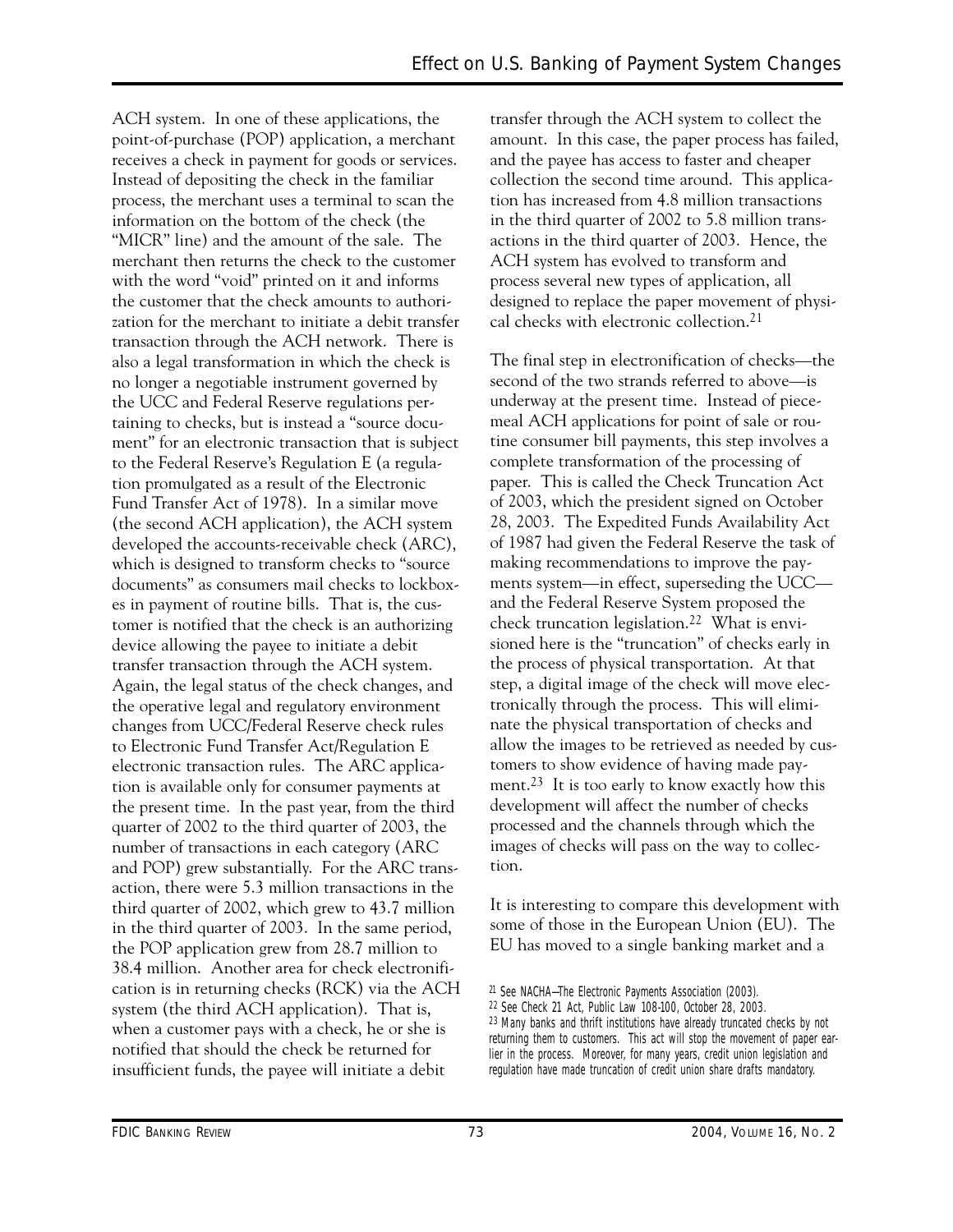single currency.24 While the large-value payment system in Euros is connected seamlessly throughout the EU, this was not the case for cross-border retail payments. However, the EU and the European Central Bank (ECB) reasoned that the benefits of a single, integrated, competitive banking market could not be achieved without an efficient retail payment system in which cross-border payments would be made with the same speed and fees as domestic payments. The EU and ECB encouraged the banks to develop such a system. Since developments did not proceed as rapidly as the EU and ECB wanted, the EU enacted legislation requiring the banking industry to process cross-border payments under the same terms as domestic payments. The industry responded by setting up a Single European Payments Area concept that is similar to an ACH connecting the domestic payment systems in all the member nations.25 What is interesting is that the EU/ECB focus is on *credit transfers* in the EU, rather than *debit transfers*, or checks. It appears that the EU, in its efforts to complete the single market in banking, considers the benefits of the credit transfer to be sufficient and therefore encourages these transfers while ignoring the debit transfer.26

#### *The Automated Clearing House (ACH) System*

The ACH system is a batch-processing electronic payment system for small-value payments. Unlike the large-value payment systems (Fedwire and CHIPS), which process only credit transfers, the ACH system processes both credit and debit transfer payments. Financial institutions belong to one of 29 regional associations and participate in the ACH system as either originating depository financial institutions (ODFI) or receiving depository financial institutions (RDFI) or both. Originators and receivers are customers, and, as indicated, the transactions can be either credit or debit transfers. The originator prepares a file of transfers, delivers it to the ODFI, and the ODFI delivers the data to the ACH operator, who then transmits the information to the RDFI, who either credits or debits the account of the receiver, depending on the nature of the transfer. There is a national association of depository financial institution members, the National Automated Clearing House Association (NACHA), which determines all the rules and regulations that govern the network.

There are a number of laws that provide the legal and regulatory framework for the ACH system. For corporate transactions, the UCC is the operative law. The Check Truncation Act of 2003 has implications for the ACH system as well. For consumer transactions, the Electronic Fund Transfer Act of 1978 is the operative law, and Federal Reserve Regulation E is the operative regulation. In addition, the federal government's role in electronic payments is governed by federal law, specifically 31 C.F.R. 31, Part 210. According to the provisions of the EFT Expansion Act/Debt Collection Improvement Act of 1996, the U.S. government has committed itself to using electronic payments for all payments to employees, vendors, and recipients of benefits. Moreover, federal tax collections are migrating to electronic form as well. Most states are following the lead of the federal government in this area.

According to NACHA, in December 2002 almost 19,500 depository financial institutions participated in the ACH system as RFDIs, while approximately 8,000 participated as OFDIs.27

From 1992 to 2002, the volume of ACH transactions increased at a double-digit percentage-rate change each year, going from 2.2 billion transactions in 1992 to over 8.9 billion transactions in 2002, a compound annual rate of growth of over 13.5 percent. In contrast, the number of checks actually declined over the same period. In the early days of the ACH, a large proportion of the volume was attributable to government payments. In 1992, government transactions were 24 per-

<sup>24</sup> For a discussion of this, see Murphy (2000).

<sup>25</sup> See European Central Bank (2003).

<sup>&</sup>lt;sup>26</sup> Humphrey, Pulley, and Vesala (2000) note that the European credit transfer systems have been much more amenable to technological change than the check (debit transfer) system in the United States. 27 See NACHA (2003).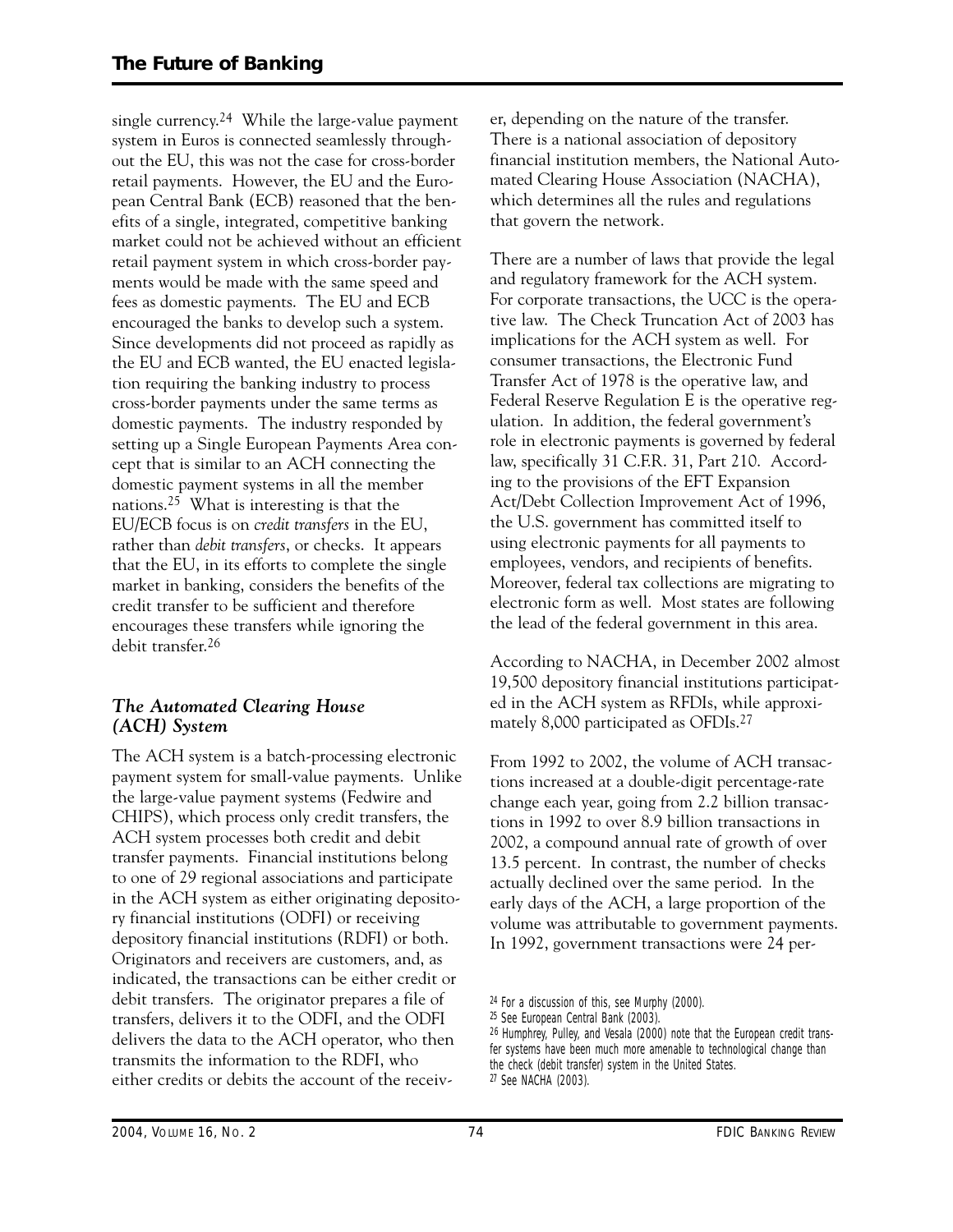cent of the total, while in 2002 this declined to less than 10 percent. It is reported that 98 percent of federal employees use direct deposit of payroll, while 80 percent of all Social Security recipients use direct deposit of benefits. As noted above, electronic payment to vendors is virtually mandatory. Thus, the government is not likely to be a future source of major growth in volume.

One change in the types of applications for the ACH system is the movement to nonrecurring transactions. In the past, the ACH system developed applications for recurring payments, such as direct deposit of payroll and benefits, and for recurring debits for the same amount for payments such as mortgages, installment loans, insurance payments, and other such payments. On the corporate side, direct payment of vendors, payment of taxes, and corporate concentration of funds from a number of banks were all recurring repetitive transactions. Once a payment is arranged, it is repeated without the need for frequent authorizations and other arrangements. In recent years, the ACH community has turned its attention to transactions initiated by consumers. These include the point-of-purchase (POP) application discussed above, payments authorized over the telephone (TEL), and payments initiated over the Internet (WEB). These are all transactions that require a separate process each time a transaction is initiated. For many traditional applications, such as direct deposit, the consumer enters into an agreement one time, and the process is opaque to him or her. All that these consumers know (when there are no problems) is that balances appear in their accounts at certain times or that certain amounts are deducted at certain times. The consumers themselves are passive. In the newer applications, the initiator is an active participant. Since these are new applications, the growth rate for them is very high, starting from a very low base.

#### *Automatic Teller Machines (ATMs) and Payments by Debit Cards*

One of the first electronic banking applications was the implementation of the ATM. It is

arguable as to whether this is really a payment system in the sense of the other systems discussed here. That is, the vast majority of transactions are cash withdrawals in which the customer and the bank interact, but there is no third or fourth party to the transaction, and at the outset of the development of this application there was no network. However, this application does allow the customer access to cash, which is a payment alternative, and in that sense the banking system is allowing the customer to have efficient access to using cash to make payments. Also, use of the ATM allows the customer to economize on the use of currency, and evidence indicates that customers therefore hold higher deposit balances than otherwise would be the case.28

In the early days of the implementation of ATM programs, there were questions as to whether these would be considered branch offices and hence be regulated by the McFadden Act and the various state branching laws. If they were, the deployment of this new application could be limited. However, in 1985 the U.S. Supreme Court upheld a circuit court ruling that an ATM was not a branch. As a result of this ruling and the popularity of the ATM with customers, especially upscale consumers, the number of ATMs increased dramatically.29 As the deployment of ATMs continued, some banks started networks that allowed customers of other banks to access their accounts. This required someone, usually a large bank at the outset, to operate a "switch" that would route transactions among the various banks participating in the network. The basic idea was to enhance customer convenience by expanding the locations at which access was available. In addition, networks allowed banks to take advantage of scale economies in processing by increasing the potential number of transactions per machine. Over time these networks expanded and merged. This trend has resulted in several large regional networks, a few national networks, and a group of smaller networks. The

28 See Daniels and Murphy (1994a, 1994b).

<sup>&</sup>lt;sup>29</sup> For a discussion of the contemporaneous demographic pattern of adoption of ATMs, see Murphy and Rogers (1986).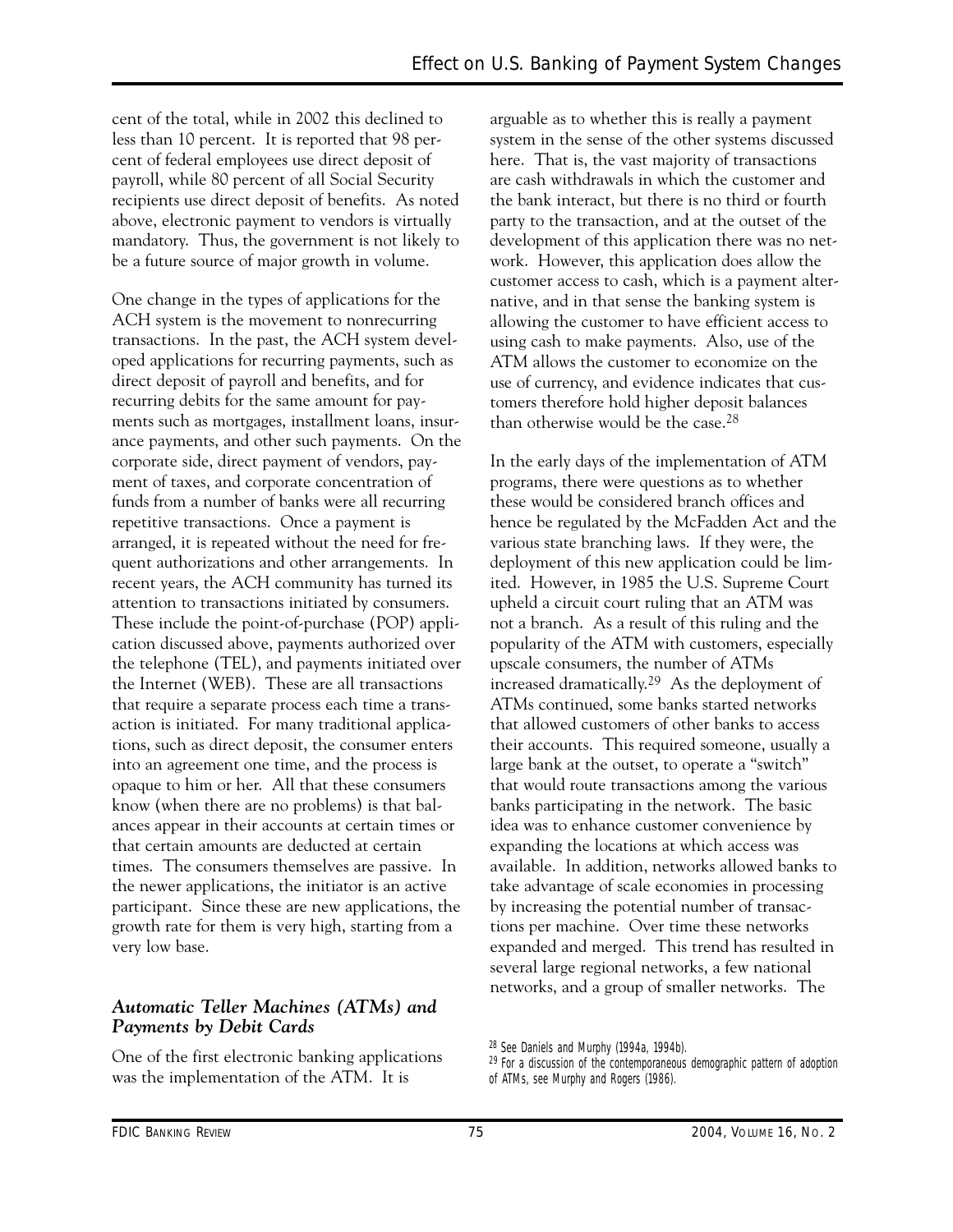number of networks peaked at approximately 130 in the mid-1980s; now fewer 40 are operating. Moreover, transaction volume is concentrated in a small number of large networks. In 1985, the top three networks processed 11 percent of the transaction volume; in 2002 that percentage exceeded 100 percent (some transactions are counted more than once, since they may travel over several networks). As these networks expanded, they negotiated reciprocity agreements with other networks, effectively expanding the reach of any single customer's ATM card. In addition, national networks can and do serve as bridges between regional networks. Most ATMs (over 98 percent) are part of shared networks, and as a result of both reciprocity and bridging they are national (or international, in the case of the Visa and MasterCard networks).30 The ownership structure of the networks has changed dramatically also, with an increase in the number and share of networks owned by nonbanks. This shift has occurred as the number of networks owned by joint ventures of banks has declined.

As a result of almost 25 years of development, the ATM application is the most mature of electronic banking services. There are presently over 350,000 ATMs deployed in the United States. The proportion of off-premise ATMs has increased dramatically as banking offices that are candidates for on-premise ATMs have been saturated. Also, as the cost of machines has declined over the years, the break-even volume necessary to justify the investment cost has declined. Hence, the number of transactions has steadily increased while the number of transactions per machine peaked in the early 1990s and has steadily declined since then.

As the ATM networks expanded, it became apparent that they could be used for other transactions as well. Thus, the ATM networks evolved into the point-of-sale (POS) networks accessed by debit cards. Customers became familiar with the process of accessing their accounts with a plastic card through the ATM, and the use of the same cards and networks at the point of sale evolved naturally. The customer would

access the network with a plastic card in a manner similar to the ATM, would identify himself or herself with a personal identification number (PIN), and funds could be deducted from the customer's account. The only difference is that the funds were not made available in the form of cash but instead were transferred to the account of a merchant who decided to accept the debit card as a way for the customer to pay for goods and services. Of course, with virtual universal network coverage through reciprocity and bridging, it was possible for the customer to make payment online at the point of sale easily.

Debit card transactions have been growing rapidly. In 1979, they were virtually nonexistent, whereas in 2000, 8.3 billion such transactions were recorded. When compared with generalpurpose credit cards, a much more mature product, the relative growth is striking. In 1995, there were 1.4 billion debit card transactions and 7.8 billion general-purpose credit card transactions, whereas in 2000 the comparable numbers were 8.3 billion and 12.3 billion. In 2000, debit cards accounted for 11.6 percent of all retail noncash payments, up from 2.2 percent in 1995. From 1995 to 2000, debit card transactions grew at the fastest rate of all types of retail noncash payments (a 41.8 percent annual rate, compared with a 2.2 percent growth rate for all payments).31

Within the debit card industry, there are two types of transactions. One is an on-line transaction activated by a PIN at the point of sale, with immediate debiting of the customer's account and crediting of the merchant's account. All this information travels over the same networks as the ATM transactions, and there are fees involved for the merchant, who is charged on a fee-per-transaction basis. There are also point-of-sale transactions that are known as *off-line*, signature-based transactions. In this case, the information flows over the credit card networks managed by Visa or MasterCard. In the on-line transaction, there is a

<sup>30</sup> For a thorough discussion of the ATM/debit card network industry, see Hayashi, Sullivan, and Weiner (2003). 31 See Gerdes and Walton (2003).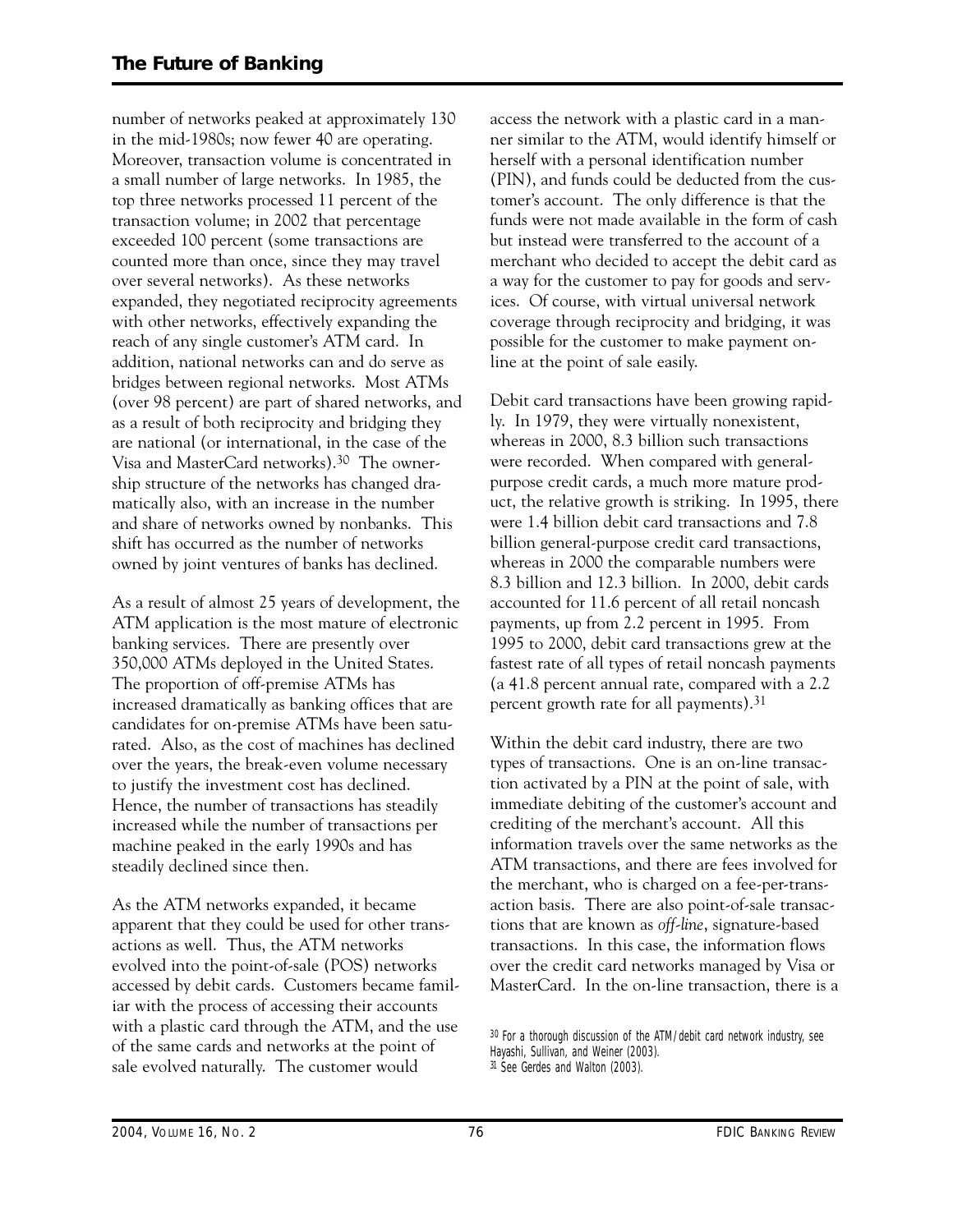PIN to identify the cardholder, whereas in the offline transaction the merchant is responsible for verifying the identity of the cardholder. In the off-line transaction there is also a delay in transferring the funds, and, most importantly, there is a difference in the fee structure. The merchant is charged a fee based on the size of the transaction, and the fees to the bank are generally larger in that case. For that reason, the banks have discouraged the use of on-line debit transactions in favor of the off-line debit card. Merchants have opposed this. In 2003, a major court case involving Wal-Mart and Visa and MasterCard was settled. In that case, the retailers opposed the "honor-all-cards" rule that required any merchant accepting either Visa or MasterCard credit cards to honor all their cards, including the off-line debit cards. Wal-Mart wished to honor the credit cards but not the off-line debit cards. The settlement—that merchants no longer have to honor all cards—will probably affect the structure of fees over all of the varying debit card networks and move volume to the PIN-based transactions.

### *Credit Cards*

Credit cards are the most mature electronic payments product. Although individual retailers had issued cards to their customers for many years, the general-purpose credit card dates back to Diners Club in 1950.32 At that time, as the name indicates, the basic idea was to have a credit card accepted by a number of restaurants in Manhattan, and customers would have to carry only a single card to be able to dine. It was assumed that businessmen who customarily had business lunches and dinners would find this appealing and that those restaurants that sought to attract their business would also find it appealing. This resulted in the Diners Club program. During the 1950s, a number of banks tried to introduce bank credit cards without much success. Not until 1958 did American Express, Carte Blanche, Chase Manhattan Bank, and Bank of America enter the field. In 1962, Chase Manhattan left the business and American Express reportedly considered giving up its travel and entertainment card. Not until 1966 did Bank of America establish a franchise operation for its card, then known as BankAmericard. Thus, a franchisee bank could issue a credit card that could be used nationally (and eventually internationally). BankAmerica Service Corporation also established a network that allowed payments between banks dealing with merchants and banks issuing the cards to consumers. This was quickly followed by a consortium of banks that established the Interbank Card Association, which established another network and bank card eventually known as MasterCard.33 In 1970, Bank of America spun off BankAmerica Service Corporation to a (bank) member-based organization that eventually became Visa USA. Thus, both MasterCard and Visa USA basically offer a franchise to their members and manage the interchange system, establishing the pricing of interchange services and the rules and regulations governing these operations. There was a shaky start that saw huge losses due to large-scale unsolicited issuance of cards in the late 1960s (a practice that is now illegal); there was also a time when rampant inflation and high interest rates made the bank credit card business unprofitable. However, the acceptance of bank credit cards at the point of sale (which now includes a personal computer attached to the Internet) became so widespread that it is difficult to imagine that this oldest of the widely used electronic payment systems is less than 50 years old.

The legal and regulatory environment for the bank credit card industry includes state law (mainly usury laws), federal consumer credit law, and the outcome of court cases. The maximum rate that a lender can charge for consumer credit is established on a state-by-state basis. This became a difficult problem for the industry when interest rates were very high, and in some states legal maxima were less than banks' cost of funds. In a landmark court decision in 1978, the U.S. Supreme Court ruled that the lender's location determined the operative state usury ceiling no matter where the customer may live, even if the

<sup>32</sup> See Mandell and Murphy (1976) and Mandell (1990).

<sup>33</sup> See Evans and Schmalensee (1999).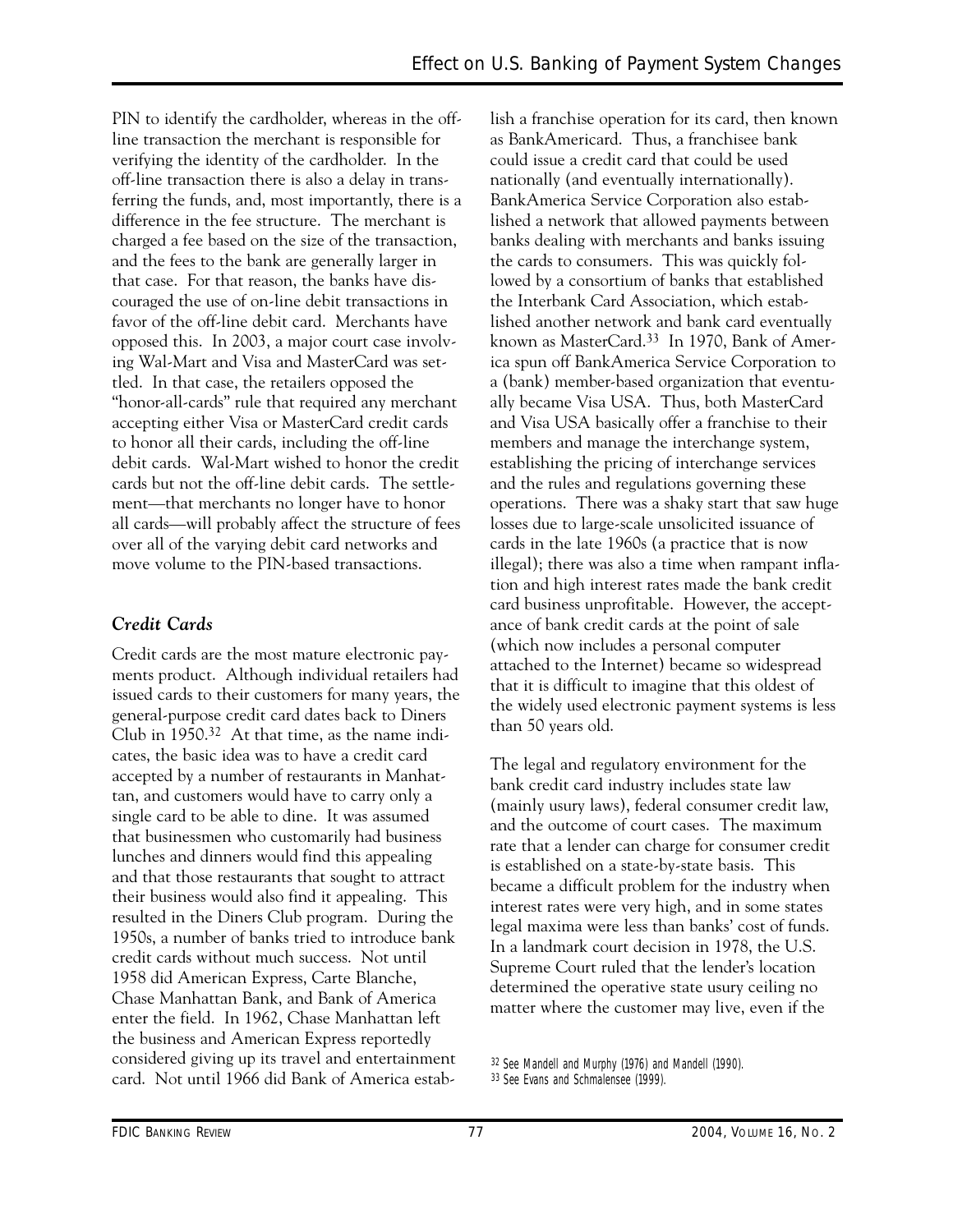state in which the customer lived had a lower usury ceiling. This gave incentive to large card issuers to find a lender-friendly state in which to establish national operations. Several states, especially South Dakota and Delaware, aggressively solicited such bank card operations. In the 1970s, Congress enacted a number of consumer credit protection laws, at least partly as a response to the marketing and other practices of the bank credit card industry. These laws include the Truth-in-Lending Act of 1968, the Fair Credit Billing Act of 1974, the Equal Credit Opportunity Act of 1974, the Fair Credit Reporting Act of 1971, the Fair Debt Collection Practices Act of 1977, and the Electronic Fund Transfer Act of 1978. In addition, federal bankruptcy law affects bank credit card operations.

There are now over 1.2 billion credit cards in the United States. Of these, 551.9 million are issued directly by retailers; the rest are bank credit cards or travel and entertainment cards. The number of transactions grew from 12.9 billion in 1997 to 17 billion in 2001, an annual growth rate of 5.78 percent. The proportion of retailer card transactions for 2001 was 11 percent of the total, down from 15 percent in 1997. The number of merchant locations at which these cards may be used is over 13 million.

#### *Summary of Recent Developments in Payment Systems in the United States*

In the past 25 years, the nature of the payments system in the United States has changed. In part the change has been dramatic; in part it has been slow. The different payment systems reflect the development of competing networks with a variety of legal and regulatory environments. The only common theme is that payments are routed through an interbank system. There are also a variety of owners and operators of the networks, including public bodies for checks and the ACH (the Federal Reserve System), national membership organizations for open networks of generalpurpose bank credit cards (Visa and MasterCard), closed networks for some general-purpose credit

cards (American Express and Discover), and proprietary (both bank and nonbank) organizations for ATM and PIN-based on-line debit card networks. In general, the ACH and the debit card transactions have witnessed the greatest growth, whereas credit card transaction growth has been modest and payments by check have actually declined. In table 1, the number of transactions for the various categories are shown for 1979, 1995, and 2000, the years for which accurate data are available.

Table 1

| The Use of Checks Has Declined While the<br>Use of Retail Electronic Payments Has Increased                                                                                               |                                           |      |      |
|-------------------------------------------------------------------------------------------------------------------------------------------------------------------------------------------|-------------------------------------------|------|------|
| <b>Type of Payment</b>                                                                                                                                                                    | 1979                                      | 1995 | 2000 |
| Check                                                                                                                                                                                     | Number (billions)<br>49.5<br>42.5<br>32.8 |      |      |
| Retail Electronic Payments                                                                                                                                                                | 5.5                                       | 14.7 | 28.9 |
| Debit Card                                                                                                                                                                                | 0.0                                       | 1.4  | 8.3  |
| Credit Card                                                                                                                                                                               |                                           |      |      |
| <b>General Purpose</b>                                                                                                                                                                    | 1.5                                       | 7.8  | 12.3 |
| Private Label                                                                                                                                                                             | 3.8                                       | 2.6  | 2.7  |
| Retail ACH                                                                                                                                                                                | 0.2                                       | 2.8  | 5.6  |
| Source: George R. Gerdes and Jack K. Walton II, The Use of Checks and Other<br>Noncash Payment Instruments in the United States, Federal Reserve Bulletin 88,<br>no.8 (August 2002), 361. |                                           |      |      |

# **Users of Electronic Banking**

Who uses electronic banking? The answer is households, governments, and businesses.

# *Households*

A number of studies have examined the determinants of household use of payment services. It was found that the adoption process for new electronic banking services followed a predictable pattern, one in which demographic factors including income, wealth, education, and position in the life cycle (age) were systematically associated with the adoption of new payment products and services. In an early contribution, Mandell found that credit card use was positively associated with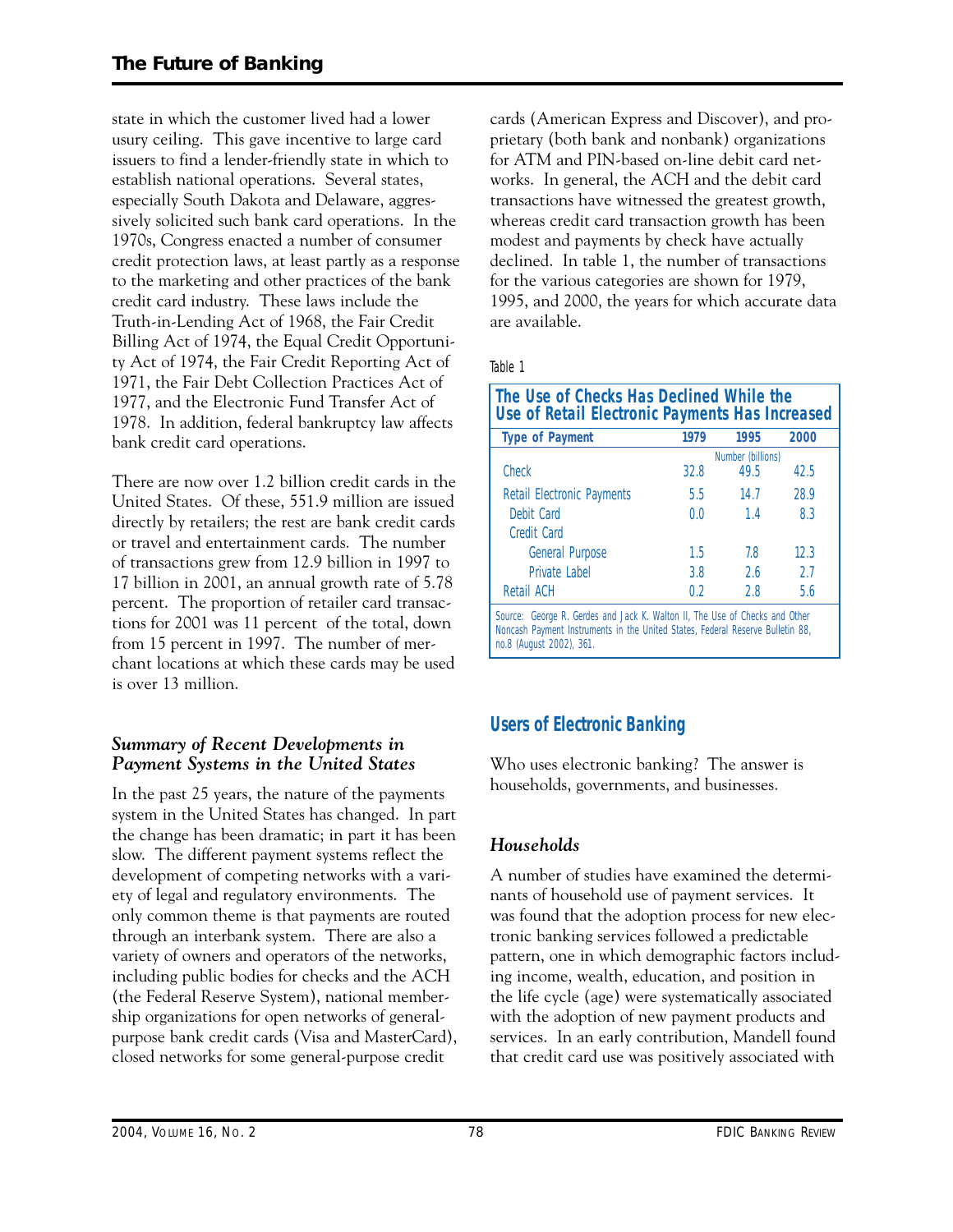income, wealth, education, and age.34 In the 1980s, a study by Murphy and Rogers and two studies by Daniels and Murphy found similar patterns for the adoption of banking and payment products and services.35 More recent studies found that the patterns remain the same, but the trend is toward greater use by all demographic groups. Kenickell and Kwast examined the data in the 1995 Survey of Consumer Finances and found that higher income and financial assets, and more years of education were all positively correlated with use of electronic banking services. Age is more complex because older households are less likely to use electronic banking, all other factors held constant, for almost all electronic banking services except direct deposit—a correlation reflecting the very high acceptance of direct deposit by Social Security recipients.36 Stavins analyzed the data from the 1998 Survey of Consumer Finances with similar results.37 Using the most recent Survey of Consumer Finances (2001), Mester showed that over 88 percent of households use some form of electronic payment instrument (ATM, debit card, direct deposit, automatic bill paying, or "smart card"). This is an increase from 76.5 percent. From 1995 to 2001, debit card use rose from 17.6 percent to 47 percent of households, direct deposit rose from 46.8 percent to 67.3 percent, and automatic bill paying rose from 21.8 percent to 40.3 percent. The most mature of applications, the ATM, rose from 61.2 percent to 69.8 percent. In Mester's findings all the previously determined relationships between use and demographics remained, but the penetration had increased substantially, as reflected in the data on the dramatic increase in debit card transactions and the reduction in the number of checks written.38

### *Governments and Businesses*

As indicated above, in the United States all levels of government have actively pursued the use of electronic banking in making and receiving payments, including payments to employees, benefit recipients, and vendors. This has been largely successful, and the number of checks written by all levels of government has declined. As noted

above, government payments through the ACH system have increased modestly in recent years, indicating that for government this process is largely complete.

The business sector receives payments from households in various ways. Households pay businesses at the point of sale by cash, check, or debit or credit card. They pay businesses mostly by check in response to invoices through the mail. Businesses pay each other usually by check or through the ACH, and increasingly businesses pay taxes through the ACH as well. There are no business databases comparable to the Federal Reserve's Survey of Consumer Finances. Hence, one has to seek indirect evidence from numerous sources to determine business use of electronic banking. First, it is clear that retail businesses find it necessary to accept debit or credit cards at the point of sale. Casual inspection of retail sites combined with a reported total of point-of-sale terminals in excess of 13 million in the United States is sufficient to indicate that businesses find it either convenient and low cost, or a business necessity, to accept POS electronic payments.39 The concept of point of sale has been expanded to include the telephone and the Internet, and the credit or debit card is the payment instrument of choice here.

NACHA publishes data about the types of transactions processed through the ACH system. It is possible to make reasonable assumptions about the source and destination of many of these transactions and their use by businesses and governments. First, all direct deposits are considered business or government payments to households. This is one of the largest applications on the ACH system, with over 3.8 billion transactions in 2002. As indicated in the 2001 Survey of Consumer Finance and reported by Mester (2003),

<sup>34</sup> See Mandell (1970).

<sup>35</sup> See Murphy and Rogers (1986) and Daniels and Murphy (1994a, 1994b).

<sup>36</sup> See Kennickell and Kwast (1997).

<sup>37</sup> See Stavins (2001).

<sup>38</sup> See Mester (2003).

<sup>&</sup>lt;sup>39</sup> It should be noted that the United States ranks high in per capita deployment of EFTPOS (electronic fund transfer point-of-sale) terminals in comparison with other developed countries. See CPSS (2003).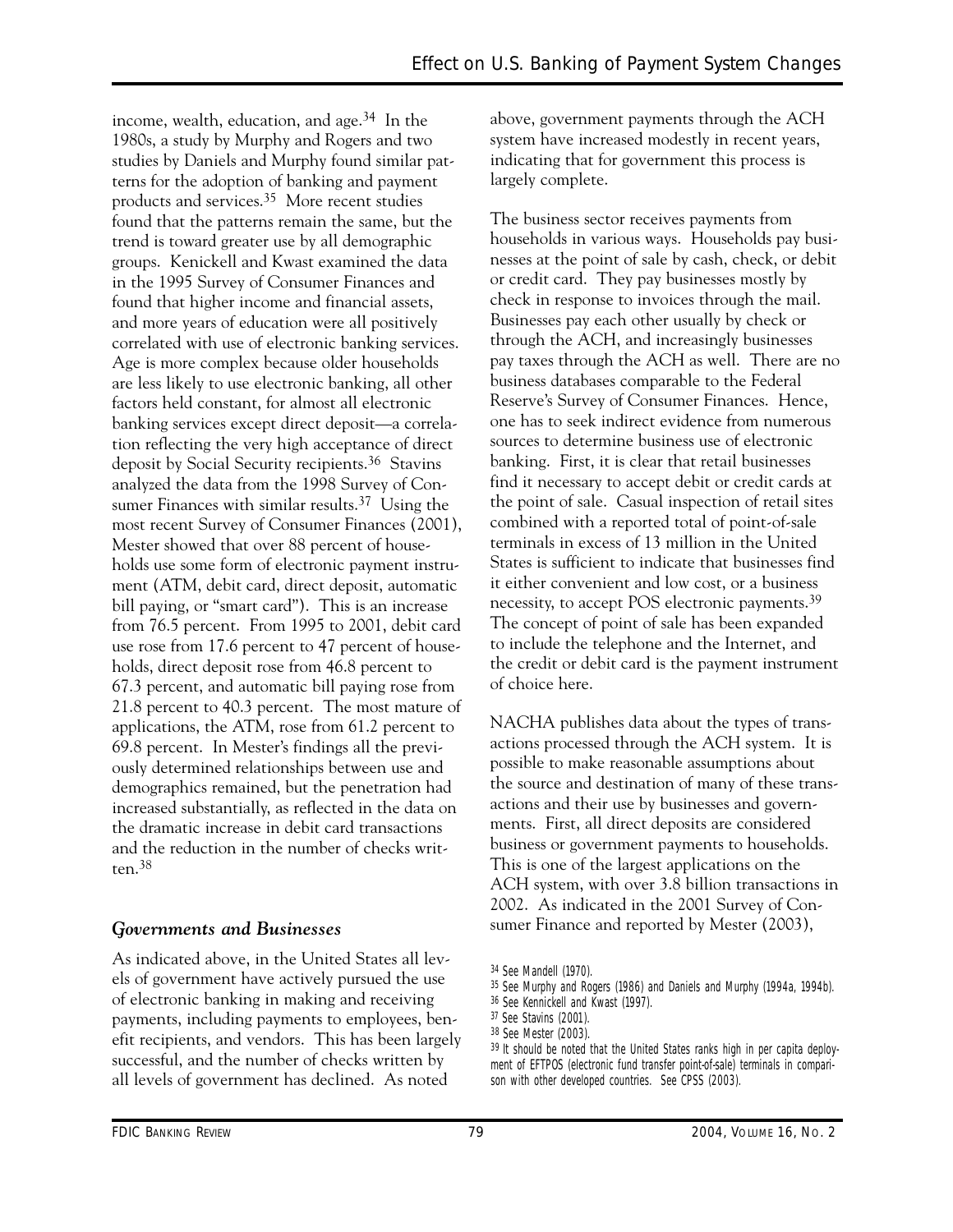the direct deposit of payroll, Social Security, and other benefits, as well as pension and dividend payments, has been very popular with consumers. As a result its growth from 2001 to 2002 was only 4.7 percent, smaller than the double-digit-percentage increases in most other electronic transactions. Direct debits through the ACH involving recurring payments from consumers to businesses were over 2.8 billion in 2002, a 10.08 percent increase from 2001. These two applications—direct deposits and direct debits—usually represent recurring transactions.

Some of the other new ACH applications involve businesses in transactions that are not recurring. First, there is the point-of-purchase application in which a consumer check is transformed from a negotiable instrument to a source document. This involves a consumer-to-business transaction at the point of sale and is a direct substitute for either a debit or a credit card transaction. Other nonrecurring payment transactions from consumers to businesses include Internet and telephone-initiated transactions. Finally, a recent addition to the consumer-to-business electronic transaction menu is the accounts-receivable application, in which a check mailed to a lockbox is transformed at that point to a source document that is processed through the ACH system. All these applications have grown at very high rates.

Finally, within the ACH system there are various business-to-business transactions. These include trade payments as well as intracorporate payments designed to aggregate cash balances from a number of banks into a single account that can be used to efficiently make payments and invest surplus funds. These have grown at double-digit rates in recent years, in excess of 12 percent from 2001 to 2002.40

Another way to gain some insight into business use of electronic banking is to examine the findings of a number of surveys of corporate use of cash management services. For example, in 2002 Phoenix-Hecht conducted its annual Cash Management Monitor and received responses from 1,665 corporations with annual sales in excess of \$100 million. One of the many findings of the

survey was that over 97 percent of large corporations and 92 percent of upper-middle-size corporations already used the ACH extensively. Indeed, Phoenix-Hecht sees little opportunity for expanded ACH volume in any application except consumer-authorized debits. Another interesting finding is the use of sweep accounts by over 75 percent of all reporting corporations. Sweep accounts allow daily movement of funds from demand deposit accounts into an overnight repurchase agreement or money market mutual fund. This is important for corporate use of electronic payment services. That is, corporations move funds out of demand deposit accounts where explicit payment of interest is prohibited. In this case, banks do not offer any earnings credit to offset fees, and therefore corporations have incentives to adopt the lowest-cost payment services.41 Moreover, respondents indicated that imaging technology and Internet applications were important areas being considered.42 Phoenix-Hecht also conducts a Middle Market Monitor for companies with annual sales between \$40 million and \$100 million. In 2003, 1,260 companies responded. Over 86 percent of these companies used the ACH, and many respondents indicated that initiating transactions over the Internet is one of the more important technology applications. Middlesize companies also used sweep products as well. In summarizing the results of the middle-market company survey, Phoenix-Hecht indicated that "although middle market companies typically use fewer cash management products than large companies, as a group the middle market usage 'profile' is becoming more like that of the larger companies."43 In a similar survey, Treasury Strategies, Inc., asked 131 large corporations (less than \$1 billion to \$25 billion in annual revenues) many questions about their treasury activities. While there were no specific questions on the use of particular payment services, there was substantial emphasis among respondents on streamlining operations, lowering costs, and aggressively using

<sup>40</sup> See NACHA (2003).

<sup>41</sup> For a discussion of the use of sweep accounts in cash management, see Cook, Murphy, and Silverberg (2000).

<sup>42</sup> See Phoenix-Hecht (2002).

<sup>43</sup> See Phoenix-Hecht (2003), 2.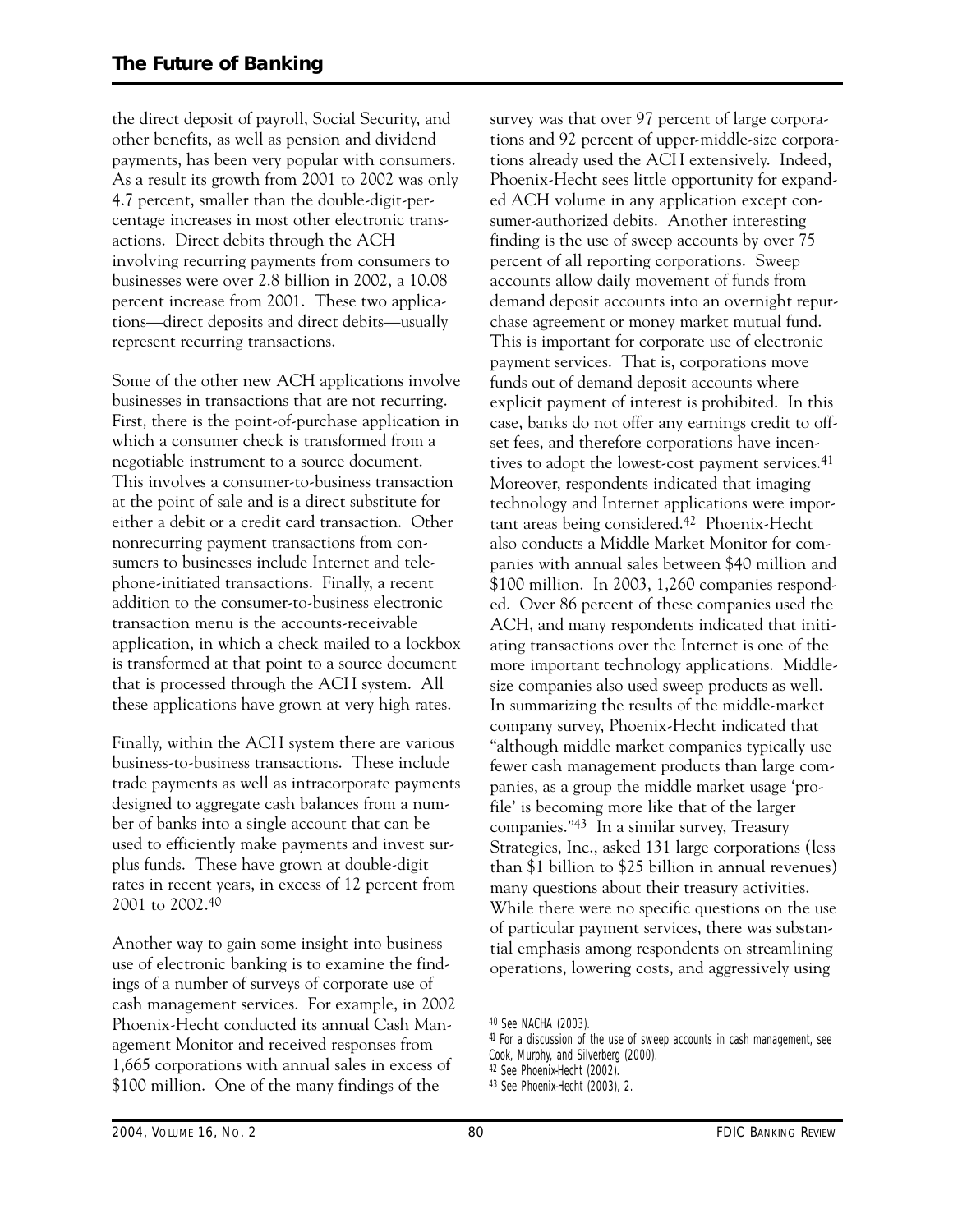technology to do so. Over 65 percent of all respondents used treasury work stations, a process that implies intensive management of all aspects of treasury operations, including adoption of leastcost methods of making payments.44

 payments. A recent study by the Association for While businesses, especially large and middlemarket businesses, are aggressively using electronic payment methods, they are still involved in paper transactions. In a recent Federal Reserve study, it was estimated that consumers were the largest sector that wrote checks (50.9 percent of all checks written), and most of them (almost 2/3 of all checks written) were sent to businesses.45 Businesses were the second largest writer of checks (32.3 percent of the total), mostly to consumers and other businesses. It would appear that the best candidates for further business adoption of electronic payment products would be check conversion or check truncation at the point at which checks are remitted to businesses, in many cases a lockbox. Also, there is room for expansion of electronic services to business-to-business Financial Professionals indicates that while most respondents used the ACH for payroll disbursements and cash concentration, payments to other businesses was limited by a number of factors, the most important of which was internal lack of integration of payments and accounting system technology.46

### **Check Writing and Electronic Banking: An International Perspective**

When the United States is compared with 13 other advanced industrial nations in 2001, an interesting pattern emerges. When measures of electronic banking are considered, the United States has a very high usage factor. For example, the United States has a large number of ATMs compared with its population. The average for the 13 countries is 875 ATMs per million inhabitants, while in the United States there are 1,137 ATMs per million. The United States has more than the average number of POS terminals that accept debit cards per inhabitant, more than the average number of debit card transactions per

inhabitant, more than the average number of POS terminals that accept credit cards per inhabitant, and more than the average number of credit card transactions per inhabitant. The same is true for number of cards (debit or credit) issued and held by inhabitants. However, the United States is still an outlier when it comes to check writing. In 2001, there were 144.6 checks per inhabitant written in the United States, more than twice as many as in France, the next-highest user of checks. The United States uses many fewer credit transfers as would be expected for a country that has been dominated by checks for so many years. The combination of high ATM use, high card use at the point of sale, and the large number of checks written indicates that the number of cashless payment transactions per inhabitant in the United States is much larger than in all other countries in this sample. There are 270.3 cashless payment instruments used per inhabitant in the United States and more than 201.1 cashless payment instruments used per inhabitant in France, the next highest.47 Hence, the key to adopting a higher proportion of low cost transactions in the United States lies with reducing the number of checks written, since the adoption of most electronic payments has been successful, whether one examines trends or international comparisons.48

# **Pricing Payment Services and Products**

In the United States, there is a historical link between the regulatory environment and the nature of pricing for payment services, especially checks. For many years, banks were prohibited from paying interest to demand deposit customers, and there was a ceiling on what could be paid to customers with savings accounts or certificates of deposit. As interest rates in general rose in the post–World War II period, incentives were creat-

- 45 See Federal Reserve System (2002).
- 46 See Association for Financial Professionals (2002).

<sup>44</sup> See Treasury Strategies, Inc. (2003).

<sup>47</sup> See CPSS (2003).

<sup>48</sup> A classic review of how payment systems operate in Europe, Japan, and the United States can be found in Humphrey, Sato, Tsurumi, and Vesala (1996).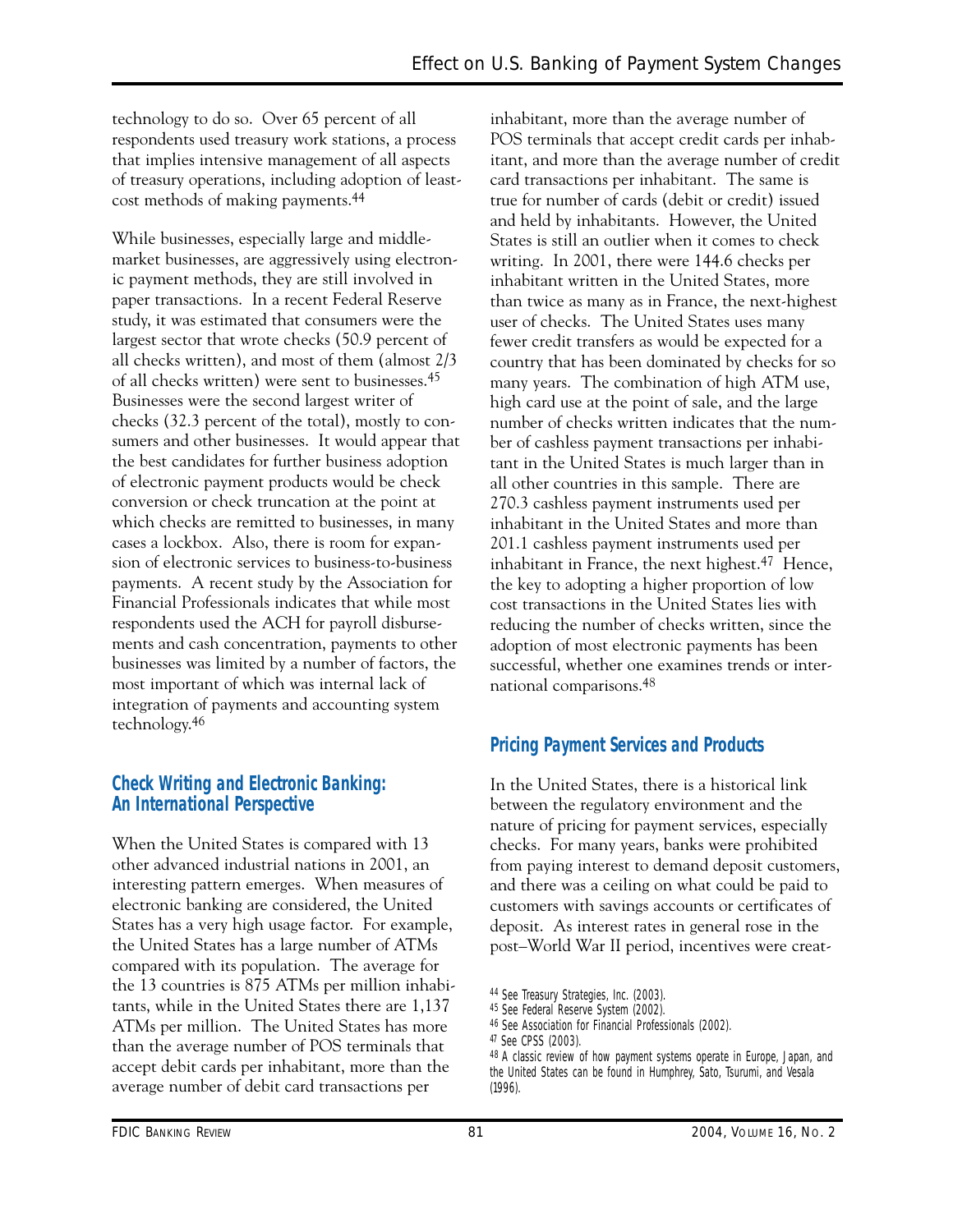ed for banks to pay implicit interest on deposits in the form of reduced fees on checking (perhaps all the way to no service charge), increased convenience through the construction of branch offices in many locations, and other means of convincing customers to keep funds on deposit when explicit interest payments to these customers were either zero or below market. This led to a situation of cross-subsidies in general and overuse of checks in particular. Customers with high balances and fewer checks written were cross-subsidizing those with low balances and many checks written. There were few if any incentives to limit check writing.<sup>49</sup> At the same time, credit card pricing had created cross-subsidies as well. Credit card customers generate revenues for card-issuing banks in three ways: first, they pay interest on unpaid balances; second, they may pay an annual fee; and third, their transactions generate interchange revenue. Since interest is not charged to many customers who do not carry unpaid balances at the end of the billing cycle, these customers do not pay directly for the costs they generate by their credit card activity. In addition, at the point of sale the customer is not charged a different price for the goods or services depending on whether he or she chooses a low- or high-cost method of payment. Since the merchant pays a fee to the bank (the merchant discount) that is based on the size of the transaction and the customer does not benefit from using the low-cost transaction, the bank has an incentive to have a card transaction migrate to the bank credit card or the off-line debit card because the merchant discount paid to the bank is higher. Hence, there is no explicit pricing incentive for the customer to choose the lowest-cost method of making payment.50

Although the regulation limiting interest payments on deposits was removed in 1980, there is still a perceived preference on the part of consumers for pricing arrangements that do not involve per-item charges for checks written.51 In the Federal Reserve payments project in 2002, it was noted that the number of checks written per household has increased over time, while the government and the business sector have made more progress in replacing checks with electronic payments.52 There is indirect evidence that pricing has an effect on decision making by business about checks versus electronic payments. First, most large and middle-size corporations actively manage their cash, and they invest all deposits on a daily (overnight) basis, usually through sweep arrangements. This may be construed as a market-based innovation to avoid the impact of the prohibition of interest payments on business demand deposits. Since banks must pay a competitive rate on these balances, they must charge fees that cover their costs of providing transaction services to these business customers. The Phoenix-Hecht and Treasury Strategies, Inc., surveys discussed above support the use of these cash management tools. In addition, Phoenix-Hecht conducts and publishes surveys on the prices of specific transaction services,<sup>53</sup> and the surveys of corporate cash management practices indicate that annual reviews (including of pricing) are common. Moreover, the corporate cash management community has worked to standardize formats for categories of services and procedures for designing requests for proposals (RFPs) for banks offering cash management services.54 As indicated above, in their use of electronic banking services, middle-market corporations resemble larger corporations as banks refine their offerings and saturate the large corporate market. This migration process to smaller firms will increase the use of electronic banking for smaller corporations in the future.

If we accept that pricing incentives have caused businesses and governments to economize on high-cost methods of payment, is there any evi-

<sup>49</sup> The link between pricing, regulation, and electronic funds transfer is discussed in Murphy (1977).

<sup>50</sup> It should be noted that the *total* cost of making the transaction is important to the payer, including postal costs if the mails are involved as well as the time and transportation costs involved in making the transaction. The switch to electronic payments by consumers may reflect changes in the total cost even though the explicit transaction costs are not charged directly to them.

<sup>51</sup> The Federal Reserve conducts an annual survey of retail fees of depository institutions. For a summary of the findings of these surveys, see Hannan (2002). See also Stavins (1999).

<sup>52</sup> See Gerdes and Walton (2002).

<sup>53</sup> See Phoenix-Hecht (2003).

<sup>54</sup> See Association for Financial Professionals (2003, 2003).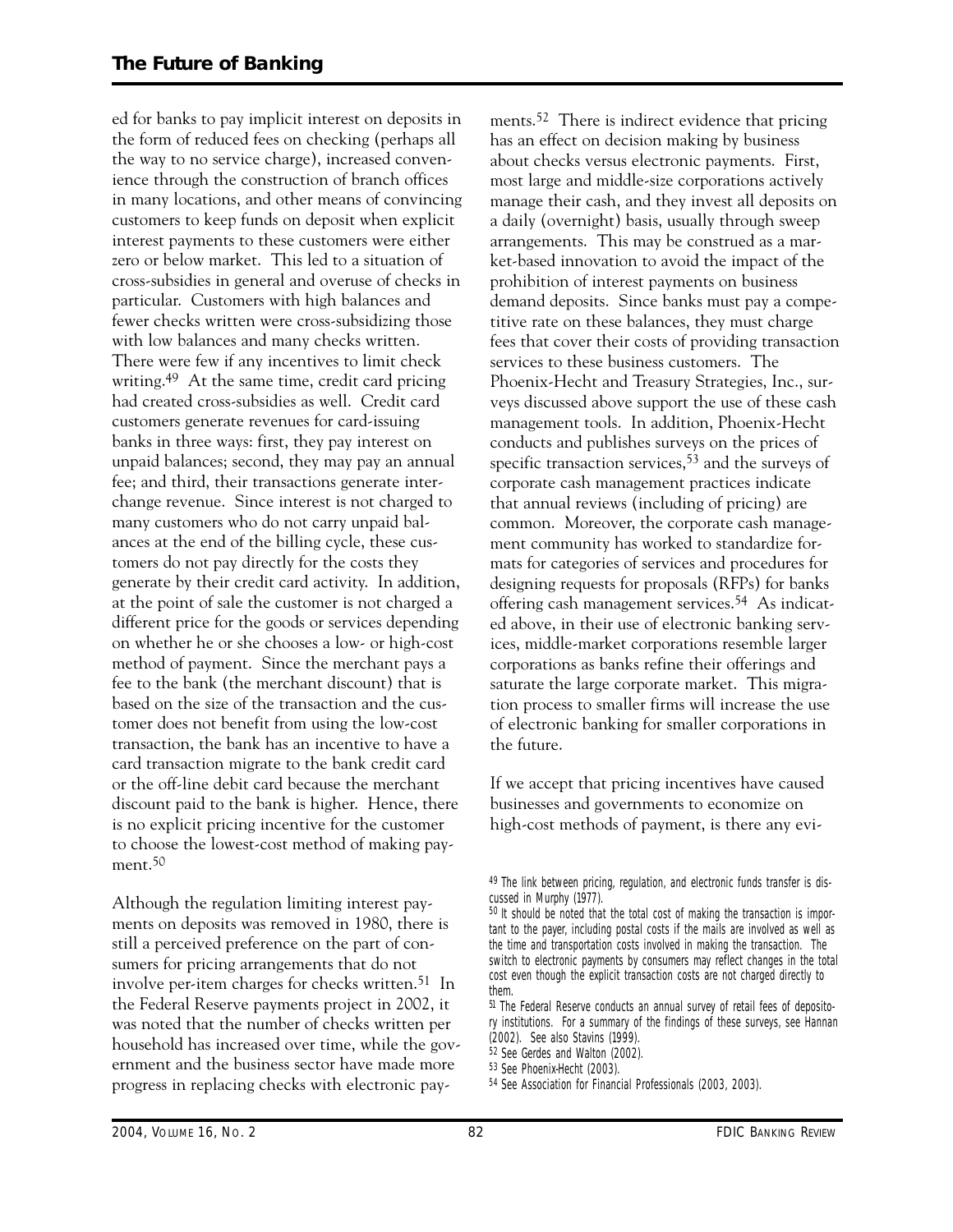dence that this would happen on the consumer side if explicit pricing were somehow introduced? There is very limited evidence, in those instances in which per-item pricing is observed for consumers in the United States, that it has the expected effect on check writing.55 However, the most rigorous, thorough econometric examination of the effect of pricing on choice of payment instrument was conducted by Humphrey, Kim, and Vale for Norway, a country that implemented explicit per-item prices for a number of payment instruments used at the point of sale. The findings supported a strong substitution effect of electronic for paper transactions at the point of sale.<sup>56</sup>

### **Implications for Banking Profitability and Regulatory Oversight**

This review of the development of payment systems in the United States indicates the following:

- � Banks will have to adapt their offerings and internal back-office processing to reflect the changes underway, leading to greater use of electronic banking by consumers. Fortunately, although the process of change has recently accelerated, the trends should not overwhelm the industry.
- Since more electronic transactions are cheaper to process, as is the conversion or truncation (or both) of checks, banks that do not explicitly charge for transaction services on a peritem basis will see a reduction in costs. For banks that have explicit fees for each service (mainly banks that supply cash management services), it will be necessary to ensure that the profit margins on the electronic transaction services are commensurate with those on the paper transaction services.
- Since cross-subsidization and implicit pricing lead to distortions, overuse of some services,

55 See Murphy (1991).

and lack of transparency, there is no justification for the remaining restriction on paying interest on demand deposits. Interest is allowed for consumer accounts, and large businesses have evaded the restriction by using sweep accounts. The Federal Reserve should pay interest on bank balances, and banks should not be restricted in paying interest on any demand deposit account.

- There has been and will continue to be consolidation in the provision of cash management services to large corporations, but banks of all sizes will be able to continue to serve their customers with a mix of capabilities, including ATMs, on- and off-line debit cards, credit cards, acting as receivers of ACH payments on behalf of their customers, and other services. There should be no reason to believe that these trends by themselves will have any substantial impact on the market structure of the banking industry.
- � Bank regulators must concern themselves with operational risk. The developments discussed in this paper indicate that regulators must be aware of the risk implications of the changes in payment systems and must adapt their approaches accordingly.
- Regarding operational risk, one important aspect that must be considered by bank regulators is the trend toward nonbank ownership and operation of significant portions of the payment networks. Since the operation of these networks has a direct effect on the risk exposure of regulated banks, the risk management procedures of these firms may have significant implications for bank regulators.
- Banks and bank regulators need to be concerned about the market structure of the network providers, especially those for ATMs, debit cards, and credit cards. Significant consolidation among network providers has already occurred, and any further concentration raises concerns about pricing, service quality, and product innovation in this segment of the market, one in which bank regulators have no direct responsibility.

<sup>56</sup> See Humphrey, Kim, and Vale (2002). Other studies of cross-country analyses of payments failed to find significant relationships between pricing and use because of poor data and little application of per-item pricing. See Humphrey, Pulley, and Vesala (1996).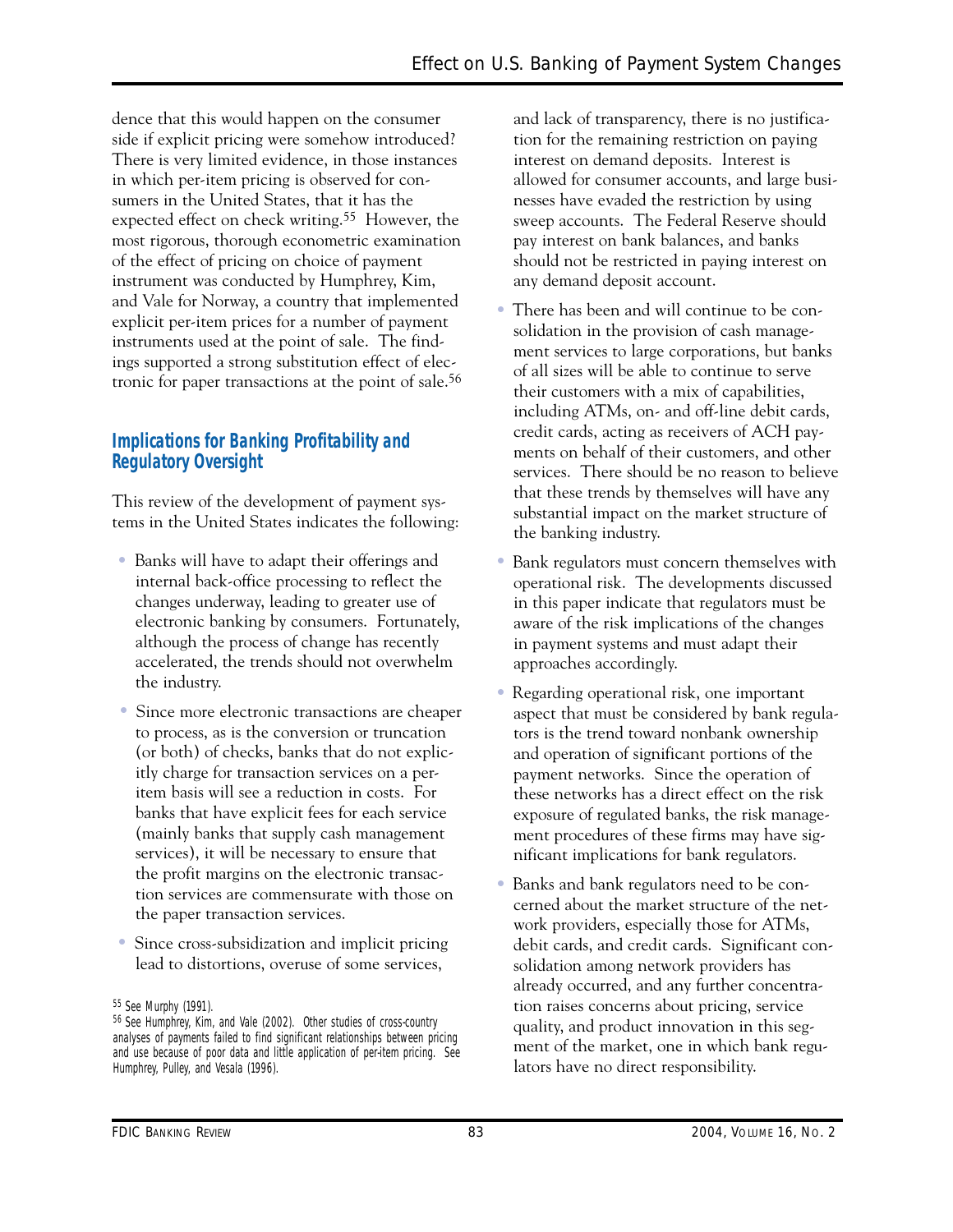### **Bibliography**

- Association for Financial Professionals (AFP). 2000. *Electronic Payments Initiatives and the Internet: Report of Survey Results*. AFP.
- ———. 2003a. *AFP Guide to Account Analysis: Statement Standards and Transaction Set 822 Implementation Guide*. AFP.
- ———. 2003b. *2004 AFP Service Codes: A Standard for Reporting and Analyzing Bank Compensation*. AFP.
- Berger, Allen N., and David B. Humphrey. 1988. Interstate Banking and the Payments System. *Journal of Financial Services Research* 1, no. 2:131–46.
- Board of Governors of the Federal Reserve System. 2001. *Fedwire Funds Transfer System: Self-Assessment of Compliance with the Core Principles for Systemically Important Payment Systems*.
- ———. 2002. The Future of Retail Electronic Payments Systems: Industry Interviews and Analysis. Staff Study 175.
- ———. 2003a. Docket No. OP-1165, Notice of 2004 Fee Schedules.
- ———. 2003b. Docket No. R-1152, Notice on Imputed Investment Income on Clearing Balances.
- Bradford, Terry, Matt Davies, and Stuart E. Weiner. 2002. Nonbanks in the Payments System. Working Paper No. 02-02. Federal Reserve Bank of Kansas City.
- Chakravorti, Sujit, and Timothy McHugh. 2000. Why Do We Use So Many Checks? Federal Reserve Bank of Chicago *Economic Perspectives* (3rd Quarter): 44–59.
- Check 21 Act, Public Law 108-100, October 28, 2003.
- Coleman, Stacy Pangay. 2002. The Evolution of the Federal Reserve's Intraday Credit Policies. *Federal Reserve Bulletin* (February): 67–84.
- Committee on Payment and Settlement Systems. 1997. *Real-Time Gross Settlement Systems*. Bank for International Settlements.
- ———. 1999. *Retail Payments in Selected Countries: A Comparative Study*. Bank for International Settlements.
- ———. 2000. *Clearing and Settlement Arrangements for Retail Payments in Selected Countries*. Bank for International Settlements.
- ———. 2001. *Core Principles for Systemically Important Payment Systems*. Bank for International Settlements.
- ———. 2002 and other years. *Statistics on Payment and Settlement Systems in Selected Countries*. Bank for International Settlements.
- ———. 2003a. *Policy Issues for Central Banks in Retail Payments*. Bank for International Settlements.
- ———. 2003b. *The Role of Central Bank Money in Payment Systems*. Bank for International Settlements.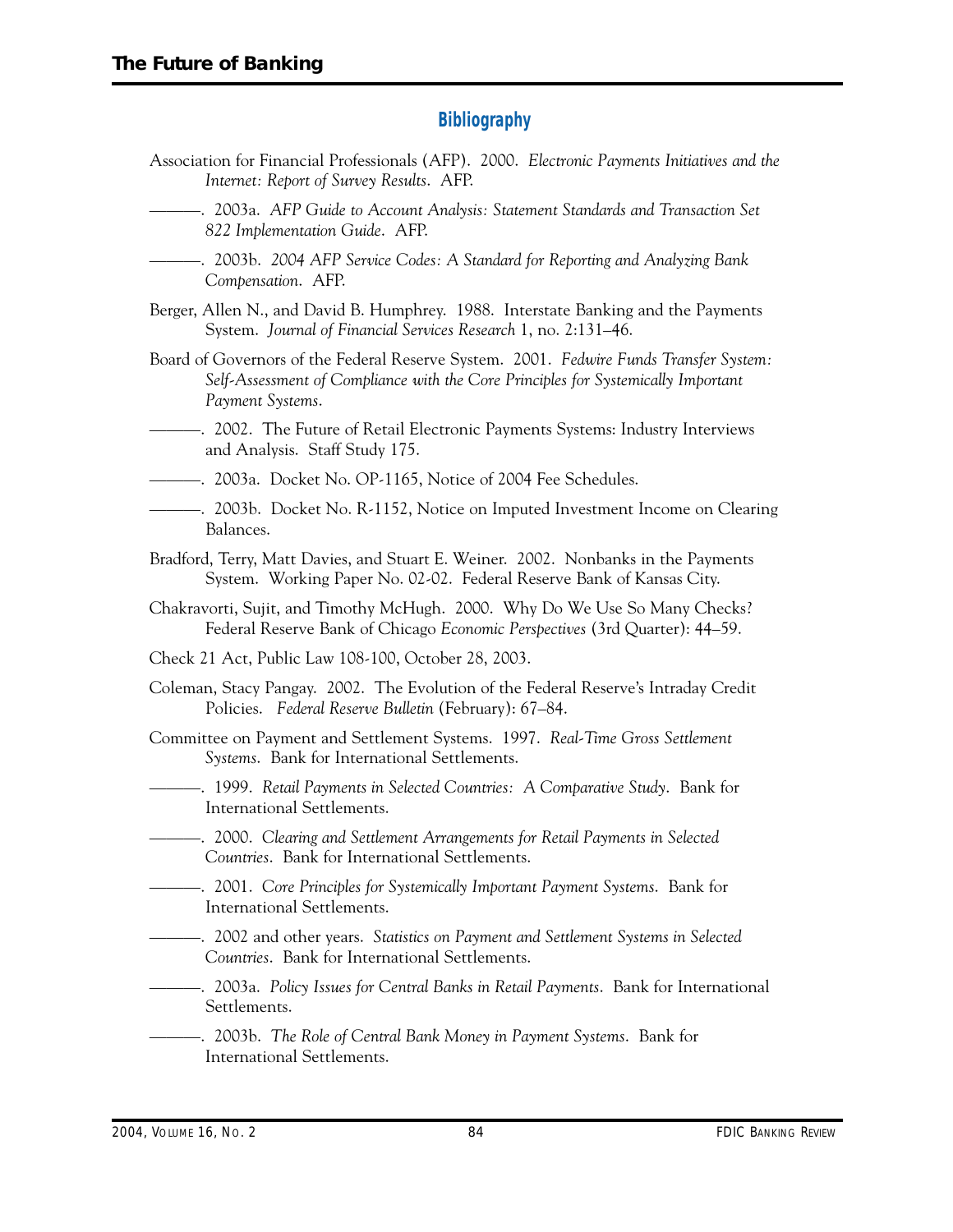———. 2003c. *Payment and Settlement Systems in Selected Countries*. Bank for International Settlements.

- Committee on the Federal Reserve in the Payments Mechanism (Rivlin Committee). 1998. *The Federal Reserve in the Payments Mechanism*. Board of Governors of the Federal Reserve System.
- Daniels, Kenneth N., and Neil B. Murphy. 1994a. The Impact of Technological Change on the Currency Behavior of Households. *Journal of Money, Credit, and Banking*  26:867–74.
- ———. 1994b. The Impact of Technological Change on Household Transactions Balances. *Journal of Financial Services Research* 8, no. 2:113–19.

European Central Bank. 2003. *Toward a Single Euro Payments Area—Progress Report*.

- Evans, David S., and Richard Schmalensee. 1999. *Paying with Plastic: The Digital Revolution in Buying and Borrowing*. MIT Press.
- Federal Reserve Bank of Boston. 2003. Press Release: Federal Reserve Banks Announce Changes to Increase Efficiency in Check Services as Check Volumes Decline Nationwide. Financial Services Policy Committee of the Reserve Banks.
- Federal Reserve System. 2002. *Retail Payments Research Project: A Snapshot of the U.S. Payments Landscape*. Federal Reserve System.
- Folkerts-Landau, David. 1997. Wholesale Payments and Financial Discipline, Efficiency, and Liquidity. Working Paper No. 97/154. International Monetary Fund.
- Friedman, Milton, and Anna J. Schwartz. 1971. *Monetary History of the United States, 1867–1960*. Princeton University Press.
- Gerdes, George R., and Jack K. Walton II. 2002. The Use of Checks and Other Noncash Payment Instruments in the United States. *Federal Reserve Bulletin* (August): 360–74.
- Green, Edward J., Jose A. Lopez, and Zhenyu Wang. 2003. Formulating the Imputed Cost of Equity Capital for Priced Services at Federal Reserve Banks. Federal Reserve Bank of New York *Economic Policy Review* 9, no. 3:55–81.
- Hancock, Diana, and David B. Humphrey. 1998. Payment Transactions, Instruments, and Systems: A Survey. *Journal of Banking and Finance* 21:1573–1634.
- Hannan, Timothy H. 2002. Retail Fees of Depository Institutions, 1997–2001. *Federal Reserve Bulletin* (September): 405–13.
- Hayashi, Fumiko, and Elizabeth Klee. 2002. Technology Adoption and Consumer Payments: Evidence from Survey Data. Working Paper Series WP 02-01. Federal Reserve Bank of Kansas City.
- Hayashi, Fumiko, Richard Sullivan, and Stuart E. Weiner. 2003. A Guide to the ATM and Debit Card Industry. Working Paper No. WP02-03. Federal Reserve Bank of Kansas City.
- Hogarth, Jeanne M., and Kevin H. O'Donnell. 1999. Banking Relationships of Lower-Income Families and the Governmental Trend toward Electronic Payment. *Federal Reserve Bulletin* (July): 459–73.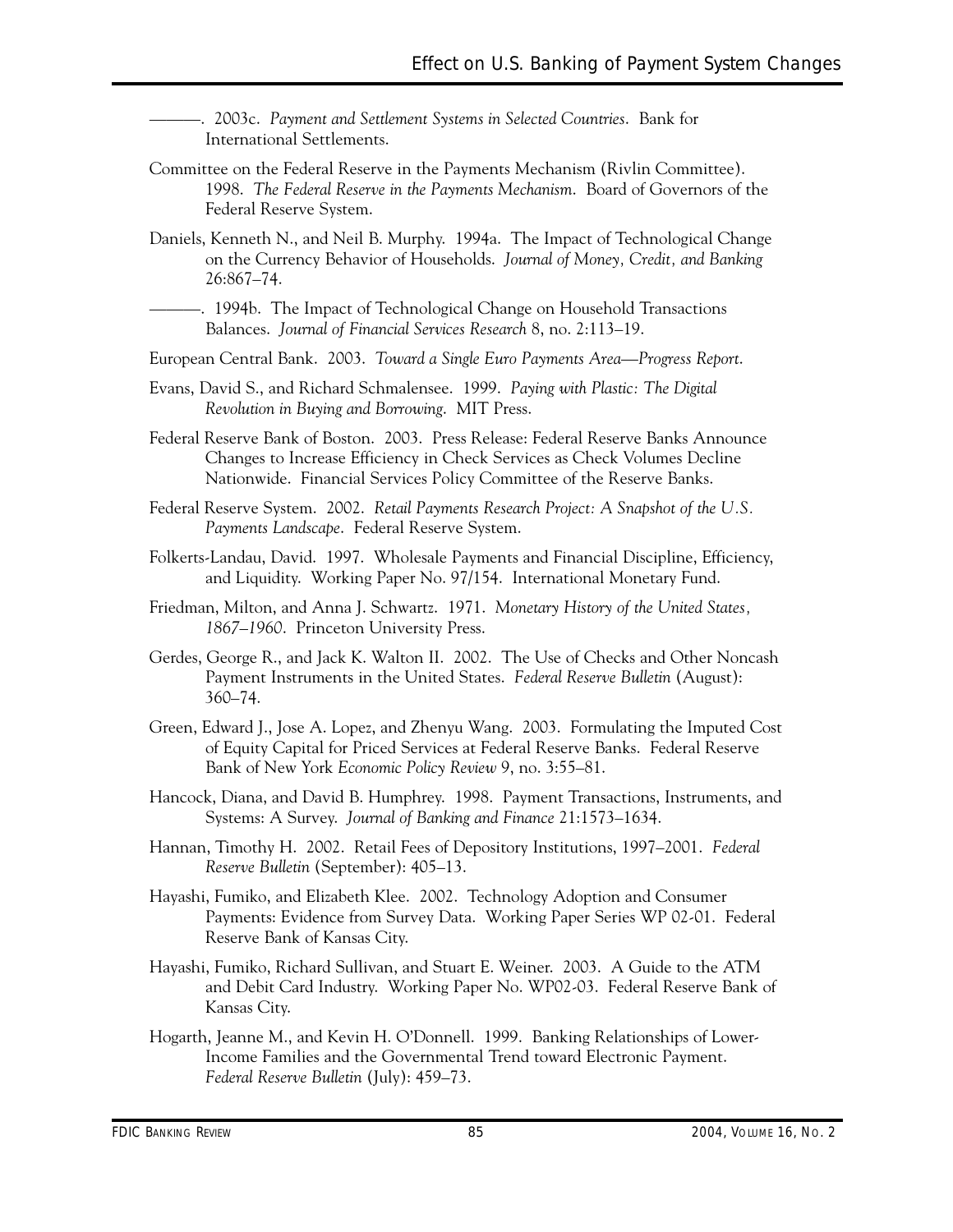- Humphrey, David B. 1996. The Economics of Electronic Benefit Transfer Payments. Federal Reserve Bank of Richmond *Economic Quarterly* 82, no. 2:77–94.
- Humphrey, David B., Moshe Kim, and Brent Vale. 2000. Realizing the Gains from Electronic Payments: Costs, Pricing, and Payments Choice. *Journal of Money, Credit, and Banking* 33, no. 1:216–34.
- Humphrey, David B., Lawrence B. Pulley, and Jukka Vesala. 1996. Cash, Paper, and Electronic Payments: A Cross-Country Analysis. *Journal of Money, Credit, and Banking* 28, no. 4:914–39.
- ———. 2000. The Check's in the Mail: Why the U.S. Lags in the Adoption of Cost-Saving Electronic Payments. *Journal of Financial Services Research* 17, no. 1:17–39.
- Humphrey, David B., Satsuya Sato, Masayoshi Tsurumi, and Jukka M. Vesala. 1996. The Evolution of Payments in Europe, Japan, and the United States. Policy Research Working Paper 1676. The World Bank.
- Kennickel, Arthur B., and Myron L. Kwast. 1997. Who Uses Electronic Banking? Results from the 1995 Survey of Consumer Finance. Working Paper No. 1997-35. Board of Governors of the Federal Reserve System.
- Lacker, Jeffrey M., and John A. Weinberg. 1997. Can the Fed be a Payment Systems Innovator? Federal Reserve Bank of Richmond *Annual Report*, 2–27.
- Mandell, Lewis. 1972. *Credit Card Use in the United States*. Institute for Social Research, University of Michigan.
- ———. 1990. *The Credit Card Industry: A History*. Twayne Publishers.
- Mandell, Lewis, and Neil B. Murphy. 1976. *Bank Cards*. American Bankers Association.
- Mester, Loretta. 2003. Changes in the Use of Electronic Means of Payment: 1995–2001. Federal Reserve Bank of Philadelphia *Business Review* (3rd Quarter): 18–20.
- Murphy, Neil B. 1977. Bank Credit Cards, NOW Accounts, and Electronic Funds Transfer. *Magazine of Bank Administration* (March): 110–14.
- ———. 1979. The Impact of Payment Systems Innovation on Check Writing. *Journal of Retail Banking* 1, no. 2:27–32.
- ———. 1991. Determinants of Household Check Writing: The Impacts of the Use of Electronic Banking Services and Alternative Pricing of Checking Services. *Financial Services Review* 1, no 1:35–44.
- ———. 2000. European Union Financial Developments: The Single Market, the Single Currency, and Banking. *FDIC Banking Review* 13, no. 1:1–18.
- Murphy, Neil B., David C. Cooke, and Stanley C. Silverberg. 2000. Sweep Accounts in the United States. *Payment Systems Worldwide* (Summer): 18–23.
- Murphy, Neil B., and Lewis Mandell. 1980. *The NOW Account Decision: Profitability, Pricing, Strategies*. Bank Administration Institute.
- Murphy, Neil B., and Ronald C. Rogers. 1986. Life Cycle and Consumer Financial Innovation: An Empirical Study of the Adoption Process. *Journal of Bank Research*  17, no. 1:3–8.